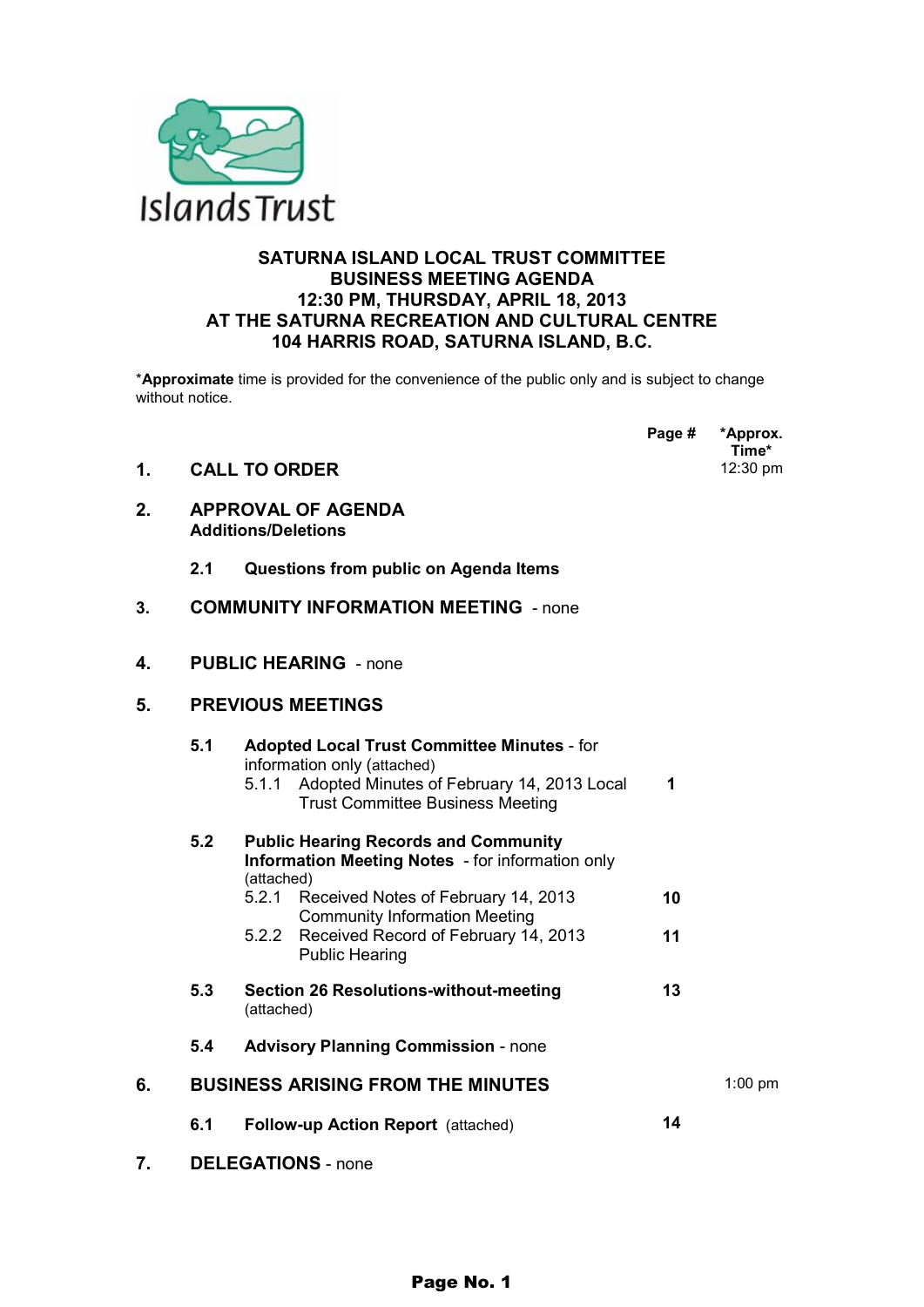| 8.  | <b>CORRESPONDENCE</b> none<br>[correspondence received concerning applications and/or<br>projects is considered with the application] |                                                                                                                                                          |          |           |  |
|-----|---------------------------------------------------------------------------------------------------------------------------------------|----------------------------------------------------------------------------------------------------------------------------------------------------------|----------|-----------|--|
| 9.  |                                                                                                                                       | <b>APPLICATIONS, PERMITS, BYLAWS AND</b><br><b>REFERRALS</b> - none                                                                                      |          |           |  |
| 10. |                                                                                                                                       | <b>LOCAL TRUST COMMITTEE PROJECTS</b>                                                                                                                    |          |           |  |
|     | 10.1<br>10.2                                                                                                                          | Ocean Loop Geo-exchange Bylaw No. 110 - for<br>consideration of adoption (attached)<br><b>Work Program Priority Options</b> (attached)                   | 16<br>17 |           |  |
| 11. | <b>REPORTS</b>                                                                                                                        |                                                                                                                                                          |          | $1:30$ pm |  |
|     | 11.1                                                                                                                                  | Work Program Reports – for information<br>11.1.1 Saturna Island Local Trust Committee Work<br>Program Report dated April 2013 (attached)                 | 22       |           |  |
|     | 11.2                                                                                                                                  | <b>Applications Report</b> – for information<br>11.2.1 Saturna Island Applications Report dated<br>April 2013 (attached)                                 | 24       |           |  |
|     | 11.3                                                                                                                                  | <b>Expense/Budget Reports</b><br>11.3.1 Trustee and Local Expenses- for information<br>(attached)                                                        | 27       |           |  |
|     | 11.4                                                                                                                                  | <b>Bylaw Enforcement</b> - none                                                                                                                          |          |           |  |
|     | 11.5                                                                                                                                  | Policies and Standing Resolutions Report - for<br>information (attached)                                                                                 | 28       |           |  |
|     | 11.6                                                                                                                                  | <b>Saturna Island LTC Web Page</b> - for information<br>(attached)                                                                                       | 30       |           |  |
|     | 11.7                                                                                                                                  | <b>Chair's Report</b>                                                                                                                                    |          |           |  |
|     |                                                                                                                                       | 11.8 Trustee Report                                                                                                                                      |          |           |  |
| 12. |                                                                                                                                       | <b>OTHER BUSINESS</b>                                                                                                                                    |          | $2:30$ pm |  |
|     | 12.1.                                                                                                                                 | Next Business Meeting - June 6, 2013, Saturna                                                                                                            |          |           |  |
|     | 12.2<br>12.3                                                                                                                          | <b>Island Community Hall</b><br><b>Annual Report (attached)</b><br>Renewable Energy Technologies in the Trust<br>Area - Ocean Based Geo-Exchange Systems | 32<br>33 |           |  |
|     | 12.4                                                                                                                                  | (attached)<br><b>Advertising LTC Meetings &amp; Planner Office</b><br>Hours in the Scribbler Newspaper                                                   |          |           |  |
| 13. |                                                                                                                                       | <b>TOWN HALL MEETING</b>                                                                                                                                 |          |           |  |
| 14. | <b>ADJOURNMENT</b><br>$4:00$ pm                                                                                                       |                                                                                                                                                          |          |           |  |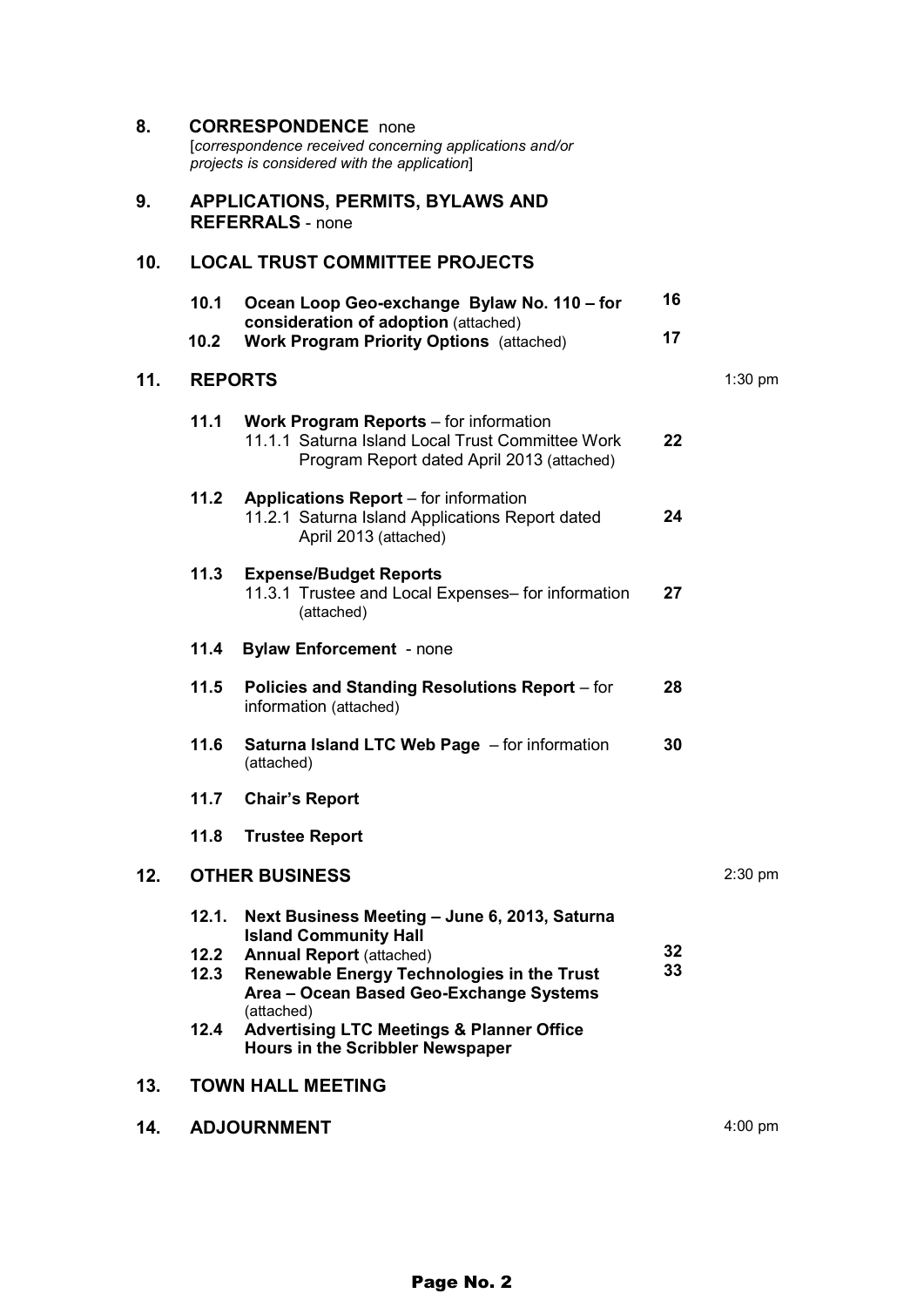**MINUTES OF THE SATURNA ISLAND LOCAL TRUST COMMITTEE BUSINESS MEETING HELD ON THURSDAY, FEBRUARY 14, 2013, AT 12:30 P.M. AT THE SATURNA ISLAND COMMUNITY HALL, 105 EAST POINT ROAD, SATURNA ISLAND, B.C.** 

| <b>PRESENT:</b> | <b>Ken Hancock</b>     | Chair                 |
|-----------------|------------------------|-----------------------|
|                 | <b>Paul Brent</b>      | <b>Local Trustee</b>  |
|                 | <b>Pam Janszen</b>     | <b>Local Trustee</b>  |
|                 | <b>Gary Richardson</b> | <b>Island Planner</b> |
|                 | <b>Beverley Neff</b>   | <b>Minute Taker</b>   |

There were approximately ten (10) members of the public in attendance.

#### **1. CALL TO ORDER**

The meeting was called to order at 12:30 p.m. Chair Hancock acknowledged that the meeting was being held in traditional territory of the Coast Salish First Nations. Trustees and staff were introduced.

#### **2. APPROVAL OF AGENDA**

There was one addition to the agenda: 10.1 Memorandum re Proposed Bylaw No. 110 Post Public Hearing Procedures

The agenda and addendum were approved by general consent.

#### **2.1 Questions from Public on Agenda Items**

None

#### **3. COMMUNITY INFORMATION MEETING**

#### **3.1 Proposed Bylaw No. 110 (Ocean Loop Geo-exchange)**

See Notes of Community Information Meeting (CIM) of same date.

#### **4. PUBLIC HEARING**

#### **4.1 Proposed Bylaw No. 110 (Ocean Loop Geo-exchange)**

See separate Record of Public Hearing (PH) of same date.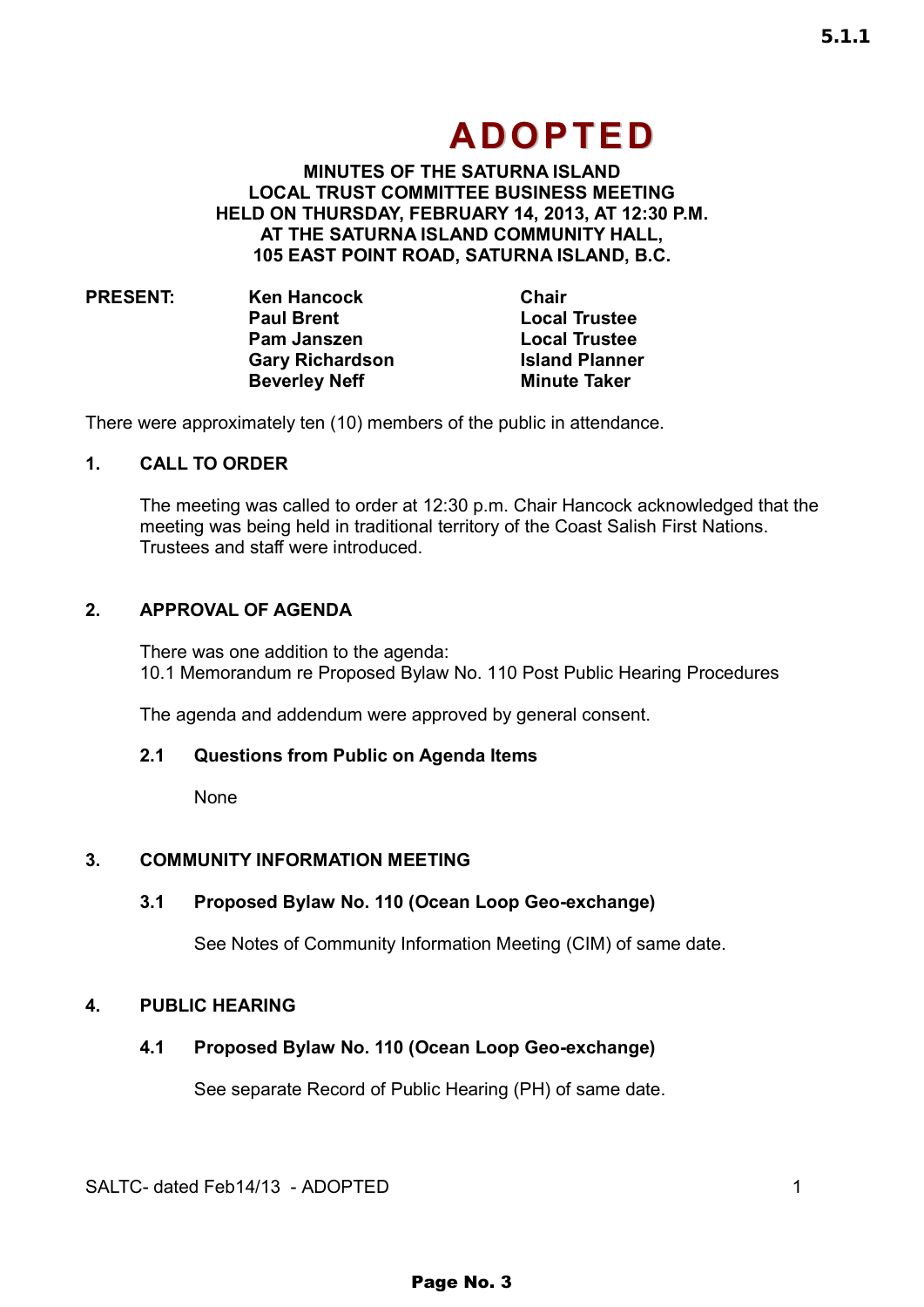#### **5. PREVIOUS MEETINGS**

#### 5.1 **Local Trust Committee Minutes for Adoption**

5.1.1 Adopted Minutes of November 8 , 2012 Local Trust Committee Business Meeting

For information only.

#### 5.2 **Public Hearing Records and Community Information Meeting Notes**

- 5.2.1 Received Notes of November 8, 2012 Community Information Meeting For information only.
- 5.2.2 Received Record of November 8, 2012 Public Hearing

For information only.

#### **5.3 Section 26 Resolutions-without-meeting**

For information only.

#### **5.4 Advisory Planning Commission — none**

#### **6. BUSINESS ARISING FROM THE MINUTES**

#### **6.1 Follow-up Action Report**

Planner Richardson reported that all items were completed.

#### **7. DELEGATIONS**

None

#### **8. CORRESPONDENCE**

None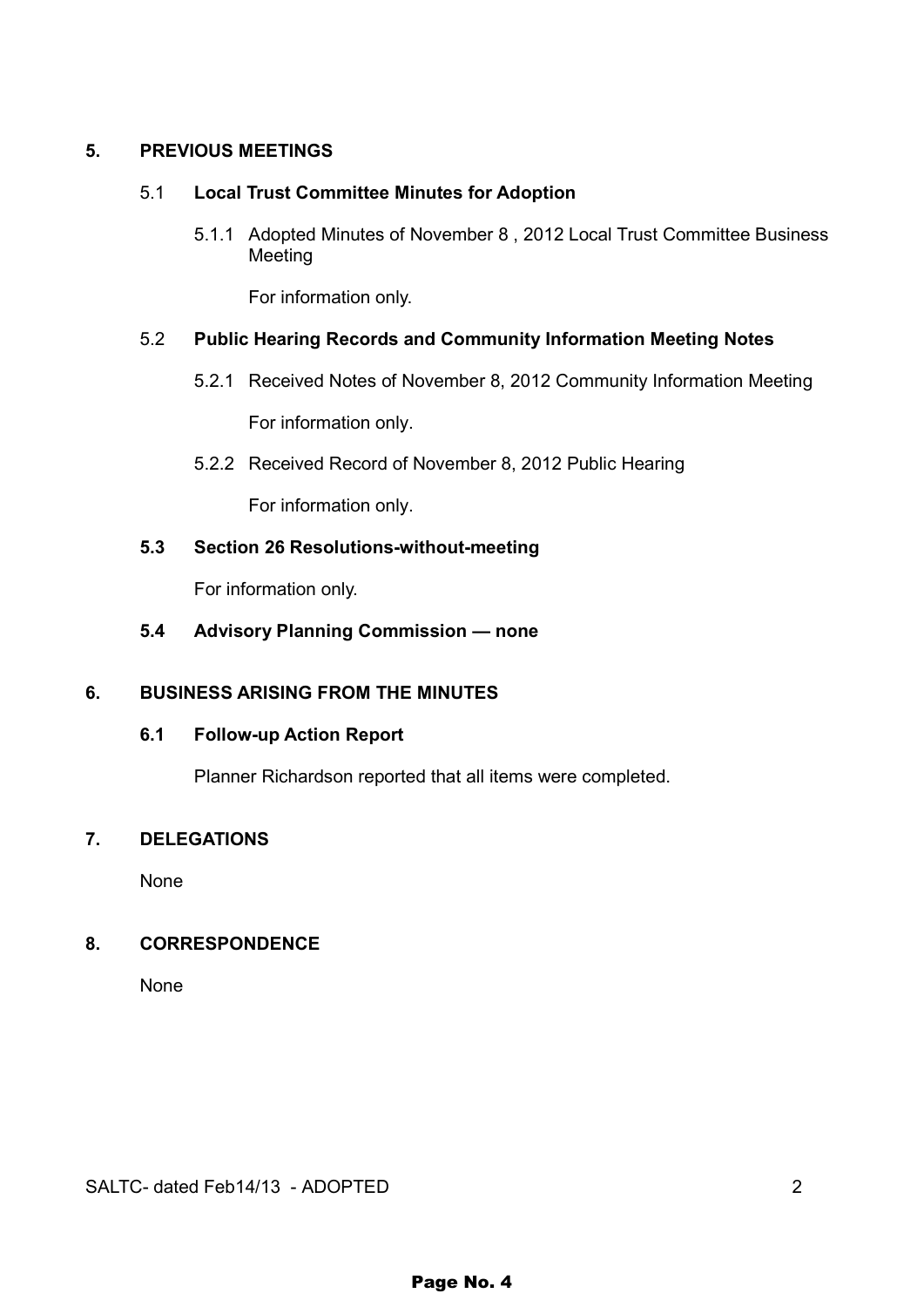#### **9. APPLICATIONS, PERMITS, BYLAWS AND REFERRALS**

#### **9.1 Proposed Development Variance Permit SA-DVP-2012.1 (Quaintance & Elling)**

As the Applicant had expected this item to be dealt with at 1:30 p.m. and was not yet present, it was deferred until after 9.3.

Planner Richardson explained the four variances being requested and reviewed the responses from the referral process.

#### Resolution SA-LTC-01-2013

It was Moved and Seconded that Saturna Island Local Trust Committee amend the draft variance permit SA-DVP-2012.1 (Quaintance and Elling) by removing item 2 (d).

#### **CARRIED**

#### Resolution SA-LTC-02-2013

It was Moved and Seconded that Saturna Island Local Trust Committee issue the permit SA-DVP-2012.1 (Quaintance and Elling) as amended.

#### **CARRIED**

#### **9.2 North Pender Bylaw No. 192 Referral**

#### Resolution SA-LTC-03-2013

It was Moved and Seconded that the Saturna Island Local Trust Committee's interests are unaffected by North Pender Island Local Trust Committee Bylaw No. 192.

#### **CARRIED**

#### **9.3 SA-RZ-2012.1 (Nepenthe Holdings Ltd) Staff EReport**

The proposal is to rezone a 3.62 hectare (8.94 acre) waterfront property on Boot Cove Road to allow for four strata lots to be created. This would allow for the three existing waterfront dwellings to be sited on separate strata lots with one additional vacant lot across the road. Each of the four lots would be permitted a dwelling, which would mean a density increase which is not allowed in the current Official Community Plan.

Planner Richardson reported that at the LTC's request he had discussed with the applicant the transfer of density options as well as the possibility of amenity zoning contained in his August 29, 2012 report.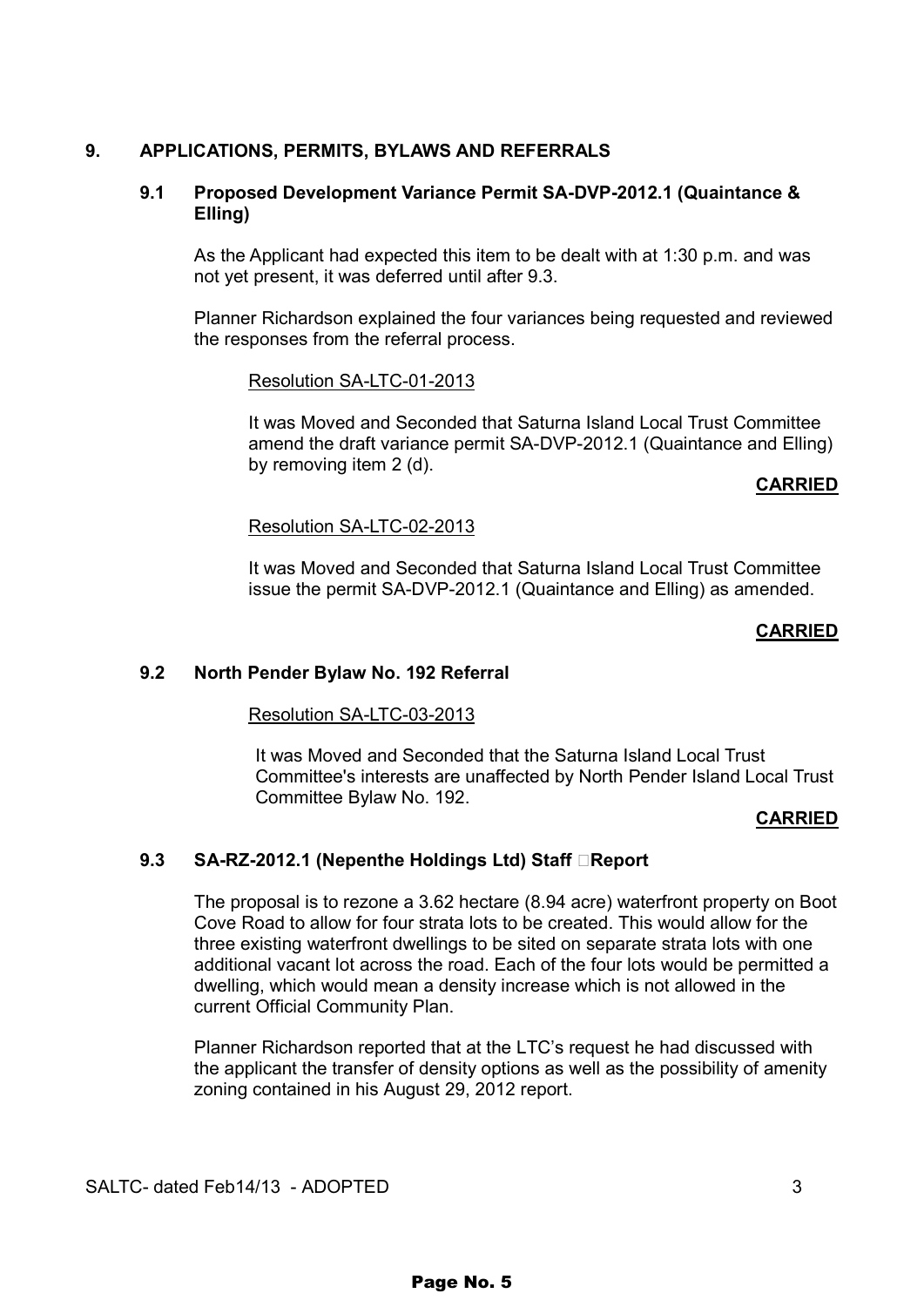The applicant has subsequently responded proposing a community amenity, a gravel surfaced 10-12 car parking lot, on the corner of Boot Cove Road and East Point Road, in exchange for the LTC allowing the proposed rezoning for four lots and four dwellings.

Questions were raised in the ensuing discussion:

- whether or not the Ministry of Transportation and Infrastructure (MOTI) would approve such a rezoning or subsequent subdivision
- how the new septic regulations would affect such a subdivision
- and how the applicant would respond to the LTC's response that the amenity offered falls short of fair exchange for an increase in density and the ensuing community upheaval that would result.

#### Resolution SA-LTC-04-2013

It was Moved and Seconded that the Saturna Island Local Trust Committee request the applicant to check the septic regulations and bring a more substantial amenity proposal to the committee; and that the planner talk with MOTI about the project and report back.

#### **CARRIED**

#### Resolution SA-LTC-05-2013

It was Moved and Seconded that the Saturna Island Local Trust Committee direct staff to arrange a Community Information Meeting regarding SA-RZ-2012.1 (Nepenthe Holdings Ltd) to be held in conjunction with the April 18, 2013, business meeting.

#### **CARRIED**

#### **9.4 SA-SUB-2012.1 (Sewell)**

At a previous LTC meeting (November 8, 2012) the LTC granted a variance to allow for this proposed two-lot subdivision to be created where one of the lots (proposed Lot A) has a width less than one third its depth. Planner Richardson recommended waiving the statutory requirement for a 10% perimeter in this instance as it would appear to create no negative effect on neighbours or on future residents of the new lots.

#### Resolution SA-LTC-06-2013

It was Moved and Seconded that pursuant to Section 944(2) of the Local Government Act, the Saturna Island Local Trust Committee grant exemption from the 10% perimeter provisions of Section 944(1) of the *Local Government Act* for proposed Lot A of subdivision application SA-SUB-2012.1 (Sewell).

#### **CARRIED**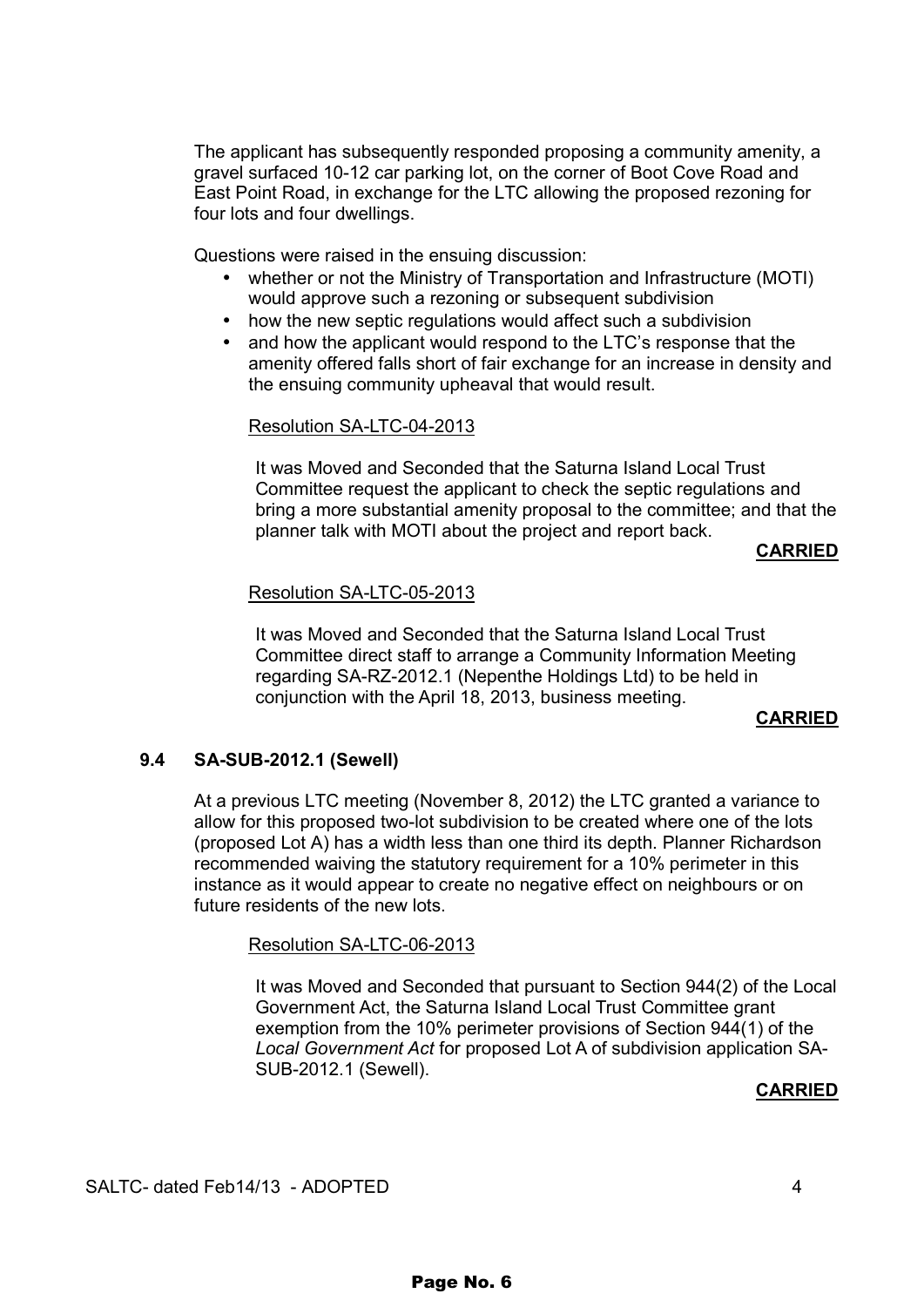#### **10. LOCAL TRUST COMMITTEE PROJECTS**

#### **10.1 Ocean Loop Geo-exchange Bylaw No. 110 – for further consideration**

Planner Richardson explained the Post Public Hearings procedures. In response to the suggestion heard in the Public Hearing, the Trustees discussed how best to include an option for using saline water, as well as fresh water or propylene glycol, as a heating exchange fluid in the ocean loops.

#### Resolution: SA-LTC-07-2013

It was Moved and Seconded that the Saturna Island Local Trust Committee Proposed Bylaw No. 110, cited as "Saturna Island Land Use Bylaw 78, 2002, Amendment No. 2, 2012" be amended by replacing "fresh water" with "water".

#### **CARRIED**

#### Resolution SA-LTC-08-2013

It was Moved and Seconded that Saturna Island Local Trust Committee Proposed Bylaw No. 110, cited as "Saturna Island Land Use Bylaw 78, 2002, Amendment No. 2, 2012" as amended, be given Second Reading.

#### **CARRIED**

#### Resolution SA-LTC-09-2013

It was Moved and Seconded that Saturna Island Local Trust Committee Proposed Bylaw No. 110, cited as "Saturna Island Land Use Bylaw 78, 2002, Amendment No. 2, 2012" be given Third Reading.

#### **CARRIED**

#### Resolution SA-LTC-10-2013

It was Moved and Seconded that the Saturna Island Local Trust Committee Proposed Bylaw No. 110, cited as "Saturna Island Land Use Bylaw 78, 2002, Amendment No. 2, 2012" be forwarded to the Secretary of the Islands Trust for Executive Committee approval.

#### **CARRIED**

#### **11. REPORTS**

#### **11.1 Work Program Reports**

11.1.1 Saturna Island Local Trust Committee Work Program Report dated February, 2013

SALTC- dated Feb14/13 - ADOPTED 5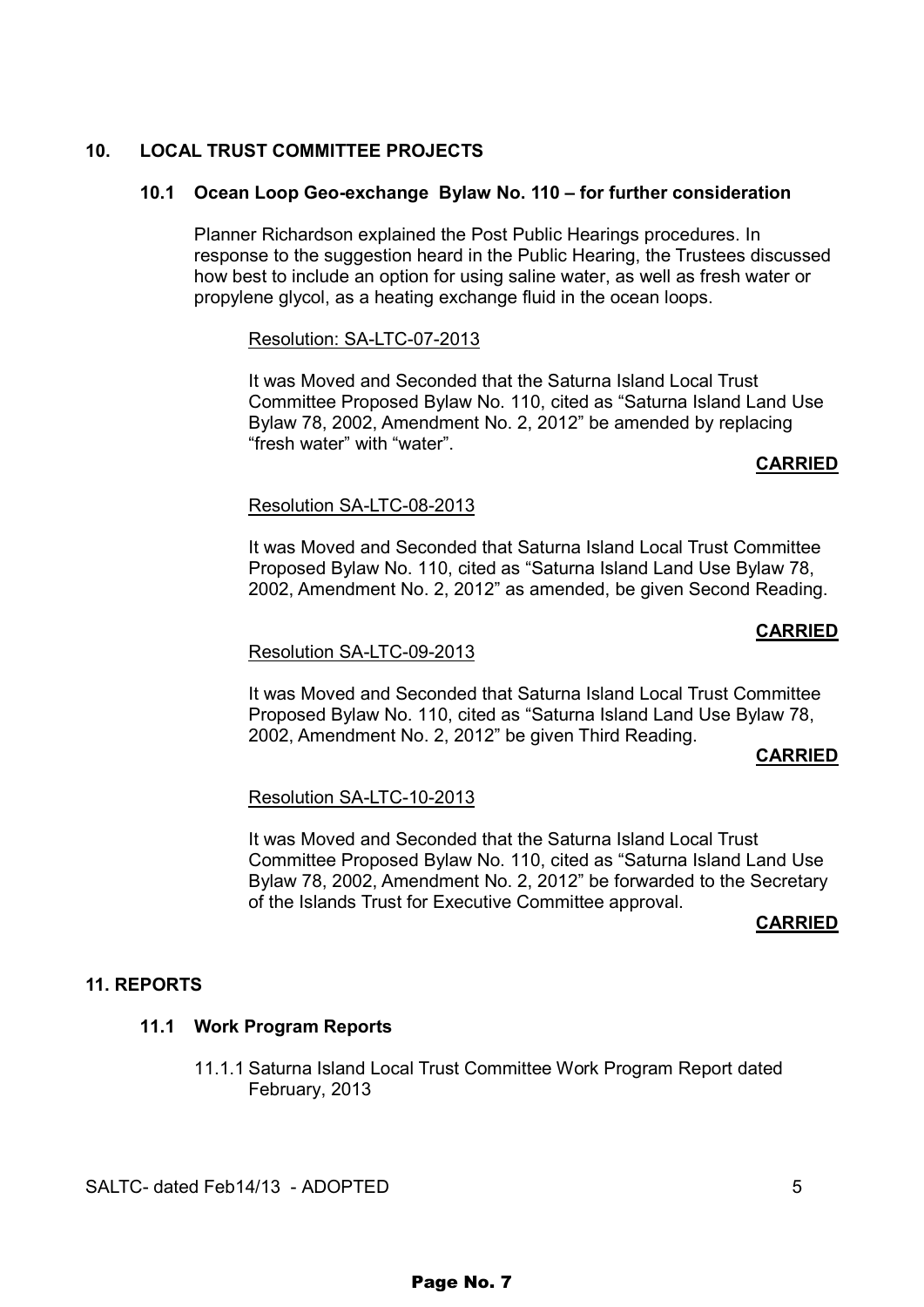#### Resolution SA-LTC-11-2013

It was Moved and Seconded that the Saturna Island Local Trust Committee direct staff to move the Land Use Bylaw Review to number two on the Top Priorities list.

#### **CARRIED**

#### Resolution SA-LTC-12-2013

It was Moved and Seconded that the Saturna Island Local Trust Committee direct staff to move the Review of OCP Section C.1.3 and the Community Amenity Density Reserve (OCP Schedule E, Appendix A) to number one on the Top Priorities list.

#### **CARRIED**

#### **11.2 Applications Report**

11.2.1 Saturna Island Applications Report dated February, 2013

Presented for information.

#### **11.3 Expense/Budget Reports**

11.3.1 Trustee and Local Expenses

Presented for information.

#### **11.4 Bylaw Enforcement**

None

#### **11.5 Policies and Standing Resolutions Report**

Presented for information.

#### **11.6 Saturna Island LTC Web Page**

Staff was directed to update the webpage by:

- adding the new Work Program Top Priorities
- removing the request for APC Expressions of Interest
- removing Parkland Zoning

#### **11.7 Chair's Report**

Chair Hancock said it was a busy time for the Executive Committee as they were preparing for Trust Council's meeting on March 5-7 with the budget as the focus. This is the first time Trust Council will meet on Thetis Island and he was looking forward to it.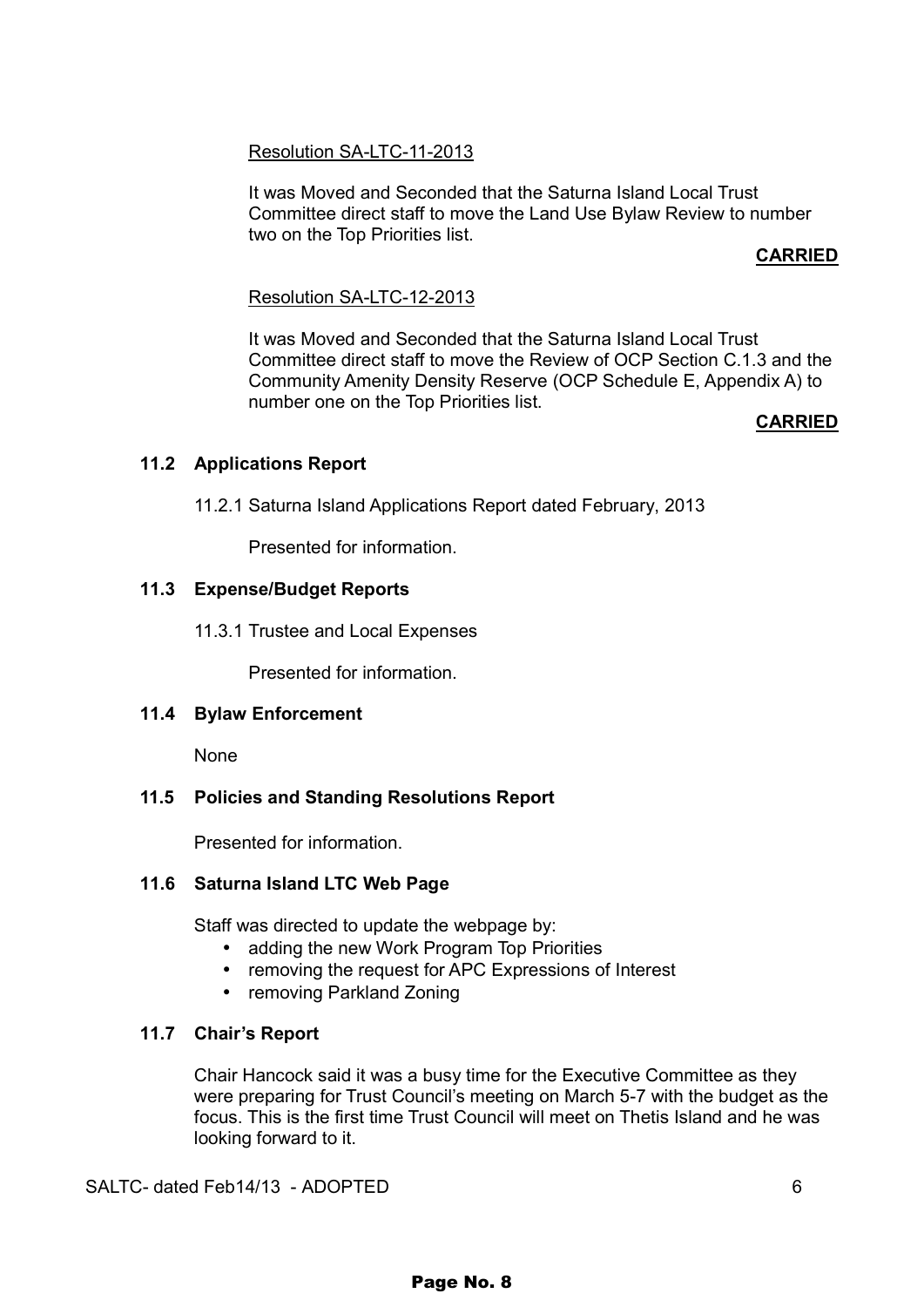#### **11.8 Trustee Reports**

Trustee Brent reported that the Trust Programs Committee, which he chairs, continues to advocate for good ferry service and lower ferry fares for island communities. Advocacy depends on funding, which will be decided at the next Trust Council.

Trustee Janzsen has had knee surgery and so missed the last two sessions of the Gulf Islands National Park Reserve Advisory Committee. She says it is a good group and Parks Canada employees are very respectful regarding the input of the non-Parks Canada members. The group is currently working on the Gulf Islands National Park Reserve Management Plan. She is looking forward to Trust Council on Thetis Islands in March.

#### **12. OTHER BUSINESS**

#### **12.1. Next Business Meeting – April 18, 2013, Saturna Island Recreation Centre, Lounge**

12.1.1 Amend the 2013 LTC Meeting Schedule by changing the September 19<sup>th</sup> meeting to September 26<sup>th</sup>.

Resolution SA-LTC-13-2013

It was Moved and Seconded that the Saturna Island Local Trust Committee amend the 2013 LTC Meeting Schedule by changing the September  $19<sup>th</sup>$  meeting to September  $26<sup>th</sup>$ .

#### **CARRIED**

#### **12.2 Natural Marine Conservation Area Exclusion Zones**

The Trustees agreed that there was no further action necessary at this time.

#### **12.3 Appointment of Advisory Planning Commission Secretary**

#### Resolution SA-LTC-14-2013

It was Moved and Seconded that the Saturna Island Local Trust Committee appoint Beverley Neff as the secretary to the Saturna Island Advisory Planning Commission.

#### **CARRIED**

#### **13. TOWN HALL MEETING**

Chair Hancock opened the Town Hall meeting for comments and questions.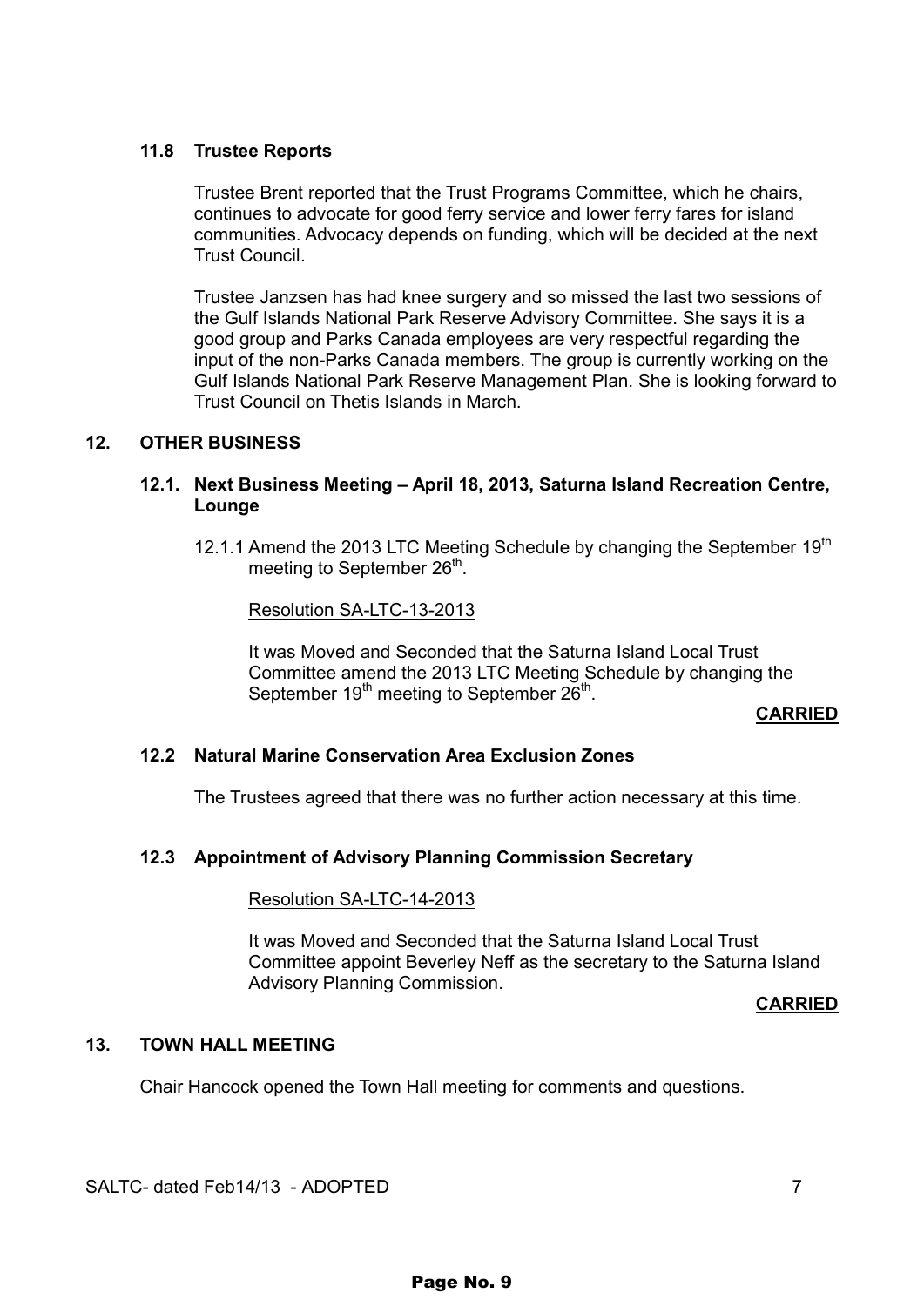**John Guy** expressed concerns about density creeping up without discussion and gave examples of Nepenthe Holdings, Old Point Farm's rezoning, ancillary buildings being designated as cottages and cottage size measurements moving from from exterior walls to interior dimensions. He stated that density needs to be defined, discussed and clarified so that the community agrees on how much human use is wanted on this island. He urged clarity, openness and a clear rule of law.

 **John Hutchinson** was opposed to the amenity offered by Nepenthe Holdings, saying it was too low and conflicted with a commercial parking lot in the same area. He suggested that a mass mail out should emphasize the density review and recommended finding wide community consensus before making any LTC decisions.

 B**ill Douglass** stated that the best way to let people know about the proposed amenity would be to put some signage on the property describing the proposal. He was against a parking lot as an amenity. The concept of density transfer would be contentious and he felt the rules need to be changed and agreed on by the community in a community plan before using such a tool.

**Priscilla Ewbank** was opposed to granting more density and stated that Nepenthe Holdings was out of line asking for another density when they had already been given a cottage upgraded to a residence. She was in favour of allowing three lots, but not four. She stated that the LUB has not defined amenity and to have to reconsider the density cap would be a huge cost to the community. She said the community needs to decide what it will consider an amenity and that she didn't want zoning to be changed arbitrarily.

**Al Sewell** suggested that the Boot Cove subdivision be put on the shelf until the community resolves amenity zoning.

 Chair Hancock remarked that defining amenity zoning could be a difficult but necessary conversation about wants versus needs.

**Priscilla Ewbank** requested that town hall feedback be held closer to when applications are being discussed, rather than at the end of the meeting.

#### **14. MOTION TO CLOSE MEETING**

#### Resolution SA-LTC-15-2013

 It was moved and seconded that, pursuant to Section 90(a) and (f) of the Community Charter, the Saturna Island Local Trust Committee resolves to close the meeting to the public for the purpose of adopting June 21, 2012 Saturna LTC In Camera Minutes and to consider Advisory Planning Commission appointments; and further that staff and Recording Secretary Beverley Neff remain present.

#### **CARRIED**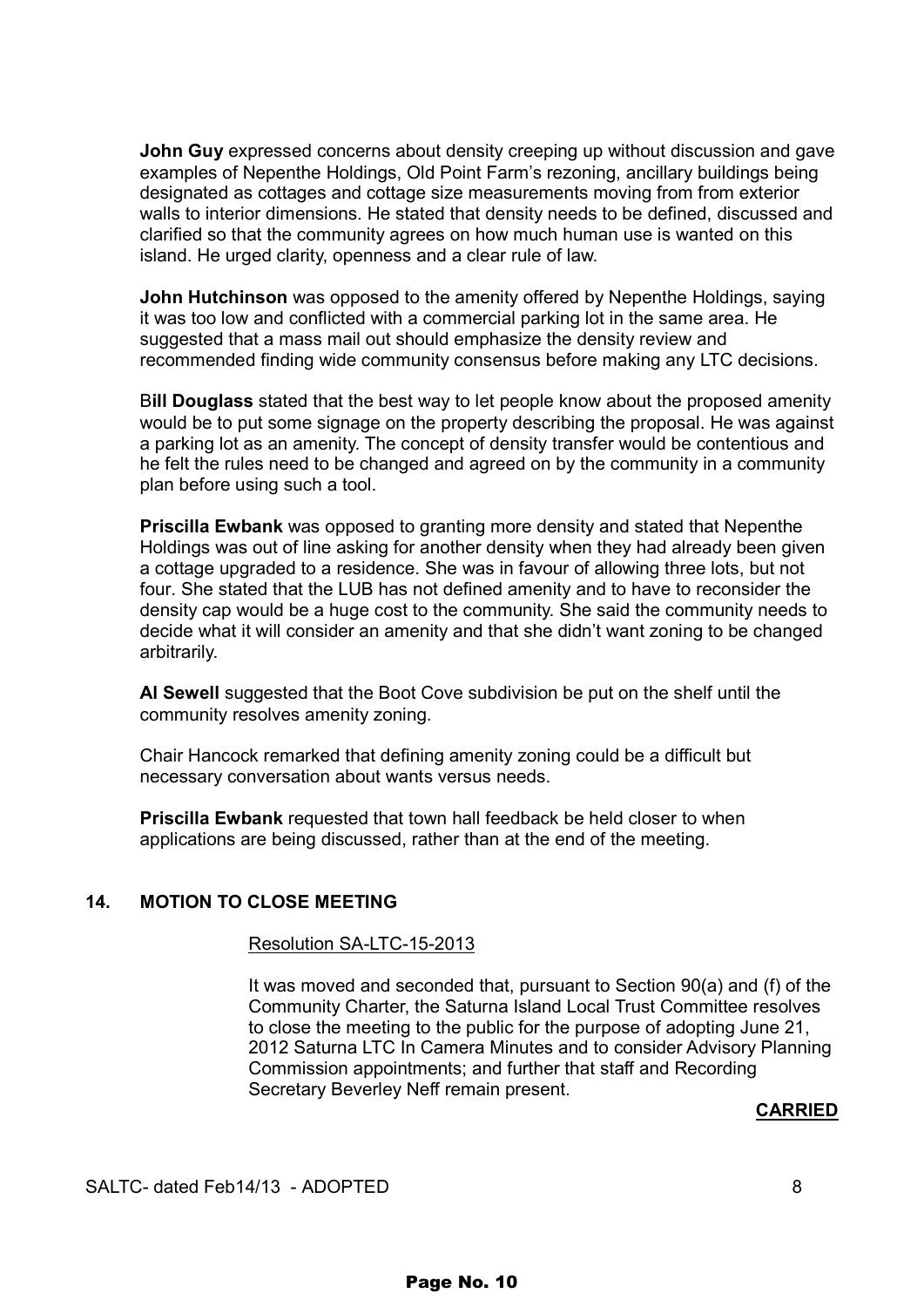The meeting was closed at 3:58 p.m.

#### **15. RECALL TO ORDER**

#### **15.1. Rise and Report from Closed Meeting**

The meeting was reopened at 4:02 p.m.

Chair Hancock reported that Ryan Johnson had been appointed to the Advisory Planning Commission.

#### **16. ADJOURNMENT**

Resolution SA-LTC-19-2013

It was Moved and Seconded that the meeting be adjourned at 4:06 p.m.

**CARRIED** 

 **\_\_\_\_\_\_\_\_\_\_\_\_\_\_\_\_\_\_\_\_\_\_\_\_ \_\_\_\_\_\_\_\_\_\_\_\_\_\_\_\_\_\_\_\_\_\_\_**  RECORDER CHAIR

SALTC- dated Feb14/13 - ADOPTED 9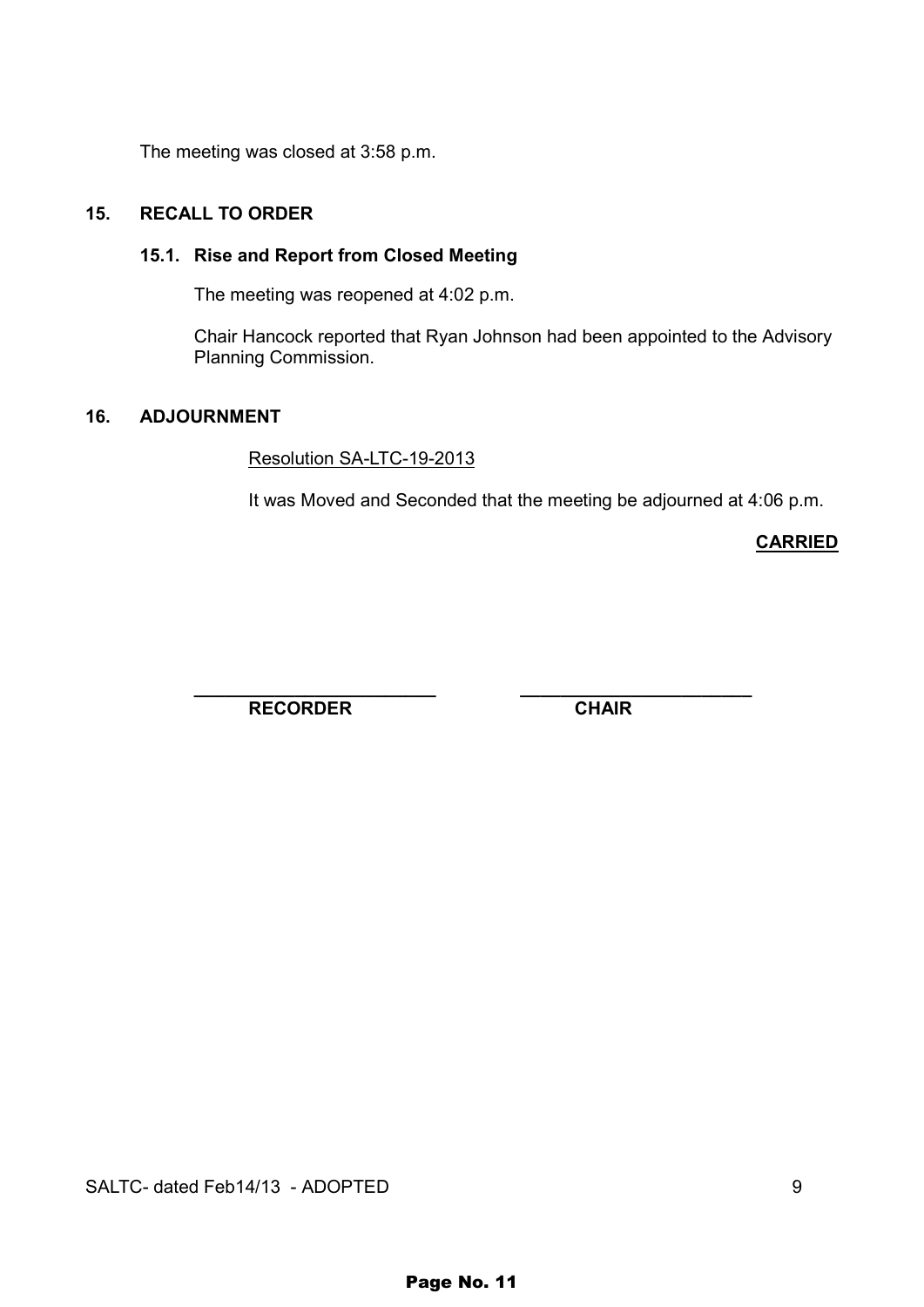#### **NOTES OF THE SATURNA ISLAND LOCAL TRUST COMMITTEE COMMUNITY INFORMATION MEETING REGARDING PROPOSED BYLAW No. 110 (OCEAN LOOP GEO-EXCHANGE) HELD ON THURSDAY, FEBRUARY 14, 2013 AT 12:38 P.M. AT SATURNA ISLAND COMMUNITY HALL, 105 EAST POINT ROAD, SATURNA ISLAND, B.C.**

| <b>PRESENT:</b> | <b>Ken Hancock</b>     | <b>Chair</b>          |
|-----------------|------------------------|-----------------------|
|                 | <b>Paul Brent</b>      | <b>Local Trustee</b>  |
|                 | <b>Pam Janszen</b>     | <b>Local Trustee</b>  |
|                 | <b>Gary Richardson</b> | <b>Island Planner</b> |
|                 | <b>Beverley Neff</b>   | <b>Minute Taker</b>   |

There were approximately ten (10) members of the public in attendance.

The Community Information Meeting was call to order at 12:38 pm.

#### **3.1 Saturna Island Proposed Bylaw No. 110 (Ocean Loop Geo-exchange)**

Bylaw 110, would allow ocean loop geo-exchange systems, for the purpose of domestic heating - and cooling accessory to the residential use of the upland property, to be installed in the WA and WO water zones.

Planner Richardson reported that the proposed bylaw has had First Reading and this Community Information Meeting was to allow the public to ask any questions about the bylaw before the required Public Hearing.

Concerns were raised and answered about the following issues, among others:

- the use of propylene glycol to prevent freezing, and the possibility of allowing saline as an option
- whether other Islands were allowing ocean loop geo-exchange
- the benefit of 95% reduction in carbon emissions
- how the piping crossing the beach was disguised
- if there were environmental concerns if the propylene glycol leaked into the ocean
- the necessary permits or approvals from provincial and federal agencies.

The meeting was adjourned at 12:50 p.m.

**RECORDER DATE** 

SALTC CIM - dated Feb. 14/13 1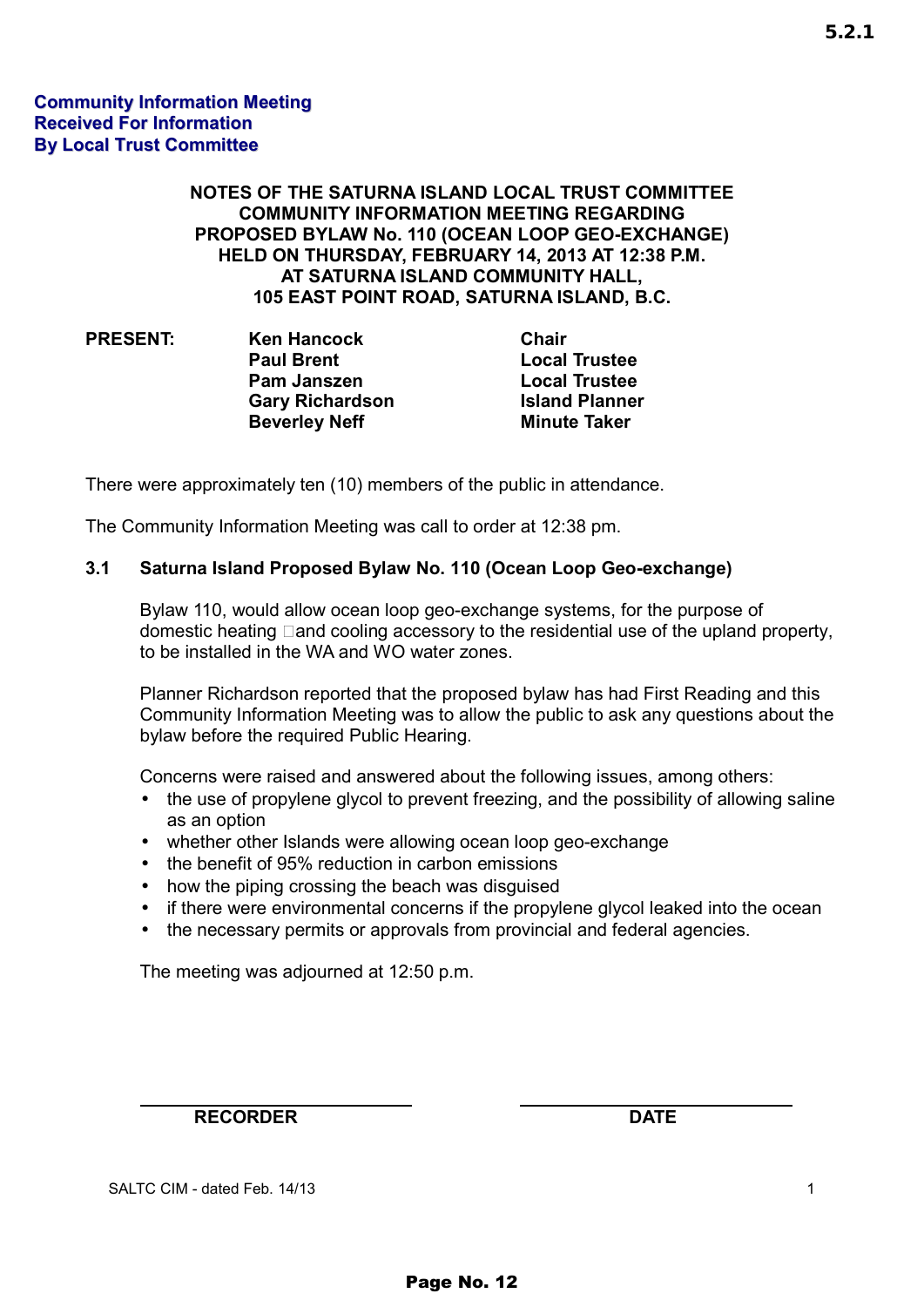#### **Public Hearing Record Received For Information By Local Trust Committee**

#### **RECORD OF THE SATURNA ISLAND LOCAL TRUST COMMITTEE PUBLIC HEARING REGARDING PROPOSED BYLAW NO. 110 (OCEAN LOOP GEO-EXCHANGE) HELD ON THURSDAY, FEBRUARY 14, 2013 AT 12:51 P.M. AT SATURNA ISLAND COMMUNITY HALL, 105 EAST POINT ROAD, SATURNA ISLAND, B.C.**

| <b>PRESENT:</b> | <b>Ken Hancock</b>     | <b>Chair</b>          |
|-----------------|------------------------|-----------------------|
|                 | <b>Paul Brent</b>      | <b>Local Trustee</b>  |
|                 | Pam Janszen            | <b>Local Trustee</b>  |
|                 | <b>Gary Richardson</b> | <b>Island Planner</b> |
|                 | <b>Beverley Neff</b>   | <b>Minute Taker</b>   |

There were approximately thirteen (13) members of the public in attendance.

The Public Hearing was called to order at 12:51 pm.

#### **4.1 Proposed Bylaw No. 110 (Ocean Loop Geo-exchange)**

Chair Hancock read an opening statement for the Public Hearing and added that anyone who had sent correspondence was already on the public record. He declared the meeting open to consider the following:

#### **Proposed Bylaw No. 110 cited as "Saturna Island Land Use Bylaw No.78, 2002, Amendment No. 2, 2012"**

Planner Richardson summarized the hearing notice and stated that a public hearing notice was put in newspapers and on local bulletin boards. He added that the public must comment before the close of the hearing, whether it is written or verbal, and that once the meeting is closed, any additional information could be forwarded to the planning staff, but not to trustees. He informed the committee of the agencies that the bylaw was referred to and summarized their responses.

Chair Hancock then invited submissions from the public.

**John Hutchinson** expressed support of bylaw using propylene glycol, citing the benefit of 95% reduction in carbon emissions.

**Beverly Vreeswijk** wanted polypropylene glycol banned from use, as it didn't occur naturally in water.

**John Hutchinson** and **Janet Land** expressed support for adding saline use to the bylaw.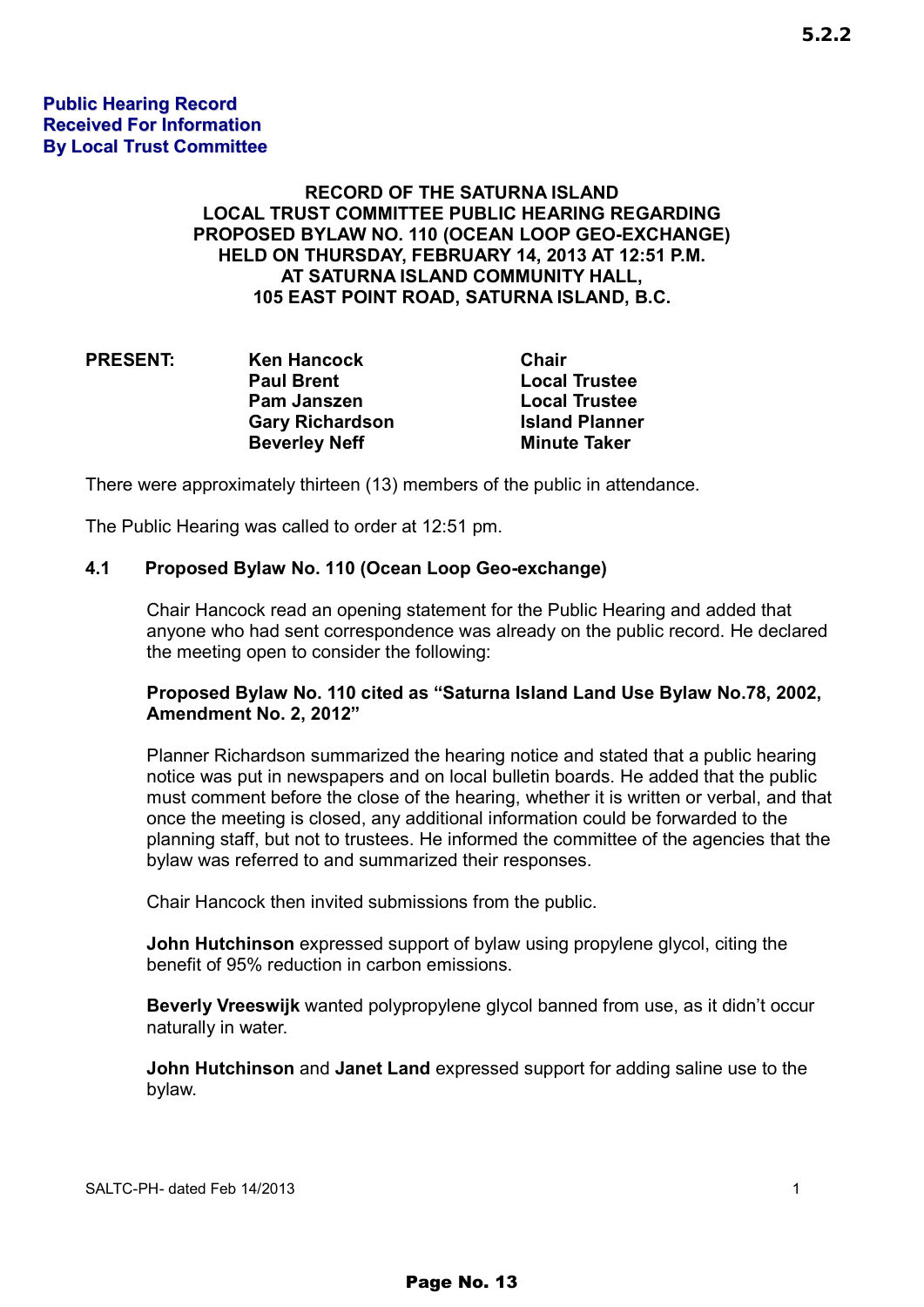Chair Hancock asked three times if there were any more submissions. Hearing none, he thanked the people for their contributions and declared the Public Hearing closed at 1:06 p.m.

#### **I CERTIFY THAT THIS IS A FAIR AND ACCURATE SUMMARYOF THE NATURE OF REPRESENTATIONS RESPECTING THE MEETING HELD.**

 **\_\_\_\_\_\_\_\_\_\_\_\_\_\_\_\_\_\_\_\_\_\_\_\_\_\_\_ \_\_\_\_\_\_\_\_\_\_\_\_\_\_\_\_\_\_\_\_\_\_\_\_\_\_\_\_ RECORDER** CHAIR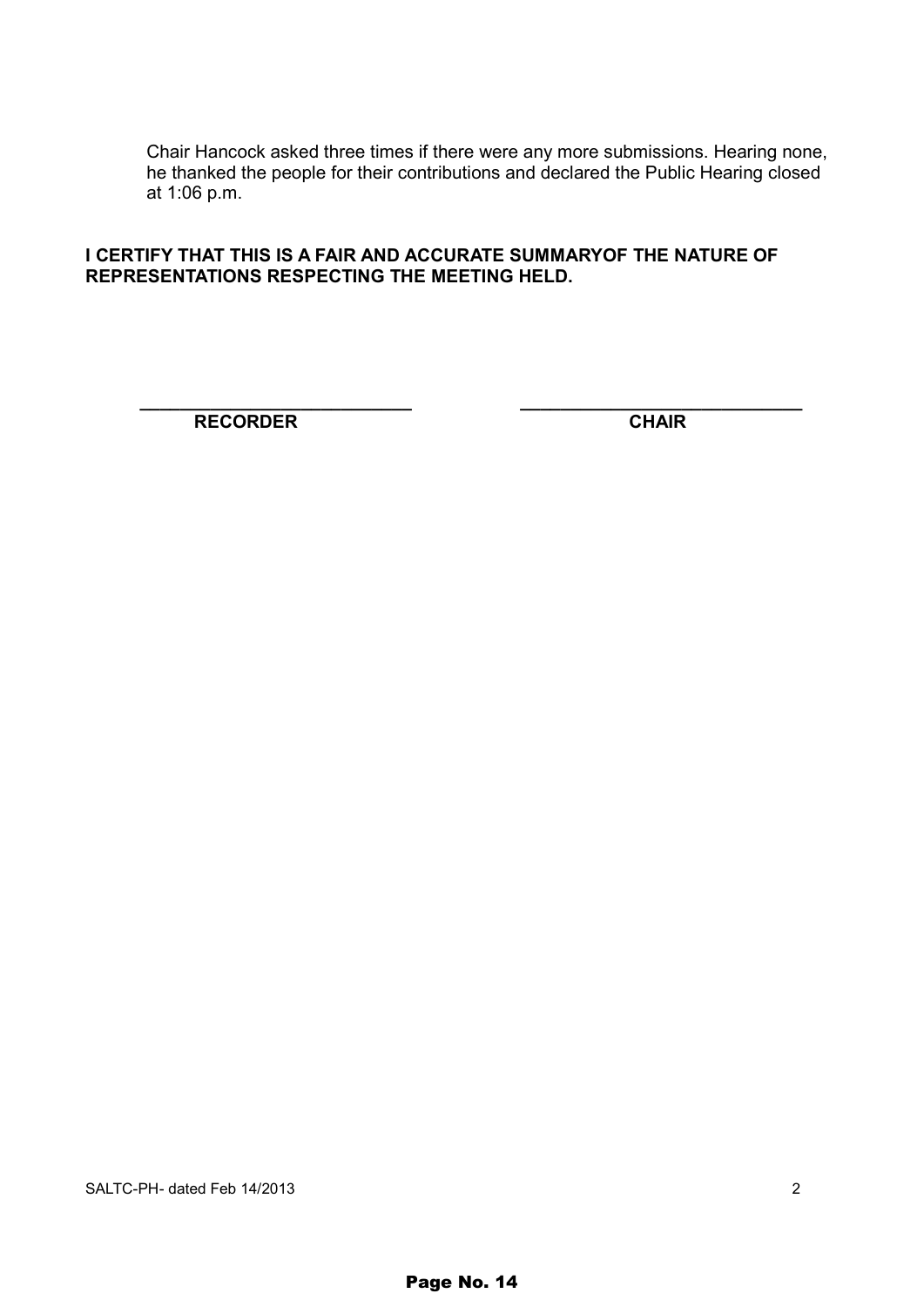

### **RWM From: February 06, 2013 To: April 09,2013**

### **Saturna Island**

|                       |                  |                                                                                                                                                                                                                                                                                                                                                            | 5.3                     |
|-----------------------|------------------|------------------------------------------------------------------------------------------------------------------------------------------------------------------------------------------------------------------------------------------------------------------------------------------------------------------------------------------------------------|-------------------------|
| ರಾ                    |                  | RWM From: February 06, 2013 To: April 09,                                                                                                                                                                                                                                                                                                                  | Print Date: Apr-09-2013 |
| <b>IslandsTrust</b>   |                  |                                                                                                                                                                                                                                                                                                                                                            | 2013                    |
| <b>Saturna Island</b> |                  |                                                                                                                                                                                                                                                                                                                                                            |                         |
| <b>Resolution #</b>   | <b>Action</b>    | <b>Resolution Description</b>                                                                                                                                                                                                                                                                                                                              | <b>Resolution Date</b>  |
| 2013-03               | <b>In Favour</b> | <b>THAT Saturna Island Local Trust Committee Meeting</b><br>Minutes of February 14, 2013 be Adopted; and THAT<br><b>Saturna Island Local Trust Committee Community</b><br>Information Meeting Notes of February 14, 2013 be<br>received; and THAT Saturna Island Local Trust<br><b>Committee Public Hearing Record of February 14,</b><br>2013 be received | Mar 05, 2013            |
|                       |                  |                                                                                                                                                                                                                                                                                                                                                            |                         |
|                       |                  |                                                                                                                                                                                                                                                                                                                                                            |                         |
|                       |                  |                                                                                                                                                                                                                                                                                                                                                            |                         |
|                       |                  |                                                                                                                                                                                                                                                                                                                                                            |                         |
|                       |                  |                                                                                                                                                                                                                                                                                                                                                            |                         |
|                       |                  |                                                                                                                                                                                                                                                                                                                                                            |                         |
|                       |                  |                                                                                                                                                                                                                                                                                                                                                            |                         |
|                       |                  |                                                                                                                                                                                                                                                                                                                                                            |                         |
|                       |                  | Page No. 15                                                                                                                                                                                                                                                                                                                                                |                         |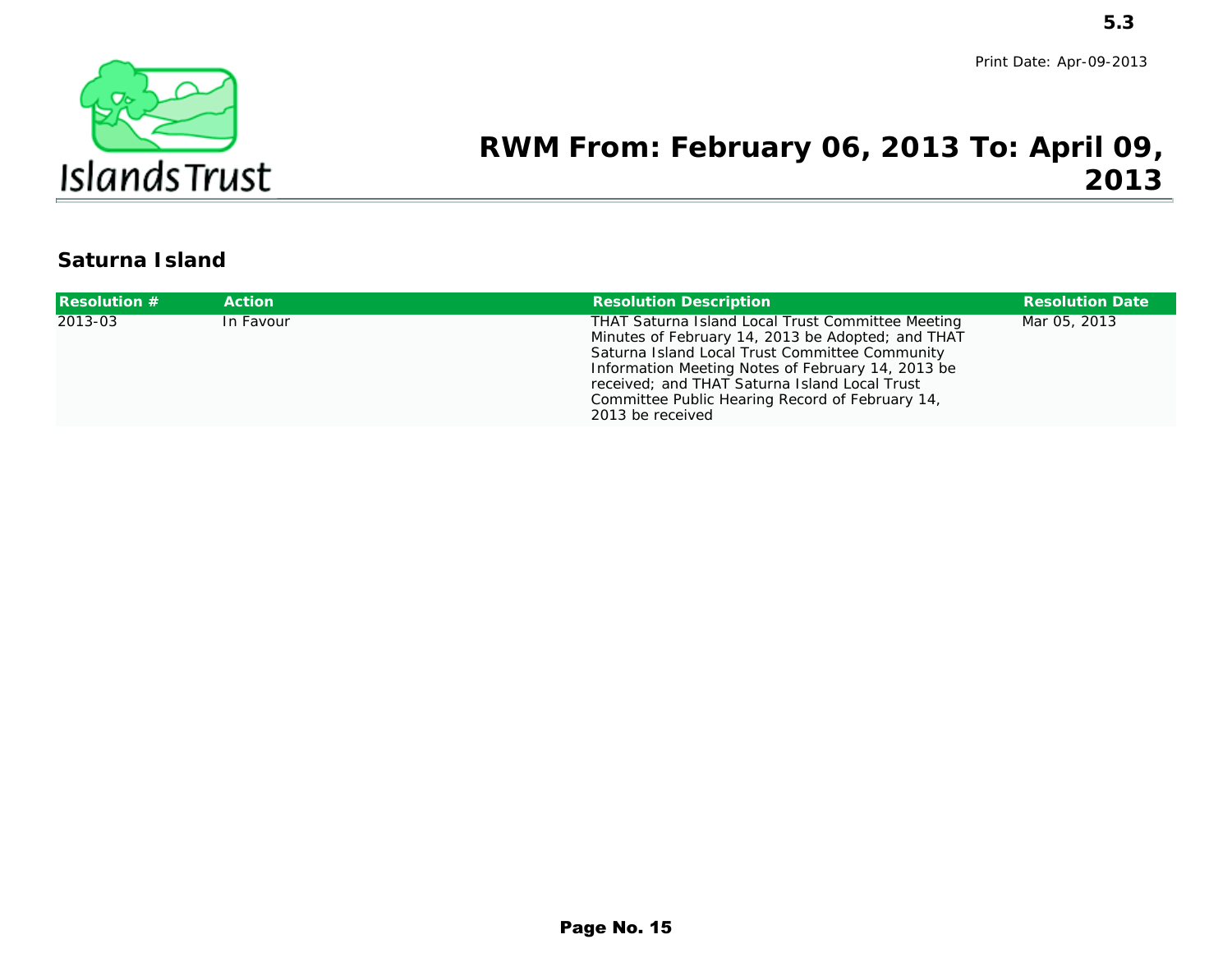

### **Follow Up Action Report w/ Target Date**

#### **Saturna IslandFeb-14-2013**

|                  | Islands Trust                                                                                                                       |                                              | <b>Follow Up Action Report w/ Target Date</b> | 6.1<br>Print Date: Apr-09-2013 |
|------------------|-------------------------------------------------------------------------------------------------------------------------------------|----------------------------------------------|-----------------------------------------------|--------------------------------|
|                  | <b>Saturna Island</b><br>Feb-14-2013                                                                                                |                                              |                                               |                                |
| No.              | <b>Activity</b>                                                                                                                     | <b>Responsibility</b>                        | <b>Target Date</b>                            | <b>Status</b>                  |
| 1                | SA-DVP-2012.1 (Quaintaince) - approved as<br>amended.                                                                               | <b>Kathy Jones</b><br><b>Gary Richardson</b> |                                               | Done                           |
|                  | Amendment is removing $2(d)$ of the permit.                                                                                         |                                              |                                               |                                |
| $\boldsymbol{2}$ | North Pender Island Bylaw 192 referral - LTCs<br>interests unaffected by bylaw.                                                     | <b>Kathy Jones</b>                           |                                               | <b>Done</b>                    |
| 3                | SA-RZ-2012.1 (Nepenthe Holdings Ltd) - Staff to<br>work with applicant to determine if more substantial<br>amenity can be provided. | <b>Gary Richardson</b>                       |                                               | <b>On Going</b>                |
|                  | Staff to arrange a CIM for the April Mtg.                                                                                           |                                              |                                               |                                |
|                  | Applicant to determine sewage regulations if property<br>is to be subdivided to see if its possible.                                |                                              |                                               |                                |
| 4                | SA-SUB-2012.1 (Sewell) - 10% road frontage waiver<br>granted, advise applicant and MoTI.                                            | <b>Gary Richardson</b>                       |                                               | Done                           |
| $\bf 5$          | Ocean Loop Geo-exchange Bylaw 110                                                                                                   | <b>Kathy Jones</b>                           |                                               | Done                           |
|                  | - amended by removing the word "fresh" from the word<br>"freshwater" in the two intances that it appears. - done                    | <b>Gary Richardson</b>                       |                                               |                                |
|                  | - 2nd reading as amended - done                                                                                                     |                                              |                                               |                                |
|                  | - 3rd reading - done                                                                                                                |                                              |                                               |                                |
|                  | - forward to executive for approval (March 5 exec.<br>Mtg.) - done                                                                  |                                              |                                               |                                |
| 6                | Work Program Top Priorities to be amended by:                                                                                       | <b>Gary Richardson</b>                       |                                               | Done                           |
|                  | -removing 'Community Park Zoning' from the top<br>priority list.                                                                    |                                              |                                               |                                |
|                  | -removing 'Provincial Riparian Areas Regulation' from<br>the top priority list.                                                     |                                              |                                               |                                |
|                  |                                                                                                                                     | Page No. 16                                  |                                               | Page 1 of 2                    |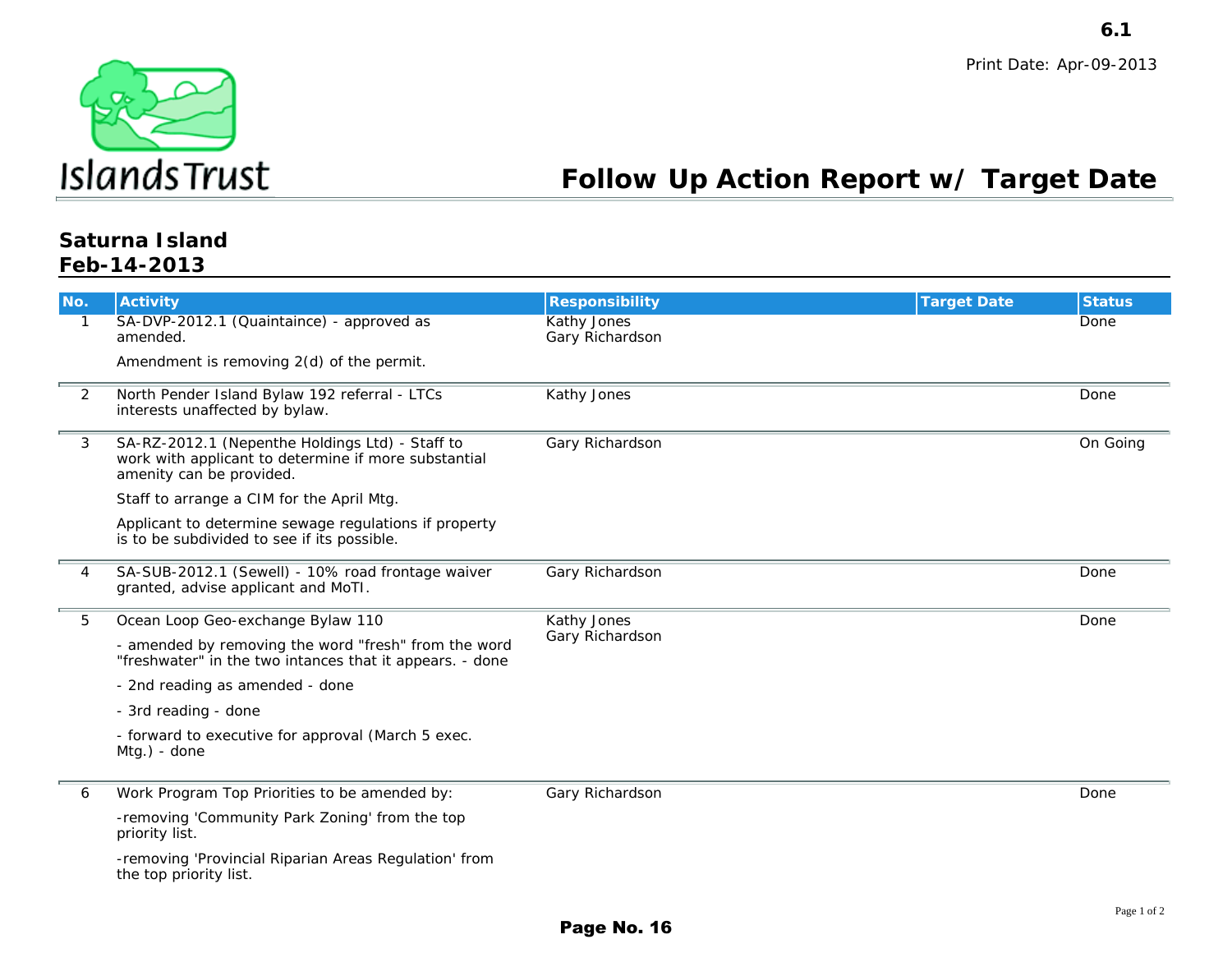-add 'Review of Community Amenity Density Reserve' to the top priority list.

- add 'Land Use Bylaw Review' to the top priority list.

|    | amend the Saturna LTC web page by:                                                                                                              | <b>Kathy Jones</b>            | Done |
|----|-------------------------------------------------------------------------------------------------------------------------------------------------|-------------------------------|------|
|    | removing, Saturna Island APC Expression of interest<br>under the heading "Jan 2013".                                                            |                               |      |
|    | removing, the title "Community Parkland Zoning" and<br>all of the items listed under that title. dding, the<br>amended work program priorities. |                               |      |
| 8  | Change meeting notices to show amended september<br>LTC meeting date as September 26, 2013. September<br>19, 2013 to be cancelled.              | <b>Sharon Lloyd-deRosario</b> | Done |
| 9  | <b>Appointment of Advisory Planning Commision Member</b><br>"Ryan Johnson".                                                                     | <b>Sharon Lloyd-deRosario</b> | Done |
| 10 | In camera minutes of June 21, 2012adopted. (as<br>drafted?)                                                                                     | <b>Sharon Lloyd-deRosario</b> | Done |
| 11 | Bev Neff to be appointed as the secretary for the APC                                                                                           | <b>Sharon Lloyd-deRosario</b> | Done |
|    |                                                                                                                                                 |                               |      |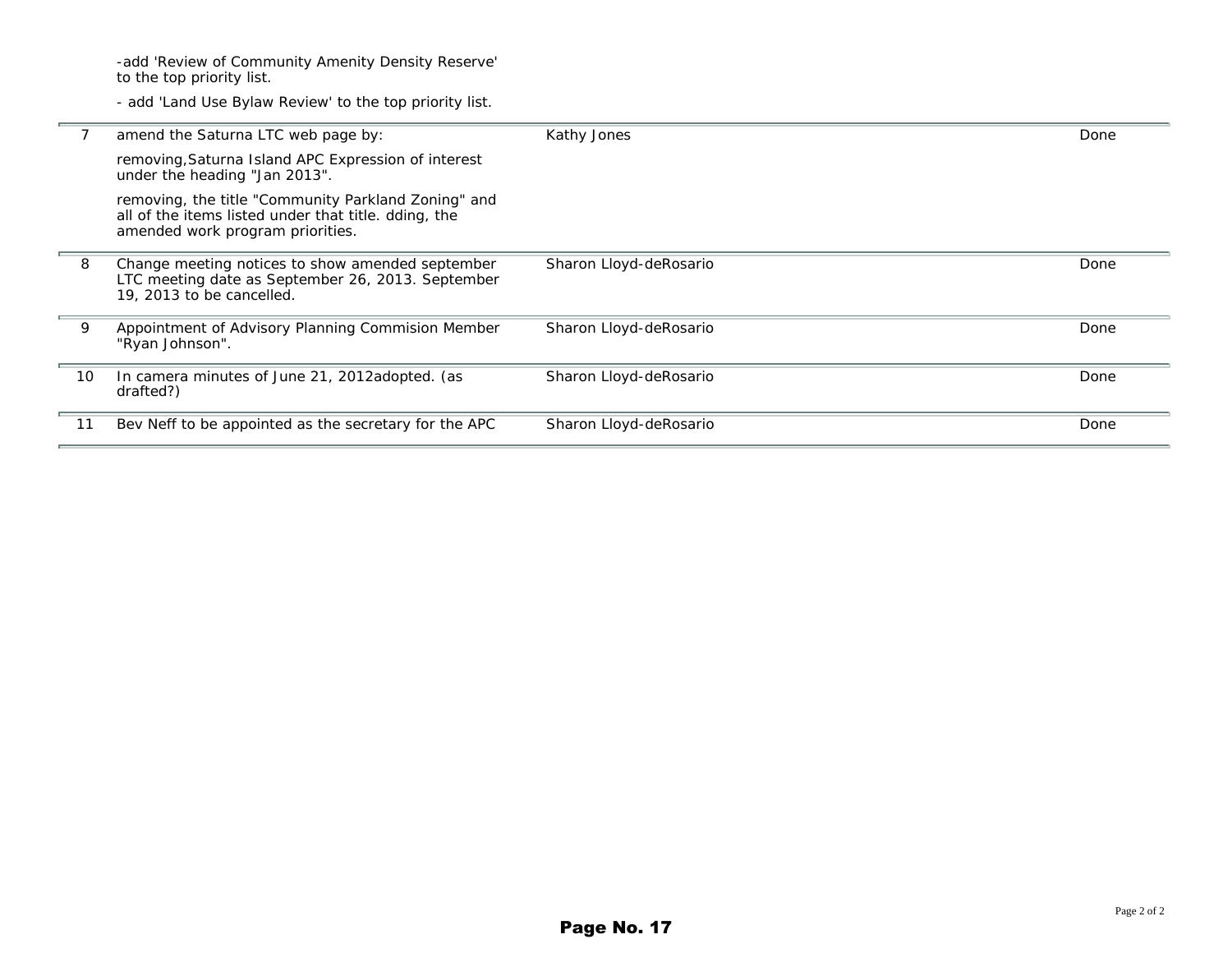# **PROPOSED**

#### **SATURNA ISLAND TRUST COMMITTEE BYLAW NO. 110**

#### \*\*\*\*\*\*\*\*\*\*\*\*\*\*\*\*\*\*\*\*\*\*\*\*\*\*\*\*\*\*\*\*\*\*\*\*\*\*\*\*\*\*\*\*\*\*\*\*\*\*\*\*\*\*\*\*\*\*\*\*\*\*\*\*\*\*\*\*\*\*\*\*\*\*\*\*\*\*\*\*\*\*\*\*\*\*\*\*\*\*\*\*\*\*\*\*\*\*\*\*\*\*\*\*\*\*\*\*\*\*

#### **A BYLAW TO AMEND SATURNA ISLAND LAND USE BYLAW NO. 78, 2002**  \*\*\*\*\*\*\*\*\*\*\*\*\*\*\*\*\*\*\*\*\*\*\*\*\*\*\*\*\*\*\*\*\*\*\*\*\*\*\*\*\*\*\*\*\*\*\*\*\*\*\*\*\*\*\*\*\*\*\*\*\*\*\*\*\*\*\*\*\*\*\*\*\*\*\*\*\*\*\*\*\*\*\*\*\*\*\*\*\*\*\*\*\*\*\*\*\*\*\*\*\*\*\*\*\*\*\*\*\*\*

The Saturna Island Local Trust Committee, being the Trust Committee having jurisdiction in respect of the Saturna Island Trust Committee Area under the Islands Trust Act, enacts as follows:

- A. The Saturna Island Land Use Bylaw, No. 78 is amended as follows:
	- 1. Subsection 11.1.1 (WA zone) is amended by inserting the following as new article (4):
		- "11.1.1(4) Ocean loop geo-exchange systems for the purpose of domestic heating and cooling *accessory* to the *residential use* of the upland property."
	- 2. Subsection 11.5.1 (WO zone) is amended by inserting the following as new article (5):
		- "11.5.1(5) Ocean loop geo-exchange systems for the purpose of domestic heating and cooling *accessory* to the *residential use* of the upland property."
	- 3. Section 15.1 (Definitions) is amended by inserting the following as a new subsection 15.1.30 and re-numbering current subsection 15.1.30 accordingly:

"15.1.30 "**ocean loop geo-exchange system"** means a renewable geo-exchange system (geothermal heat exchange) utilizing the natural occurring temperature of the ocean for the purpose of heating and cooling that:

- (a) is a closed-loop system using only water or a combination of water and propylene glycol as the circulating heat transfer fluid,
- (b) meets or exceeds the Canadian CSA design standards CAN/CSA-448-02, as amended from time to time, and
- (c) is designed and installed by a Registered System Designer accredited by the Canadian Geoexchange Coalition, or the International Ground Source Heat Pump Association."

*Information Note: Installation of marine geothermal loops are also required to obtain the necessary permits or approvals from provincial and federal agencies."* 

B. This Bylaw may be cited as "Saturna Island Land Use Bylaw 78, 2002, Amendment No. 2, 2012".

| Chair                                                        |                  |        | <b>Deputy Secretary</b> |        |
|--------------------------------------------------------------|------------------|--------|-------------------------|--------|
| ADOPTED this                                                 |                  | day of |                         | . 20XX |
|                                                              | 19 <sub>th</sub> | day of | March                   | , 2013 |
| APPROVED BY THE EXECUTIVE COMMITTEE OF THE ISLAND TRUST this |                  |        |                         |        |
| READ A THIRD TIME this                                       | 14th             | day of | February                | . 2013 |
| READ A SECOND TIME this                                      | 14th             | day of | February                | , 2013 |
| PUBLIC HEARING HELD this                                     | 14th             | day of | February                | 2013   |
| <b>READ A FIRST TIME this</b>                                | 8th              | day of | November                | .2012. |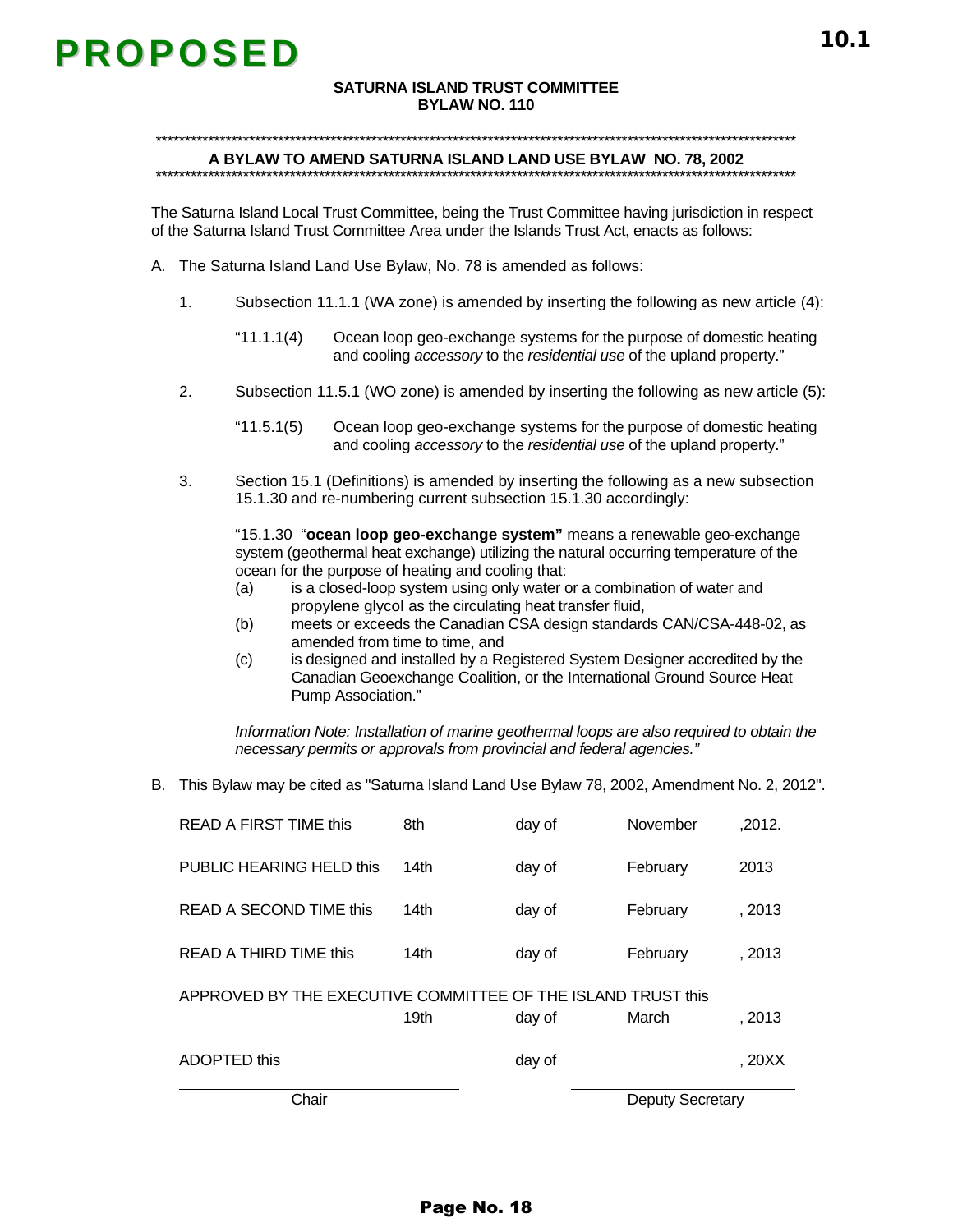10.2

#### **File No.:**

- **To:** Saturna Island Local Trust Committee
- **From:** Gary Richardson, Island Planner
	- **CC:** Robert Kojima, RPM

#### **Re: Work Program Priorities**

#### **THE PROPOSAL**:

The Saturna LTC amended its work program at its February 14, 2013 LTC meeting to the following:

1) OCP- Review Community Amenity Density Reserve

- Review Density provisions of OCP section C.1.3 (density limit)
- 2) Review Land Use Bylaw
- 3) Ocean Loop Geo-exchange

This report briefly comments on the LTCs work program priorities, provides the LTC with options and makes recommendation on proceeding.

#### **STAFF COMMENTS**:

#### **1) OCP- Review Community Amenity Density Reserve**

#### **- Review Density provisions of OCP section C.1.3 (density limit)**

The Community Amenity Density Reserve (CADR) is contained in the OCP as Schedule "E" Appendix A. The CADR is a bank of subdivision and residential density that is added to when a property has density removed through rezoning. The density can be withdrawn from the bank and granted to a property when a community amenity is provided.

There are several conditions that apply to the use of the CADR they include: density from park land and crown land cannot be used; amenities should include land for public purposes, environmental protection, heritage site protection, community forests, parks, or heritage areas; not permitted in certain land use designations; not permitted on lots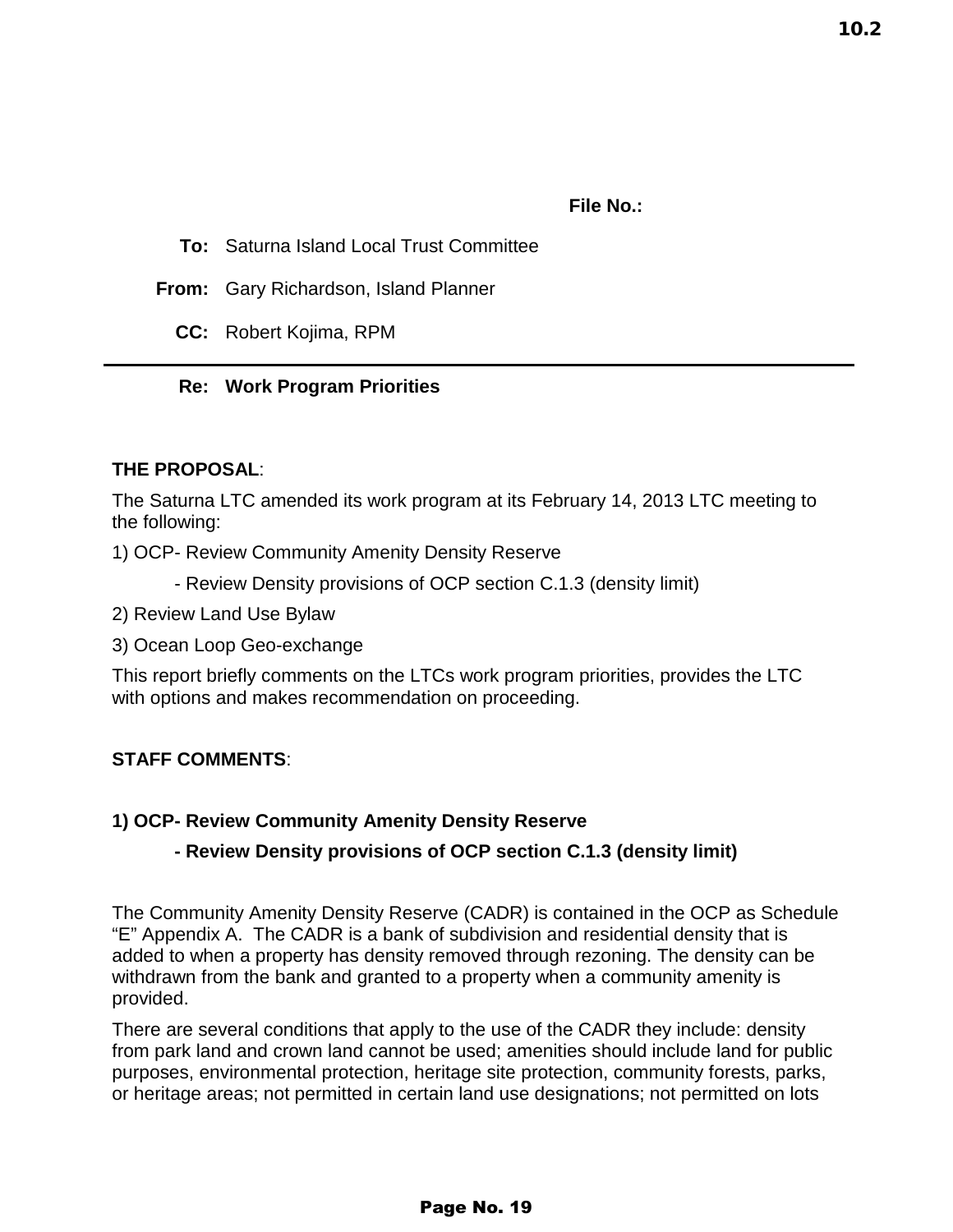less than 4.05 hectares or lots covenanted against subdivision; and additional density when used should be done in a way that minimizes GHG emissions.

There needs to be density in the CADR in order for someone to apply through a rezoning application to take it out. An amenity also needs to be provided before density is withdrawn.

This CADR is different than amenity zoning provisions set up using section 904 of the Local Government Act in that there can be no net increase in density. The CADR is more like a transfer of development rights from one property, to the CADR, to another property with an amenity being provided.

Presently by staff's calculation there are no residential densities in the CADR; however there are 6 subdivision or lot densities. The 6 lot densities resulted in the development potential of a lot being reduced from 7 lots to 1. The lot retsained its ability to have 7 dwellings but gave up its subdivision potential of 7 lots.

Unless there is density in the CADR it cannot be used, as section C.1.3 of the OCP does not allow any rezoning or any other planning tool to increase subdivision capacity or residential density within the Saturna Island Local Trust area.

The CADR and the density restrictions in the OCP are two separate sections that both need to be considered when the permitted density on a property is being changed.

The CADR as drafted is a reasonable policy to consider when a rezoning is being considered that involves a density increase. The only problem with the CADR since it was implemented in 2001 is that it has never had any residential density added to it.

Staff could expand on the conditions contained in the CADR such as more specific amenities, more specific areas that density should be taken from and added to but the LTC may want to maintain flexibility in these areas when making future decisions on how to apply the density contained in the CADR.

As mentioned section C.1.3 of the OCP places a restriction on the increase in subdivision capacity or residential density beyond what existed in 2001 when the OCP was adopted.

It is recommended that the LTC may review the policies in section C.1.3 to determine if there is community support to amend the policies to allow an increase in certain circumstances in a way that makes the CADR more effective.

If amending the density restrictions in the OCP is pursued it is recommended that a community process be designed and implemented.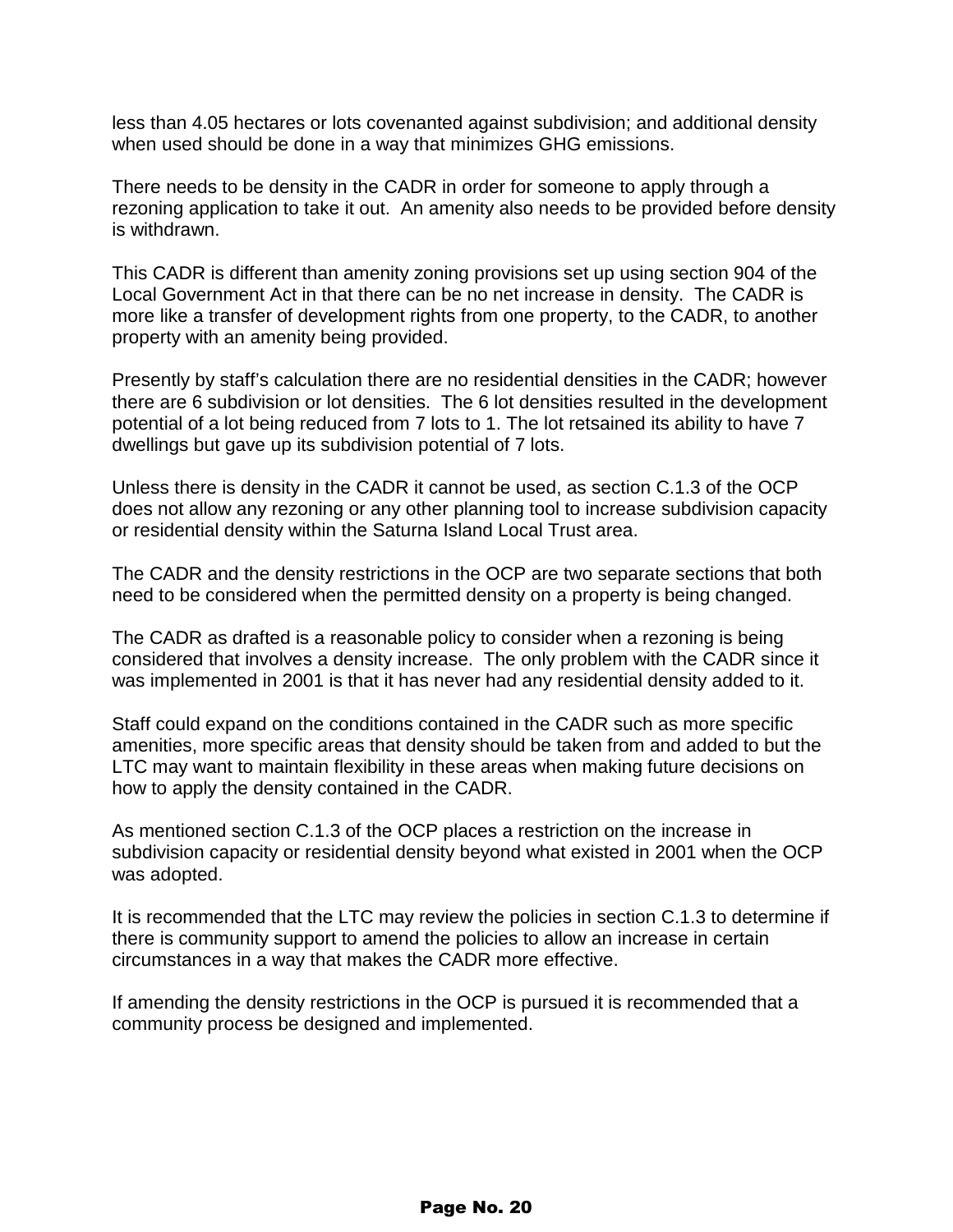#### **2) Review Land Use Bylaw**

The review of the LUB was originally brought forward in response to the BEN bylaw. BEN is a bylaw enforcement tool that sets a ticket cost to every regulation in the LUB. When all of the LUB regulations are listed as a schedule to the bylaw it is quite substantial.

Staff has the following comments on possible LUB amendments.

Amending the LUB to reduce the number of regulations to allow the BEN bylaw to be reduced in size does not seem necessary as most of the regulations in the LUB are common regulations found in any bylaw such as setbacks, density and height regulations and likely would not change much if reviewed with this goal in mind. The regulations have been reviewed and amended over time and the BEN bylaw simply reflects what is contained in the LUB.

One type of review that is often initiated by LTCs is a technical review of a LUB. This LUB was adopted in 2002 and since then some of the references to acts and ministries will have changed and also staff, the public, and the LTC have identified wording that should be clarified.

It is recommended that a bylaw be initiated to amend technical amendments that are required due to the passage of time and that any errors, omissions and inconsistences also be included in the amending bylaw. The bylaw will be prepared as a draft with a full explanation of the proposed amendments in a companion report. The national park zoning could be part of this amendment; however, it would also need a companion OCP amendment.

A reoccurring subject on Saturna has been the lack of accommodations. A review of the type of accommodations that could be implemented on Saturna could be a worthwhile project. The LUB currently allows certain types of accommodations such as bed and breakfasts, short term vacation rentals and commercial visitor accommodation units. The existing types of accommodations can be reviewed to determine if they can/should be expanded. New types of accommodations can be researched and discussed such as: country guest houses, hostels and campsites.

It is recommended that the LTC initiate a review of the accommodation types permitted on Saturna Island in order to determine if new types can be permitted and/or existing types can be expanded.

The implementation of secondary suites is an LUB amendment topic that the LTC could pursue. Saltspring Island and Mayne Island are presently looking at secondary suites as a type of affordable housing.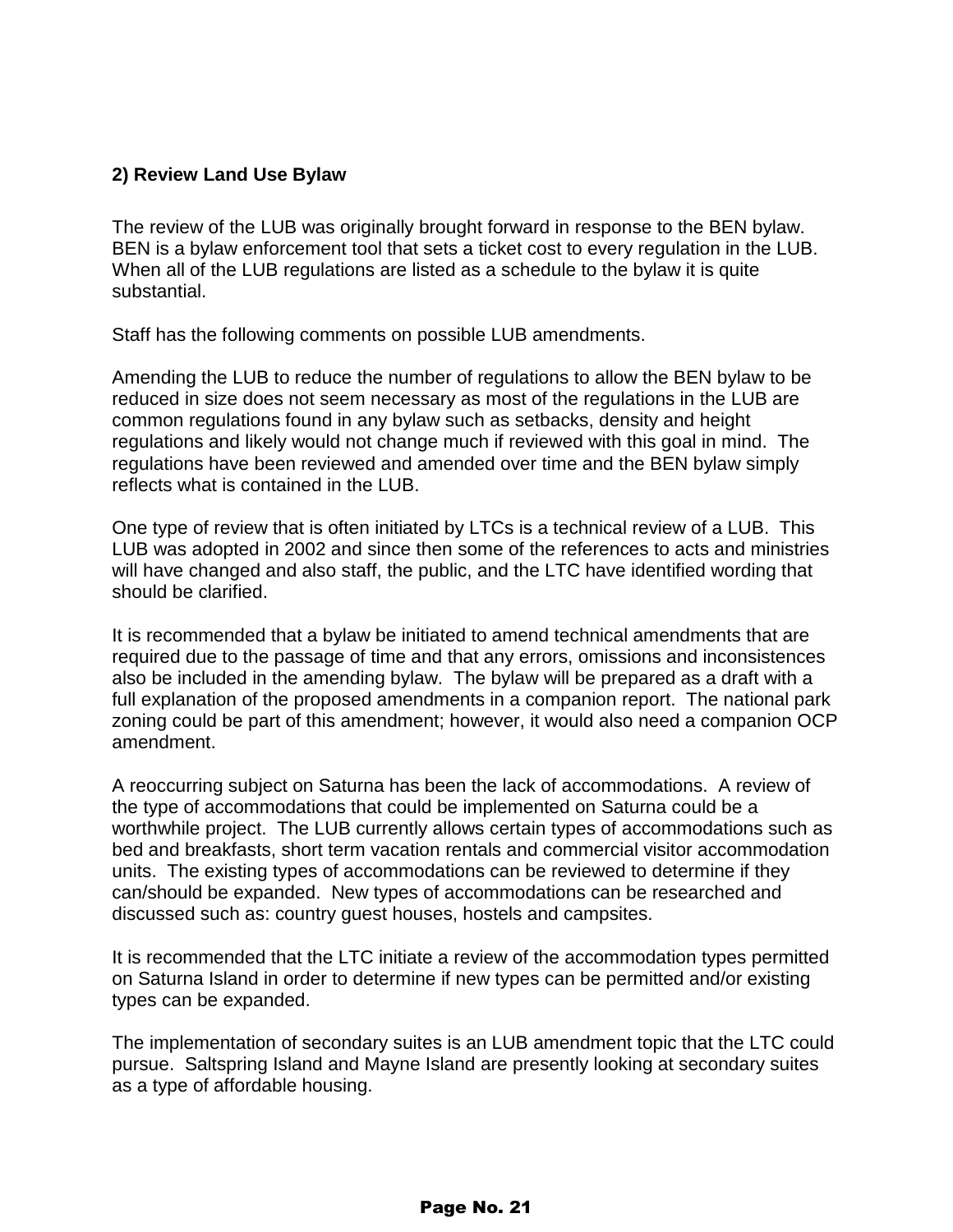A review of Commercial and Industrial Zoning is a topic that can be reviewed in the LUB. Staff would review the existing land zoned for commercial and industrial use to determine if there is a sufficient land zoned for the island for the next few years.

The OCP was amended to include provisions for GHG reduction the LUB could be reviewed to implement some or all the GHG policies.

#### **3) Ocean Loop Geo-exchange**

The bylaw to implement an amending bylaw (158) is being considered for adoption by the LTC at its April LTC meeting. If adopted this project can be taken off the priority list and replaced with another project.

#### **Project List**

The following is the LTCs present project list.

- 1. Targeted LUB review Ben Bylaw.
- 2. Sensitive Ecosystem mapping
- 3. Geological Hazard mapping
- 4. Raptor nest mapping
- 5. East Point water conservation
- 6. Agricultural building water course setbacks
- 7. National Parklands OCP and LUB amendments

#### **RECOMMENDATIONS**:

1. That as a work program priority that staff be directed to prepare a staff report with a list of technical amendments required to update and clarify the LUB.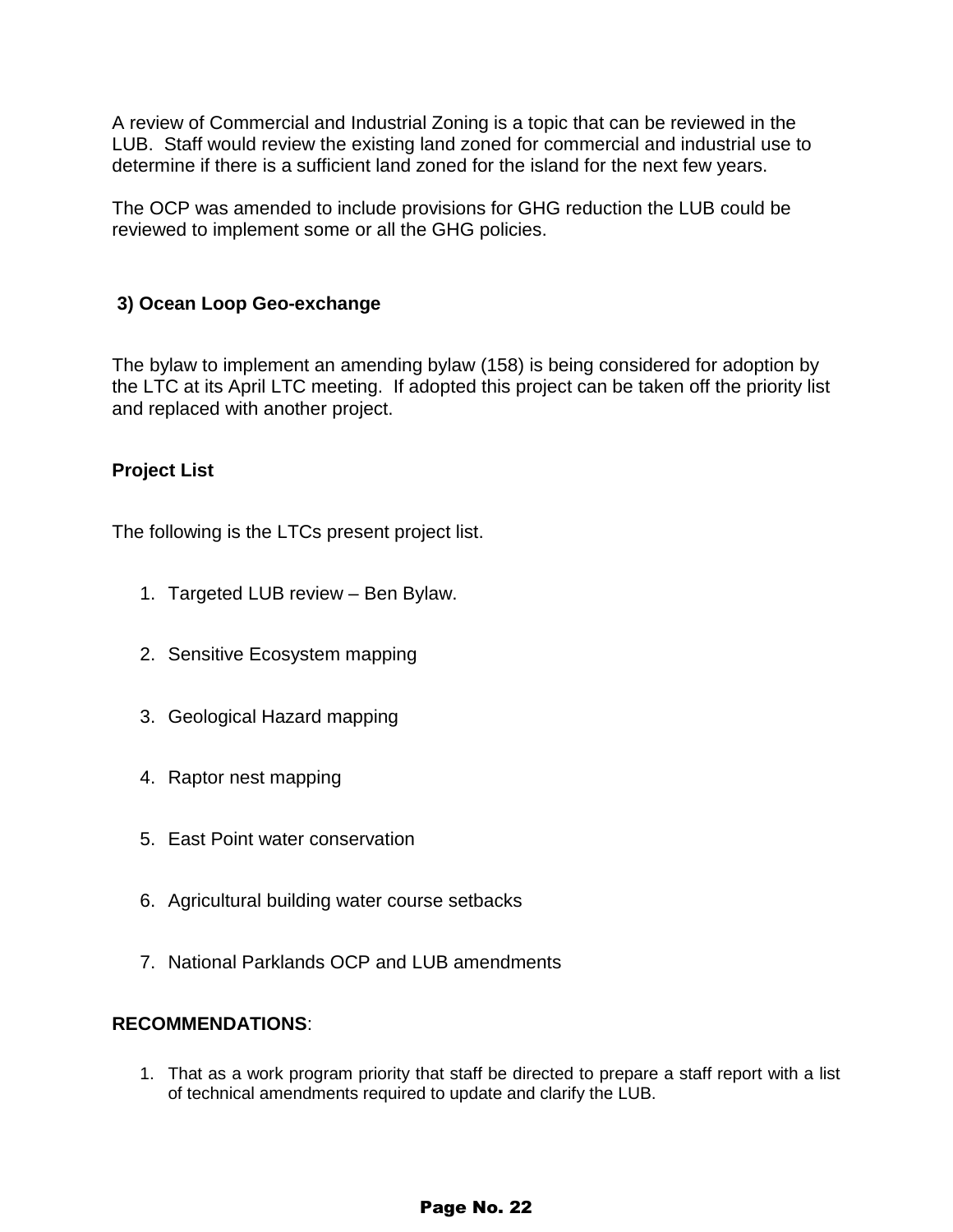- 2. That as a work program priority that staff be directed to prepare a report and proposed timeline for reviewing the types and capacity of tourist accommodations on Saturna Island.
- 3. That as a work program priority that staff be directed to prepare a report and proposed timeline for reviewing the density provisions of the OCP.

Prepared and Submitted by:

Gary Richardson **April 10, 2013** 

.

Date

Concurred in by:

April 10, 2013

Date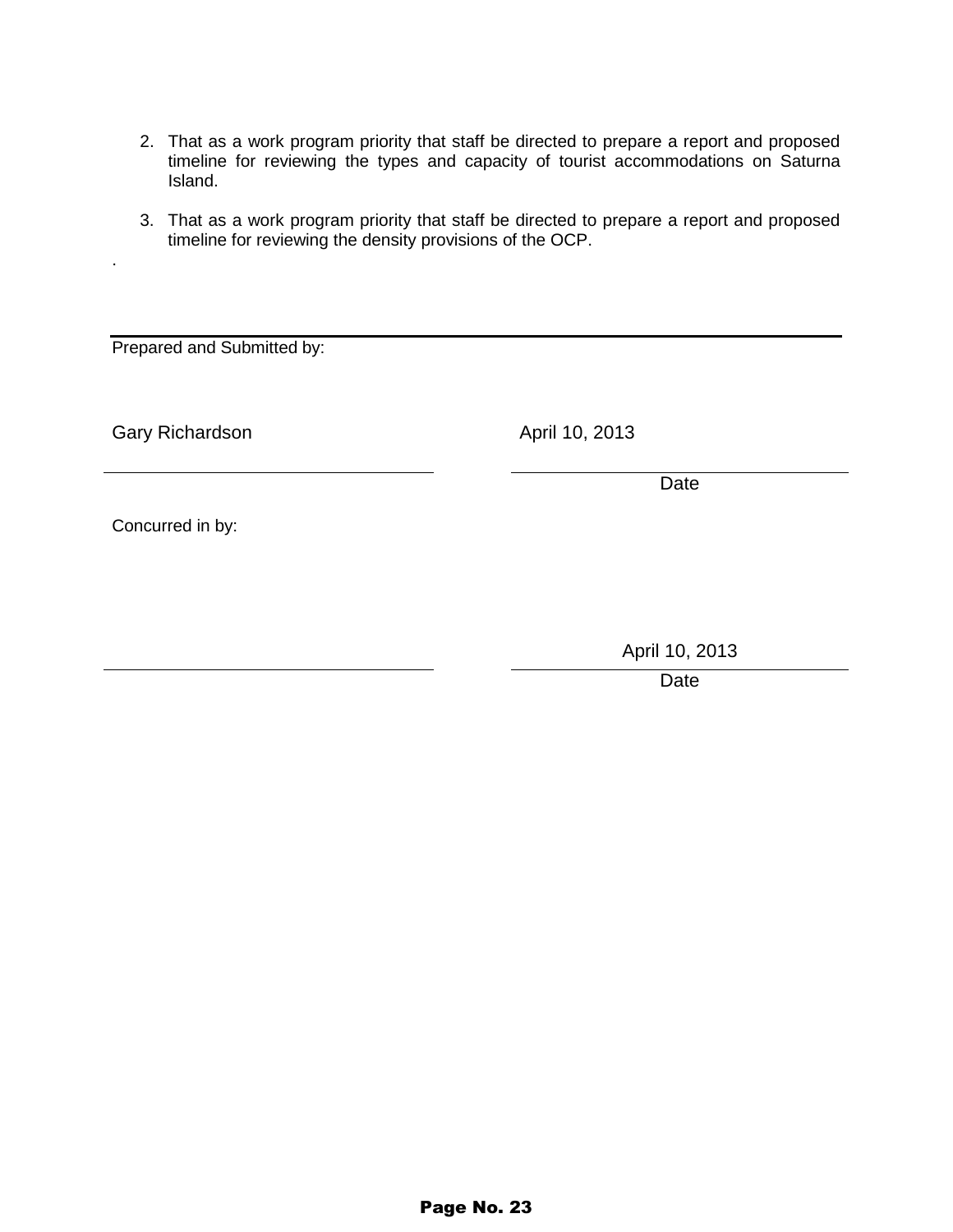

### **Top Priorities**

### **Saturna Island**

|                  |                                                    |                                              |                    |                        |                    | 11.1.1                  |
|------------------|----------------------------------------------------|----------------------------------------------|--------------------|------------------------|--------------------|-------------------------|
|                  | $\sigma_{\rm c}$                                   |                                              |                    |                        |                    | Print Date: Apr-09-2013 |
|                  | <b>IslandsTrust</b>                                |                                              |                    |                        |                    | <b>Top Priorities</b>   |
|                  | <b>Saturna Island</b>                              |                                              |                    |                        |                    |                         |
| No.              | <b>Description</b>                                 | <b>Activity</b>                              | Received/Initiated | <b>Responsibility</b>  | <b>Target Date</b> | <b>Status</b>           |
| $\mathbf{1}$     | <b>Community Amenity Density</b><br><b>Reserve</b> | <b>Review OCP sections</b>                   | Feb-14-2013        | <b>Gary Richardson</b> |                    | <b>On Going</b>         |
|                  | <b>Density</b><br>provisions (OCP - C.1.3)         |                                              |                    |                        |                    |                         |
| $\boldsymbol{2}$ | <b>Review Land Use Bylaw</b>                       |                                              | Feb-14-2013        | <b>Gary Richardson</b> |                    | <b>On Going</b>         |
| $\mathbf{3}$     | <b>Ocean loop Geo-Exchange</b>                     | EC approval, adopt bylaw -<br><b>PENDING</b> | Aug-31-2011        | <b>Gary Richardson</b> | Apr-11-2013        | <b>On Going</b>         |
|                  |                                                    |                                              |                    |                        |                    |                         |
|                  |                                                    |                                              | Page No. 24        |                        |                    |                         |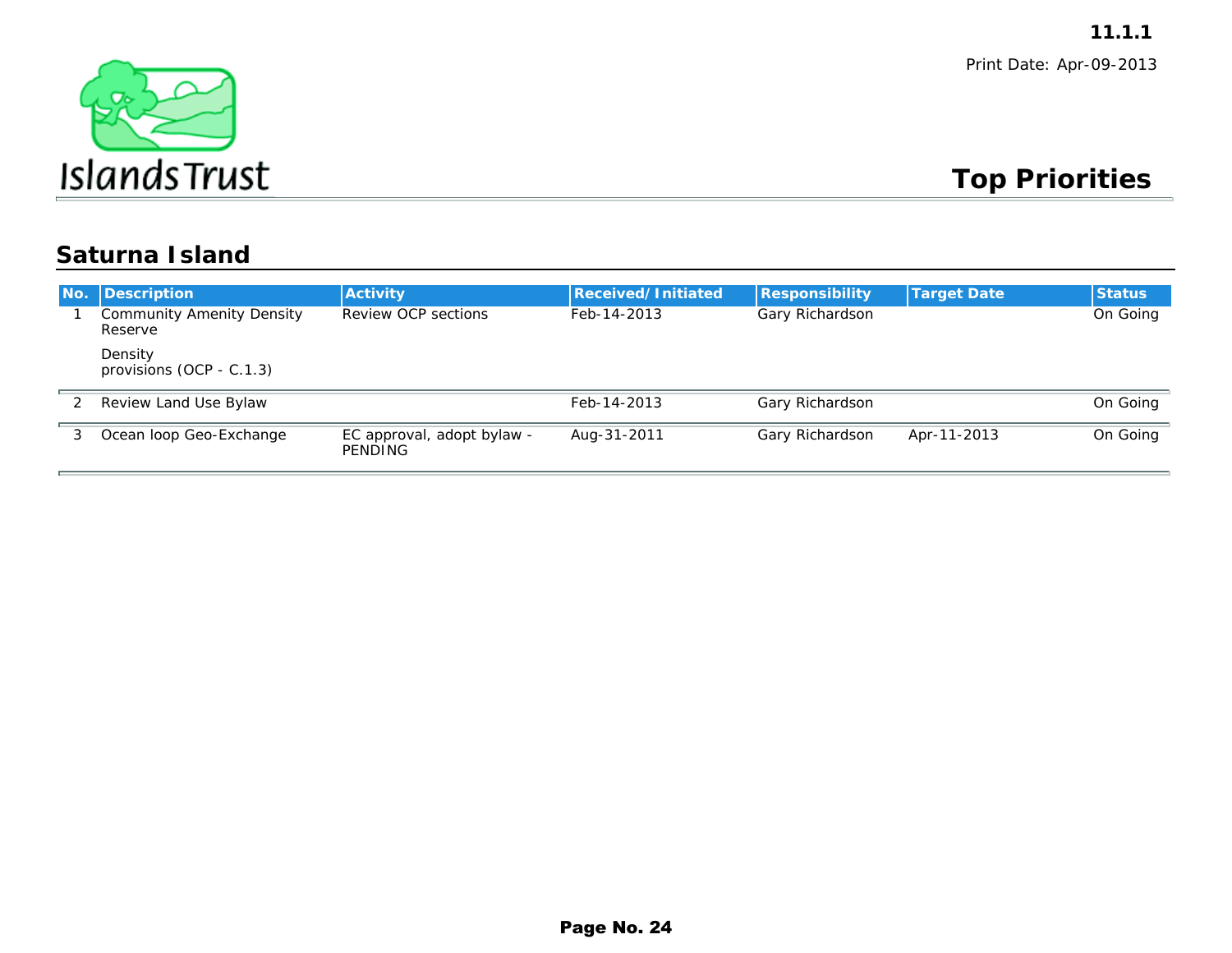

**Projects** 

### **Saturna Island**

| No. | <b>Description</b>                                | <b>Activity</b>                                                                       | <b>Received/Initiated</b> | <b>Status</b> |
|-----|---------------------------------------------------|---------------------------------------------------------------------------------------|---------------------------|---------------|
|     | Land Use Bylaw Review - targeted (Ben Bylaw)      |                                                                                       | Sep-06-2012               | On Going      |
| 2   | Sensitive Ecosystem Mapping and DPA review        | 1. Complete Sensitive Ecosystem Mapping                                               | Feb-25-2009               | On Going      |
|     |                                                   | 2. Consider options for implementing sensitive<br>ecosystem protection, including DPA |                           |               |
| 3.  | <b>Geological Hazard Mapping</b>                  |                                                                                       | Feb-25-2009               | On Going      |
| 4   | <b>Raptor Nest Mapping</b>                        |                                                                                       | Feb-25-2009               | On Going      |
| 5.  | <b>East Point Water Conservation</b>              |                                                                                       | Sep-30-2011               | On Going      |
| 6   | <b>Agricultural Building Watercourse Setbacks</b> |                                                                                       | Sep-30-2011               | On Going      |
|     | National Park Lands OCP and LUB amendments        |                                                                                       | Feb-09-2012               | On Going      |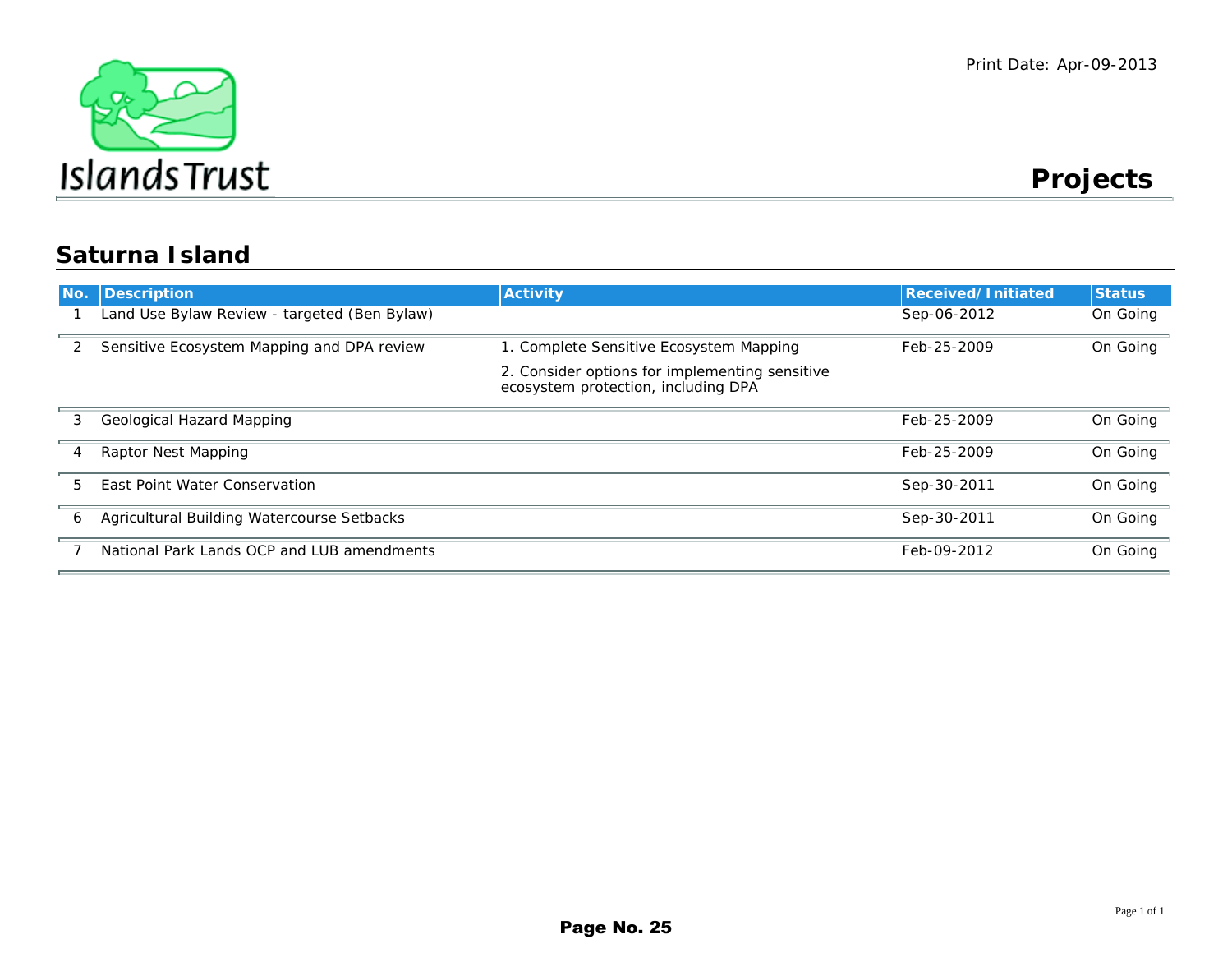

### **Applications w/ Status - Saturna Island Status:Open**

### **Applications**

#### **Development Permit**

|                                    |                                                 |                                                      | 11.2.1                                                                     |  |  |
|------------------------------------|-------------------------------------------------|------------------------------------------------------|----------------------------------------------------------------------------|--|--|
|                                    |                                                 |                                                      | Print Date: Apr-09-2013<br>Applications w/ Status - Saturna Island Status: |  |  |
| <b>Islands Trust</b>               |                                                 |                                                      | <b>Open</b>                                                                |  |  |
| <b>Applications</b>                |                                                 |                                                      |                                                                            |  |  |
| <b>Development Permit</b>          |                                                 |                                                      |                                                                            |  |  |
| <b>File Number</b>                 | <b>Applicant Name</b>                           | <b>Date Received</b>                                 | <b>Purpose</b>                                                             |  |  |
| SA-DP-2013.1                       | <b>Nancy Angermyer</b>                          | Mar-15-2013                                          | 204 NARVAEZ BAY RD to resolve a boundary irregularity                      |  |  |
|                                    | &<br><b>Planner: Gary Richardson</b>            |                                                      |                                                                            |  |  |
|                                    | <b>Planning Status</b>                          |                                                      |                                                                            |  |  |
|                                    | Status Date: Apr-08-2013                        |                                                      |                                                                            |  |  |
|                                    |                                                 | Meeting with applicants April 18 to discuss.         |                                                                            |  |  |
|                                    | Status Date: Apr-08-2013                        |                                                      |                                                                            |  |  |
|                                    |                                                 | Target mtg. for LTC consideration June 6/13          |                                                                            |  |  |
| <b>Development Variance Permit</b> |                                                 |                                                      |                                                                            |  |  |
| <b>File Number</b>                 | <b>Applicant Name</b>                           | <b>Date Received</b>                                 | <b>Purpose</b>                                                             |  |  |
| <b>SA-DVP-2013.1</b>               | <b>Nancy Angermyer</b>                          | Mar-15-2013                                          | 204 NARVAEZ BAY RD Panhandle variance - superimposed registered            |  |  |
|                                    | <b>Planner: Gary Richardson</b>                 |                                                      | easement                                                                   |  |  |
|                                    | <b>Planning Status</b>                          |                                                      |                                                                            |  |  |
|                                    | Status Date: Apr-08-2013                        |                                                      |                                                                            |  |  |
|                                    |                                                 | Staff to meet with Applicants to discuss April 18/13 |                                                                            |  |  |
|                                    | Status Date: Apr-08-2013                        |                                                      |                                                                            |  |  |
|                                    |                                                 | Target agenda for LTC consideration June 6/13        |                                                                            |  |  |
| <b>Rezoning</b>                    |                                                 |                                                      |                                                                            |  |  |
| <b>File Number</b>                 | <b>Applicant Name</b>                           | <b>Date Received</b>                                 | <b>Purpose</b>                                                             |  |  |
| SA-RZ-2012.1                       | <b>Jonathan Yardley</b><br><b>Architect Inc</b> | Jan-26-2012                                          | <b>Rezone to allow subdivision</b>                                         |  |  |
|                                    |                                                 |                                                      | Page No. 26                                                                |  |  |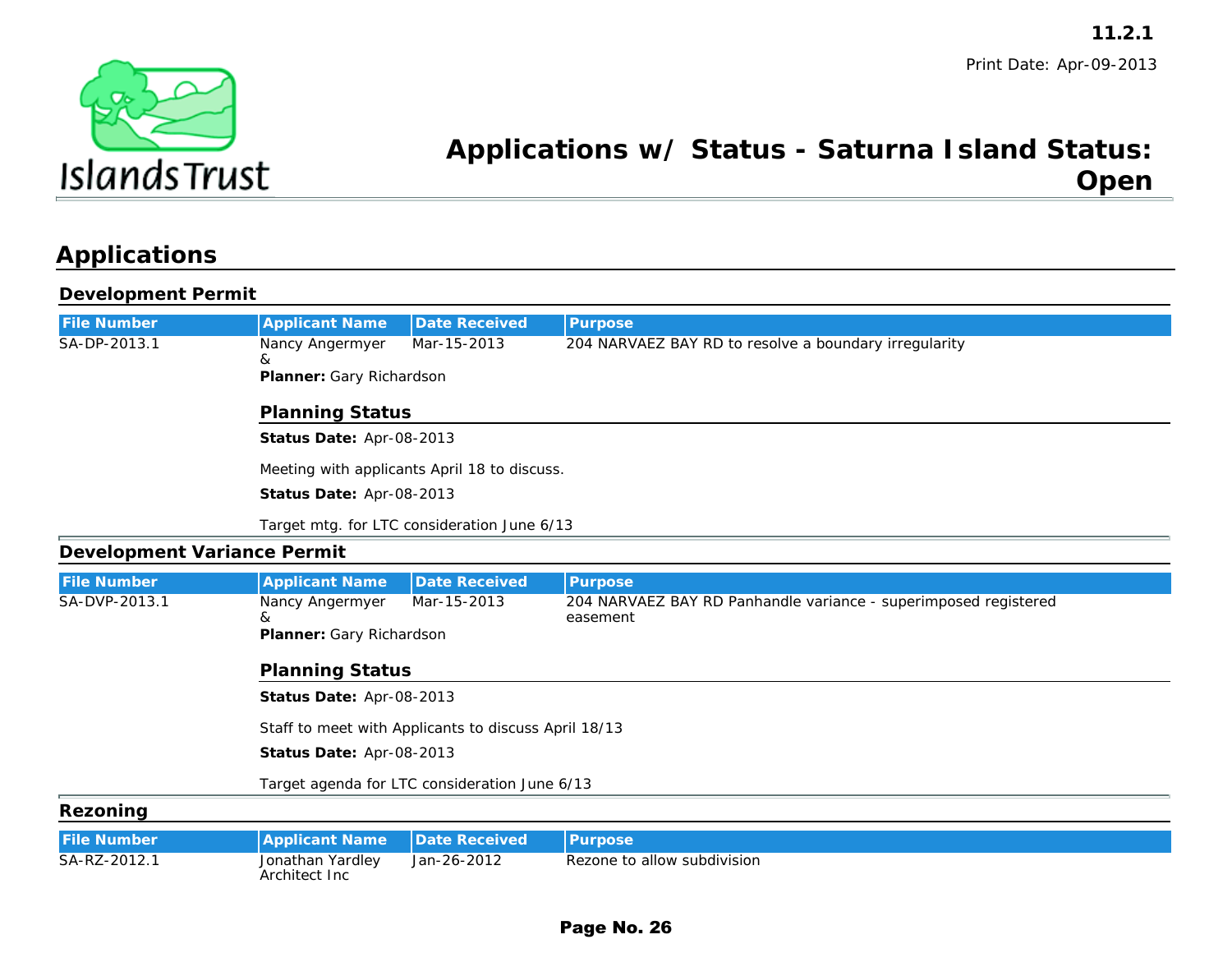|                    | <b>Planner: Gary Richardson</b>                                                                                                     |                      |                                                                                    |  |  |  |  |
|--------------------|-------------------------------------------------------------------------------------------------------------------------------------|----------------------|------------------------------------------------------------------------------------|--|--|--|--|
|                    | <b>Planning Status</b>                                                                                                              |                      |                                                                                    |  |  |  |  |
|                    | Status Date: Feb-04-2013                                                                                                            |                      |                                                                                    |  |  |  |  |
|                    | Staff report prepared for February 14, 2013 LTC meeting in response to proposed amenity.                                            |                      |                                                                                    |  |  |  |  |
|                    | Status Date: Oct-30-2012                                                                                                            |                      |                                                                                    |  |  |  |  |
|                    | Staff to prepare a report for November 8, 2012 LTC meeting.                                                                         |                      |                                                                                    |  |  |  |  |
|                    | Status Date: Jul-31-2012                                                                                                            |                      |                                                                                    |  |  |  |  |
|                    | Staff report prepared for sept LTC meeting                                                                                          |                      |                                                                                    |  |  |  |  |
| <b>Subdivision</b> |                                                                                                                                     |                      |                                                                                    |  |  |  |  |
| <b>File Number</b> | <b>Applicant Name</b>                                                                                                               | <b>Date Received</b> | <b>Purpose</b>                                                                     |  |  |  |  |
| SA-SUB-2010.1      | <b>Angermeyer</b><br>Jan-28-2010<br>204 NARVAEZ BAY RD To create 2 new lots<br><b>Planner: Gary Richardson</b>                      |                      |                                                                                    |  |  |  |  |
|                    | <b>Planning Status</b>                                                                                                              |                      |                                                                                    |  |  |  |  |
|                    | Status Date: Apr-08-2013                                                                                                            |                      |                                                                                    |  |  |  |  |
|                    | DP and DVP applications received, target LTC agenda June 6/13                                                                       |                      |                                                                                    |  |  |  |  |
|                    | Status Date: Feb-04-2013                                                                                                            |                      |                                                                                    |  |  |  |  |
|                    |                                                                                                                                     |                      | Staff to contact applicants prior to Feb 14, 2013 LTC meeting to determine status. |  |  |  |  |
|                    | Status Date: Jul-19-2012                                                                                                            |                      |                                                                                    |  |  |  |  |
|                    | applicants in process of applying for DVP and DP                                                                                    |                      |                                                                                    |  |  |  |  |
| <b>File Number</b> | <b>Applicant Name</b>                                                                                                               | <b>Date Received</b> | <b>Purpose</b>                                                                     |  |  |  |  |
| SA-SUB-2012.2      | Saturna Garage &<br><b>Contracting Ltd.</b><br>c/o Wolfe-Milner<br><b>Land Surveying</b><br>Inc.<br><b>Planner: Gary Richardson</b> | Jul-04-2012          | <b>Creating 4 lots</b>                                                             |  |  |  |  |
|                    | <b>Planning Status</b>                                                                                                              |                      |                                                                                    |  |  |  |  |
|                    | Status Date: Apr-08-2013                                                                                                            |                      |                                                                                    |  |  |  |  |
|                    | PLA issued March 26, 2013                                                                                                           |                      |                                                                                    |  |  |  |  |
|                    | Status Date: Feb-04-2013                                                                                                            |                      |                                                                                    |  |  |  |  |
|                    | Staff to contact applicant to discuss details of MoTI response.                                                                     |                      |                                                                                    |  |  |  |  |
|                    | Status Date: Nov-02-2012                                                                                                            |                      |                                                                                    |  |  |  |  |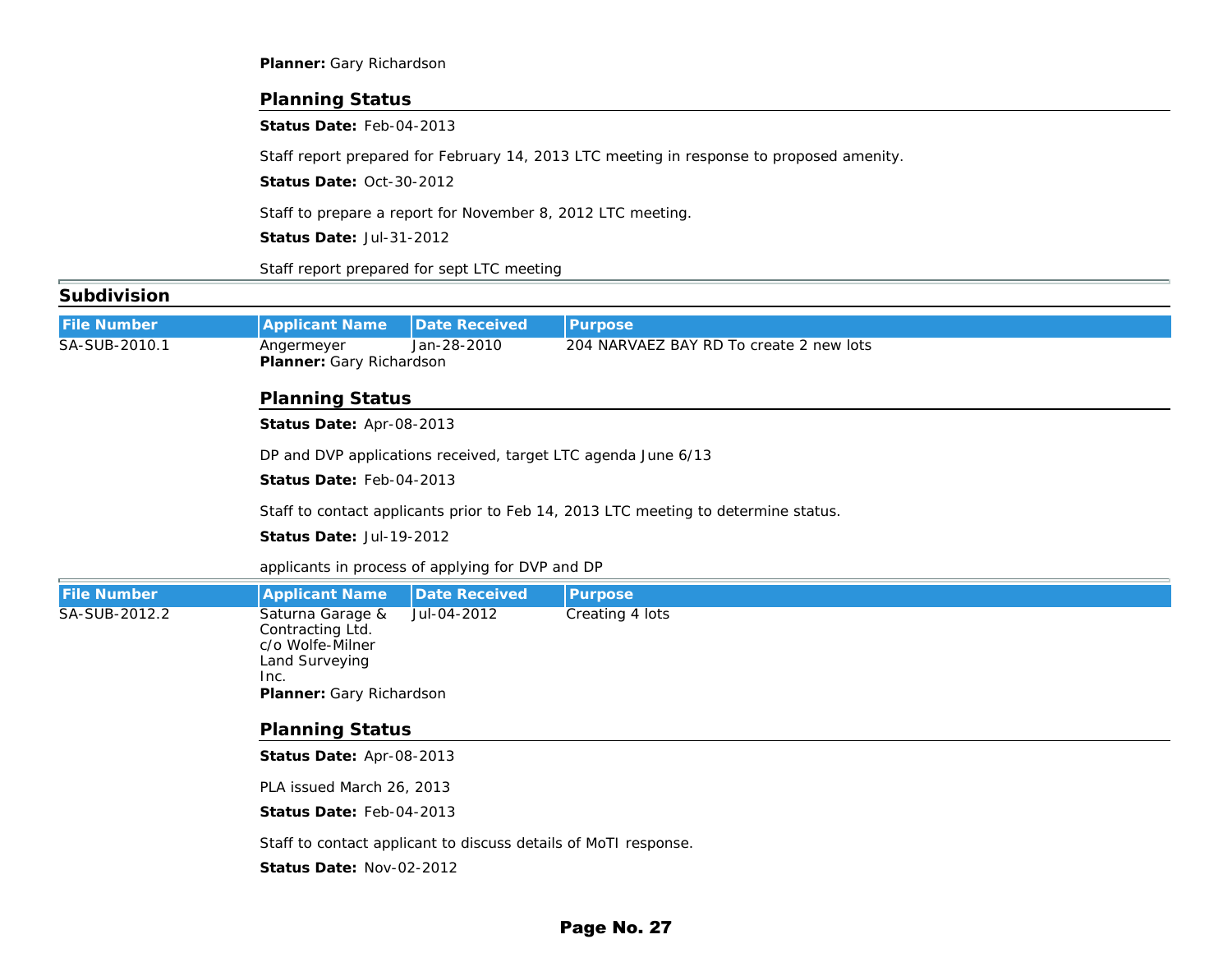|                      | <b>Response sent to MoTI</b>                                    |                                                                                |                |  |  |  |
|----------------------|-----------------------------------------------------------------|--------------------------------------------------------------------------------|----------------|--|--|--|
| <b>File Number</b>   | <b>Applicant Name</b>                                           | <b>Date Received</b>                                                           | <b>Purpose</b> |  |  |  |
| <b>SA-SUB-2012.3</b> | c/o Wolfe Milner<br><b>Land Surveying</b><br>Inc.               | Aug-01-2012<br>Proposed boundary adjustment<br><b>Planner: Gary Richardson</b> |                |  |  |  |
|                      | <b>Planning Status</b>                                          |                                                                                |                |  |  |  |
|                      | Status Date: Apr-08-2013                                        |                                                                                |                |  |  |  |
|                      | PLA not yet issued.                                             |                                                                                |                |  |  |  |
|                      | <b>Status Date: Feb-04-2013</b>                                 |                                                                                |                |  |  |  |
|                      | Staff to contact applicant to discuss details of MoTI response. |                                                                                |                |  |  |  |
|                      | <b>Status Date: Nov-02-2012</b>                                 |                                                                                |                |  |  |  |
|                      | <b>Response sent to MoTI</b>                                    |                                                                                |                |  |  |  |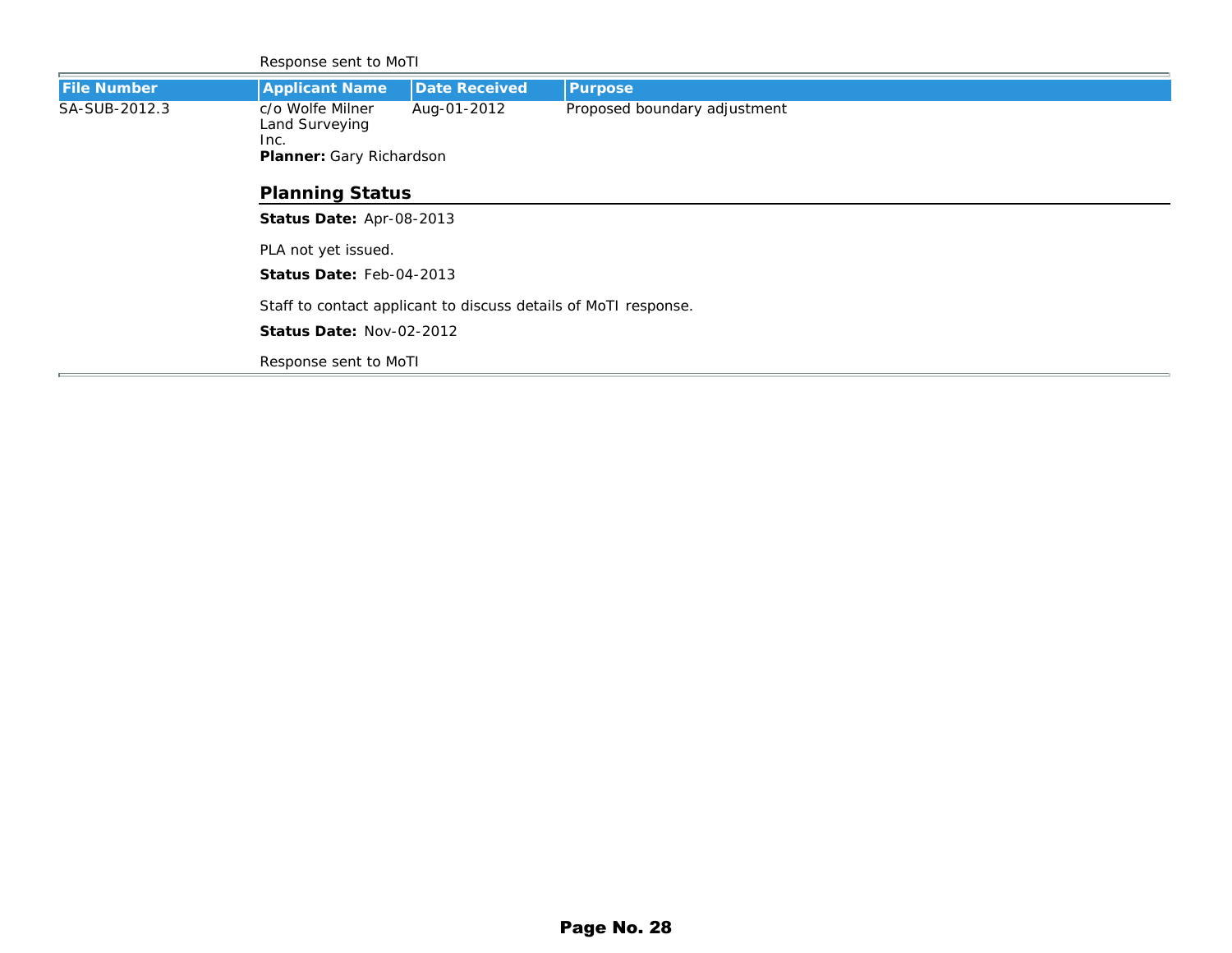#### **Kathy Jones**

| From:    | Nicole Ranger                                                                                                   |
|----------|-----------------------------------------------------------------------------------------------------------------|
| Sent:    | March-26-13 11:54 AM                                                                                            |
| To:      | Gary Richardson; Ken Hancock; Pamela Janszen; Paul Brent; Robert Kojima; Kathy Jones;<br>Sharon Lloyd-deRosario |
| $Cc$ :   | Nancy Roggers                                                                                                   |
| Subject: | Saturna Expense Report March 2013                                                                               |

|             |                                | <i><b>Islands Trust</b></i><br>LTC EXP SUMMARY REPORT F2012 |                          |          |                |
|-------------|--------------------------------|-------------------------------------------------------------|--------------------------|----------|----------------|
|             |                                | Invoices posted to March 31, 2013                           |                          |          |                |
| 660 Saturna |                                | Invoices posted to March 31, 2013                           | Budget                   | Spent    | <b>Balance</b> |
|             | 65000 660                      | LTC "Trustee Expenses"                                      | 1.100.00                 | 114.50   | 985.50         |
|             | 65200 660                      | LTC Local Exp LTC Meeting Expenses                          | 3,000.00                 | 1,643.81 | 1,356.19       |
|             | 65210 660                      | LTC Local Exp APC Meeting Expenses                          |                          | 442.26   | (442.26)       |
|             | 65220 660                      | <b>LTC Local Exp Communications</b>                         |                          |          |                |
|             | 65230 660                      | LTC Local Exp Special Projects                              | $\overline{\phantom{a}}$ | 602.31   | (602.31)       |
|             | 65240 660                      | LTC Local Exp Miscellaneous                                 | $\overline{\phantom{a}}$ |          |                |
|             | <b>TOTAL LTC Local Expense</b> |                                                             | 3,000.00                 | 2,688.38 | 311.62         |
|             | 73001 660 3007                 | Saturna RAR                                                 | 4,000.00                 | 3,114.73 | 885.27         |
|             | <b>TOTAL Project Expense</b>   |                                                             | 4,000.00                 | 3.114.73 | 885.27         |

#### *Nicole Ranger*

Finance Clerk Islands Trust 200-1627 Fort Street Victoria, BC V8R 1H8 Phone: (250) 405-5152 Fax: (250) 405-5155

*Preserving Island communities, culture and environment*



Please consider the environment before printing this email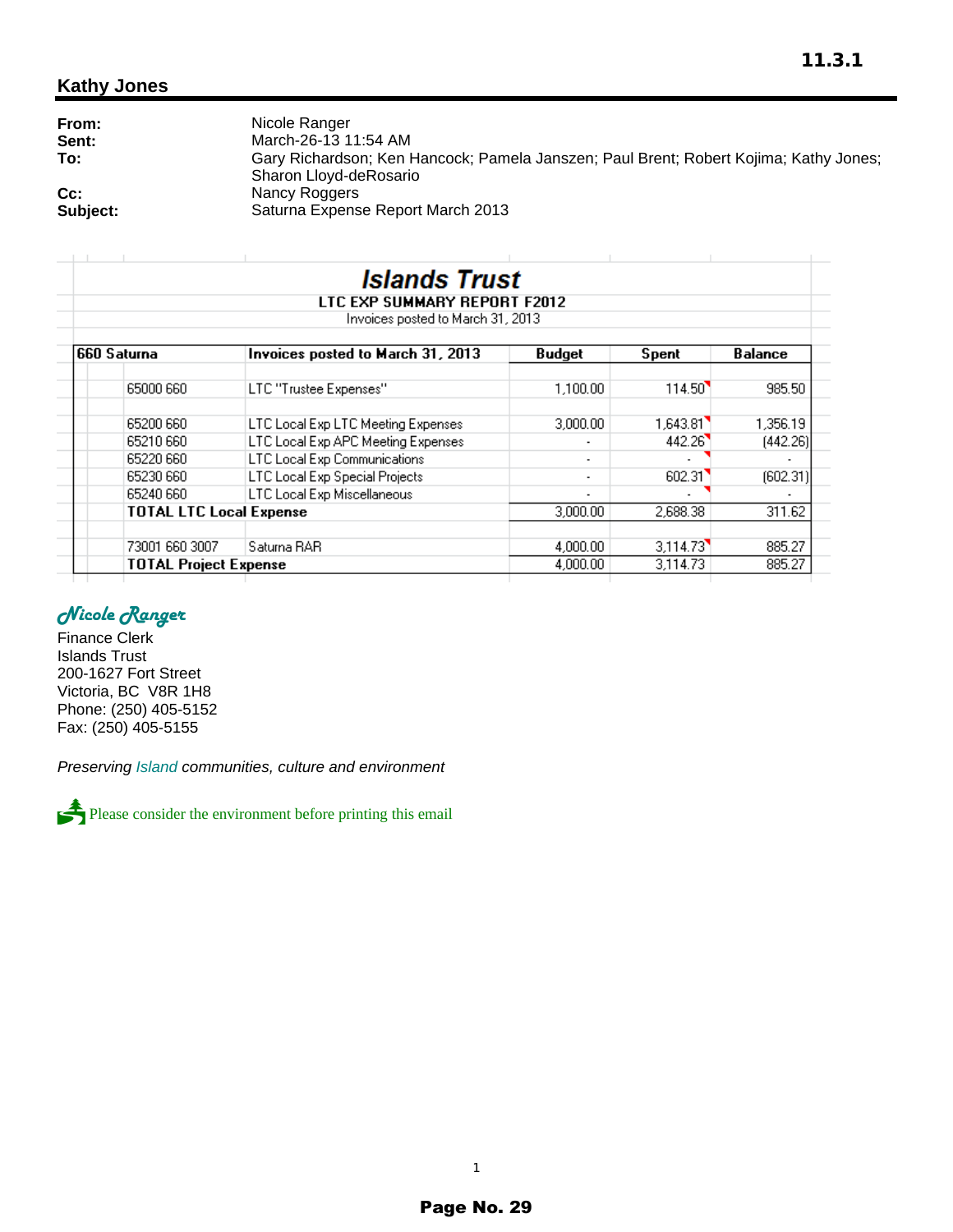$11.5$ 

## **Saturna Island Local Trust Committee POLICIES AND STANDING RESOLUTIONS**

|                                            |                          |                                                                              | 11.5                                                                                                                                                                                                                                                                                                                                                                                                                                                                                                                                                                                                                                                                                                                                                                                                                                                                                                                                                                                                                                                                                                                                        |
|--------------------------------------------|--------------------------|------------------------------------------------------------------------------|---------------------------------------------------------------------------------------------------------------------------------------------------------------------------------------------------------------------------------------------------------------------------------------------------------------------------------------------------------------------------------------------------------------------------------------------------------------------------------------------------------------------------------------------------------------------------------------------------------------------------------------------------------------------------------------------------------------------------------------------------------------------------------------------------------------------------------------------------------------------------------------------------------------------------------------------------------------------------------------------------------------------------------------------------------------------------------------------------------------------------------------------|
|                                            |                          |                                                                              | Updated: February 9, 2012<br><b>Saturna Island Local Trust Committee</b><br><b>POLICIES AND STANDING RESOLUTIONS</b>                                                                                                                                                                                                                                                                                                                                                                                                                                                                                                                                                                                                                                                                                                                                                                                                                                                                                                                                                                                                                        |
| <b>Meeting</b><br><b>No</b><br><b>Date</b> | <b>Resolution</b><br>No. | <b>Issue</b>                                                                 | <b>Policy</b>                                                                                                                                                                                                                                                                                                                                                                                                                                                                                                                                                                                                                                                                                                                                                                                                                                                                                                                                                                                                                                                                                                                               |
| May<br>16/07                               | SA-LTC-16-07             | <b>Travel Trailer or</b><br>Camper                                           | It was Moved and Seconded that staff be directed to not take enforcement action against property<br>owners when a travel trailer or camper is located on a lot when:<br>The travel trailer or camper is being used for recreational purposes by the owners of the lot and;<br>The travel trailer or camper is being used intermittently and for short periods not exceeding two<br>months.<br>Not withstanding this direction, staff is to take action to prevent the recreational use of travel trailers or<br>campers on inappropriately zoned land if:<br>The travel trailer or camper is being used as a second residence or;<br>The trailer or camper is situated within the setbacks for a structure or;<br>There are serious safety issues, unsightliness, noise, or health problems related to the use or;<br>A complaint based on the above three items is received from a person who owns neighboring<br>property.<br>Nothing in this direction should be interpreted by a property owner as giving permission to violate the<br>Land Use Bylaw and the Saturna Island Trust Committee may change this policy at any time and may |
| August<br>20/08                            | SA-LTC-43-08             | <b>Bylaw</b><br>Enforcement:<br><b>Short Term</b><br><b>Vacation Rentals</b> | give direction to enforce the Bylaw at any time.<br>It was Moved and Seconded THAT given finite resources available for enforcement activities and in<br>order to ensure the most effective results for enforcement activities, STVRs not permitted by Section<br>2.16.10 of the Saturna Island Land Use Bylaw No. 78 that have one or more of the following<br>characteristics will be subject to enforcement:<br>They are advertised on the internet, newspapers or other media;<br>1.<br>2.<br>They are not managed by the property owner;<br>More than one STVR per constructed residence on the lot is simultaneously made available<br>for STVR;<br>While the property is rented persons are also staying in tents, trailers, or RV's;<br>4.<br>5.<br>There are issues related to health and safety;<br>There is a written complaint by owners or residents about bona fide nuisance issues such as<br>6.<br>noise or parking congestion related to the STVR;                                                                                                                                                                         |
|                                            |                          |                                                                              |                                                                                                                                                                                                                                                                                                                                                                                                                                                                                                                                                                                                                                                                                                                                                                                                                                                                                                                                                                                                                                                                                                                                             |

Page No. 30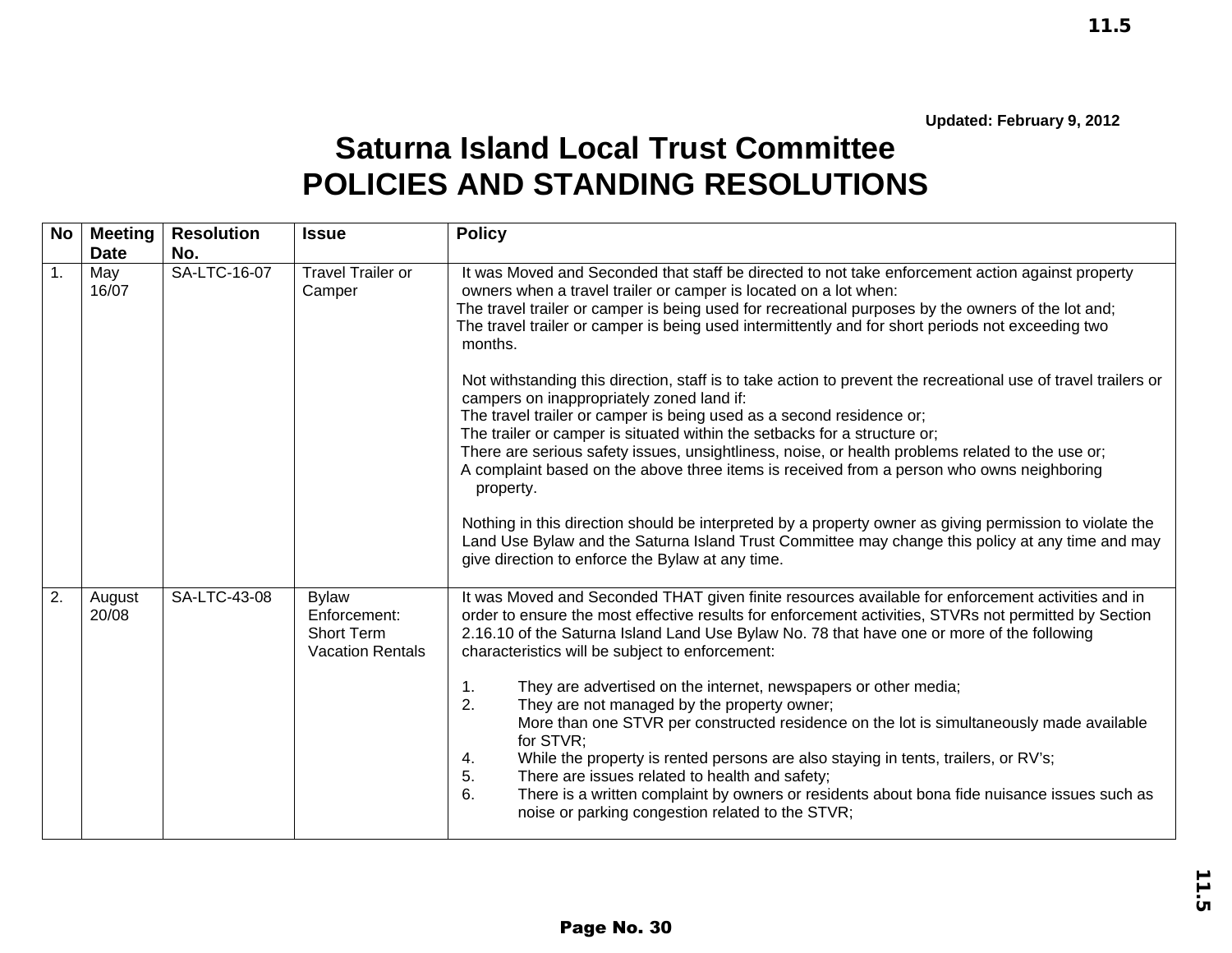|    |                   |              |                                                                      | The owner of the property uses more than one property on Saturna Island as an unpermitted<br>7.<br>STVR.<br>And THAT nothing in this enforcement policy should be interpreted as giving permission to violate<br>the Land Use Bylaw and the Saturna Island Local Trust Committee may change this policy at any<br>time and may give direction to expand enforcement activities at any time.                                                                                                                                                                                                                          |
|----|-------------------|--------------|----------------------------------------------------------------------|----------------------------------------------------------------------------------------------------------------------------------------------------------------------------------------------------------------------------------------------------------------------------------------------------------------------------------------------------------------------------------------------------------------------------------------------------------------------------------------------------------------------------------------------------------------------------------------------------------------------|
| 3. | February<br>25/09 | SA-LTC-09-09 | Adopt LTC<br>Minutes by RWM                                          | It was Moved and Seconded that the Saturna Island Local Trust Committee draft minutes be<br>adopted by Resolution without meeting within 30 days of the meeting and posted to the website.                                                                                                                                                                                                                                                                                                                                                                                                                           |
| 4. | June<br>22/11     | SA-LTC-      | Adopting In<br><b>Camera Minutes</b>                                 | It was Moved and Seconded that the Saturna Island Local Trust Committee adopt a Standing<br>Resolution to direct staff to place the in camera minutes on the agenda when there is a need to<br>close the meeting or at least once a year.                                                                                                                                                                                                                                                                                                                                                                            |
| 5. | August<br>31/11   | SA-LTC-32-11 | Adopt Ocean Loop<br>Geo-thermal<br>Exchange<br>Enforcement<br>Policy | It was Moved and Seconded that the Saturna Island Local Trust Committee adopts the policy stated<br>in the Islands Trust memorandum dated August 23, 2011 regarding Ocean Loop Geo-thermal<br>Exchange Enforcement.<br>"That given that the Saturna Island Local Trust Committee (LTC) has placed "ocean loop<br>geoexchange" on the LTC project list as a matter for staff review existing ocean loop geoexchange<br>systems will not be subject to enforcement unless issues of health, safety or environmental<br>degradation arise."                                                                             |
| 6. | February<br>9/12  | SA-LTC-11-12 | Adopt SOL policy                                                     | It was Moved and Seconded that where a Liquor Control and Licensing Branch Special Occasion<br>Licence referral relates to a property where Saturna Island Land Use Bylaw No. 78, 2002 permits<br>public assembly uses, such as halls, recreation facilities or restaurants, and where there have been<br>no issues related to parking or past complaints for the preceding three years, planning staff may<br>approve the Special Occasion License without referral to the Local Trust Committee. All other<br>Special Occasion License referrals are to be referred to the Local Trust Committee for consideration |

U:\LOCAL TRUST COMMITTEES\Saturna\Policies and Standing Resolutions\Policies and standing resolutions\_Feb 9 2012.doc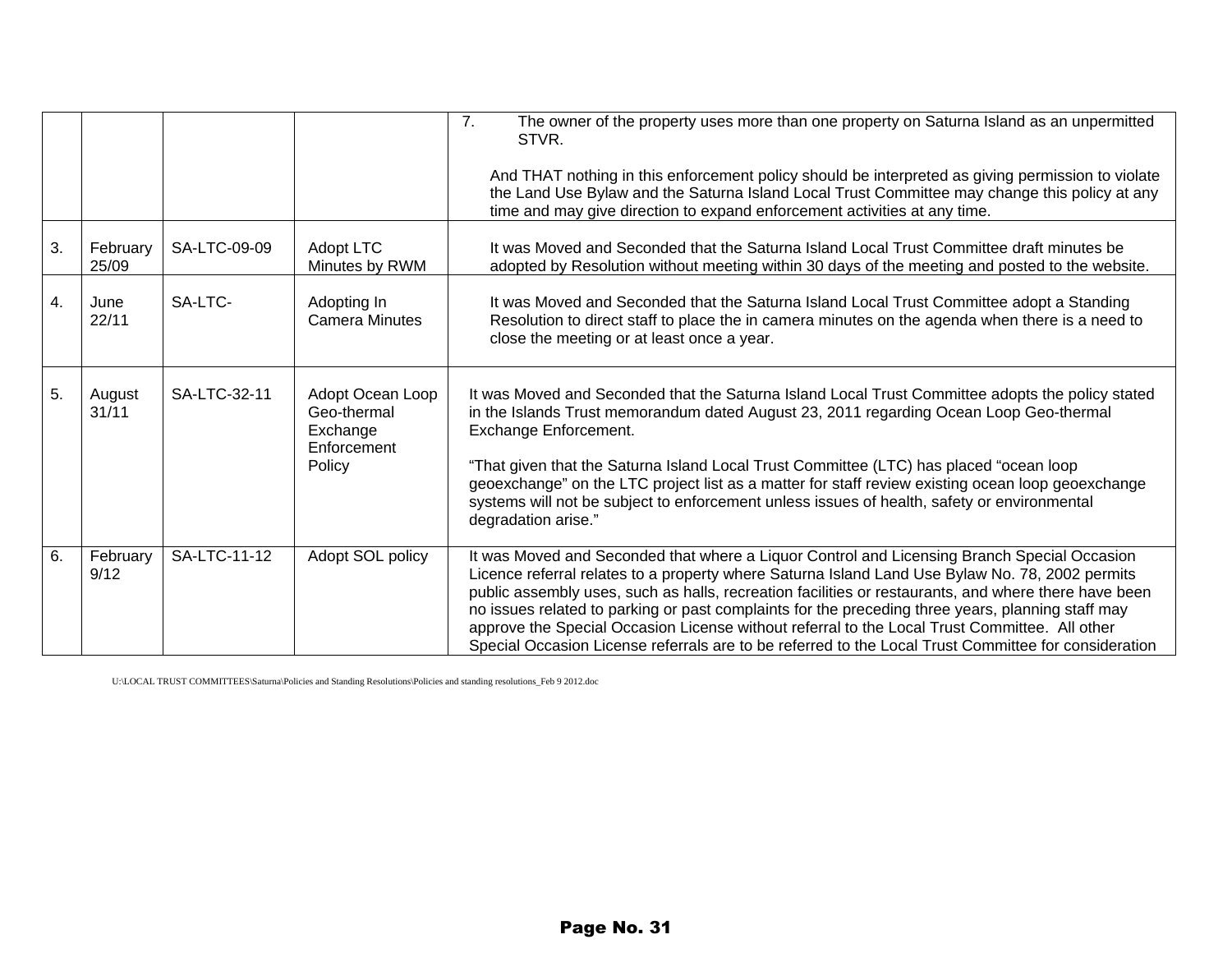|                                                                                                                                                                              | <b>Meeting Agendas</b><br>Islands Trust<br>Preserving island communities, culture and environment.                                          | Contact<br>Secure Login<br>Home<br>search site<br>Go |  |
|------------------------------------------------------------------------------------------------------------------------------------------------------------------------------|---------------------------------------------------------------------------------------------------------------------------------------------|------------------------------------------------------|--|
| <b>Local Trust Committees</b><br><b>Trust Council</b><br><b>Islands Trust Fund</b><br><b>Island Municipalities</b><br>About Us<br>Employment<br>News and Subscriber Services |                                                                                                                                             |                                                      |  |
|                                                                                                                                                                              | <b>Saturna Island Local Trust Committee</b>                                                                                                 | <b>Committee Links</b>                               |  |
|                                                                                                                                                                              | <b>Latest News</b>                                                                                                                          | Committee Home                                       |  |
|                                                                                                                                                                              |                                                                                                                                             | Trustee Membership                                   |  |
| Saturna <sub>2</sub>                                                                                                                                                         | In this section you will find current news items that are relevant to<br>your Local Trust Area and your community. Subscribe to the Saturna | <b>Contact Trustees</b>                              |  |
|                                                                                                                                                                              | Island Latest News updates and receive the latest information on                                                                            | Contact Planning Staff                               |  |
|                                                                                                                                                                              | official community plan reviews, staff reports, notifications and other<br>documents published in the latest news section.                  | Planning Bylaws                                      |  |
|                                                                                                                                                                              |                                                                                                                                             | Administrative Bylaws                                |  |
|                                                                                                                                                                              | <b>September 2012</b>                                                                                                                       | Meetings Schedule                                    |  |
| Population (2011):                                                                                                                                                           | Saturna Island Property Owners Asssocation - Water Conservation<br>Brochure 2012                                                            | Meeting Agendas                                      |  |
| Approximately 335                                                                                                                                                            | <b>Scribbler - Trustee Reports</b>                                                                                                          | <b>Meeting Minutes</b>                               |  |
| Size:<br>3422 hectares (8,455 acres)                                                                                                                                         | April - 2013                                                                                                                                | Resolutions-Without-Meeting                          |  |
|                                                                                                                                                                              | March - 2013                                                                                                                                | Associated Islands                                   |  |
| Location:<br>27 kilometres south-east of                                                                                                                                     | February - 2013                                                                                                                             | Land Use Application Forms                           |  |
| the Swartz Bay ferry                                                                                                                                                         | November - 2012                                                                                                                             |                                                      |  |
| terminal on Vancouver<br>Island.                                                                                                                                             | October - 2012<br>٠                                                                                                                         |                                                      |  |
|                                                                                                                                                                              | September - 2012<br>٠                                                                                                                       |                                                      |  |
| Land Use Planning                                                                                                                                                            | Summer - 2012                                                                                                                               |                                                      |  |
| <b>Related Planning Services</b>                                                                                                                                             | June - 2012<br>March - 2012                                                                                                                 |                                                      |  |
| <b>Related Resources</b>                                                                                                                                                     |                                                                                                                                             |                                                      |  |
| <b>Trust Area Mapping</b>                                                                                                                                                    | <b>Planner Office Hours on Saturna Island</b>                                                                                               |                                                      |  |
| <b>Related Links</b>                                                                                                                                                         | Planner Office Hours on Saturna Island - 2013                                                                                               |                                                      |  |

Local trust committee community planning projects are initiated and managed through their Work Programs. The Work Program Top Priorities are projects that have been prioritized by the LTC and for which resouces are available or anticipated to be available shortly. Projects can be significant and long term, such as an Official Community Plan Review, or may be relatively minor, such as an amendment to a regulation in a Land Use Bylaw.

Work Program Top Priorities

#### **Riparian Area Regulation (RAR)Implementation**

- \* Saturna Island Riparian Areas Regulation Stream Identification
- Implementation of Provincial Riparian Areas Regulation Staff Report February 2012
- Map of lands potentially subject to RAR
- RAR Fact Sheet
- Link to provincial RAR website
- Riparian Areas Regulation Notice of Open House April 28, 2012
- Land Owner Contact Letter March 20, 2012 Lyall Creek Upper Tidal Influence Report – June 2012
- 
- Staff Report June 21, 2012 Staff Report - September 6, 2012
- . Adopted Bylaw No. 109 (OCP Amendment)

#### **Ocean Loop Geo-exchange**

Staff Report - August 8, 2012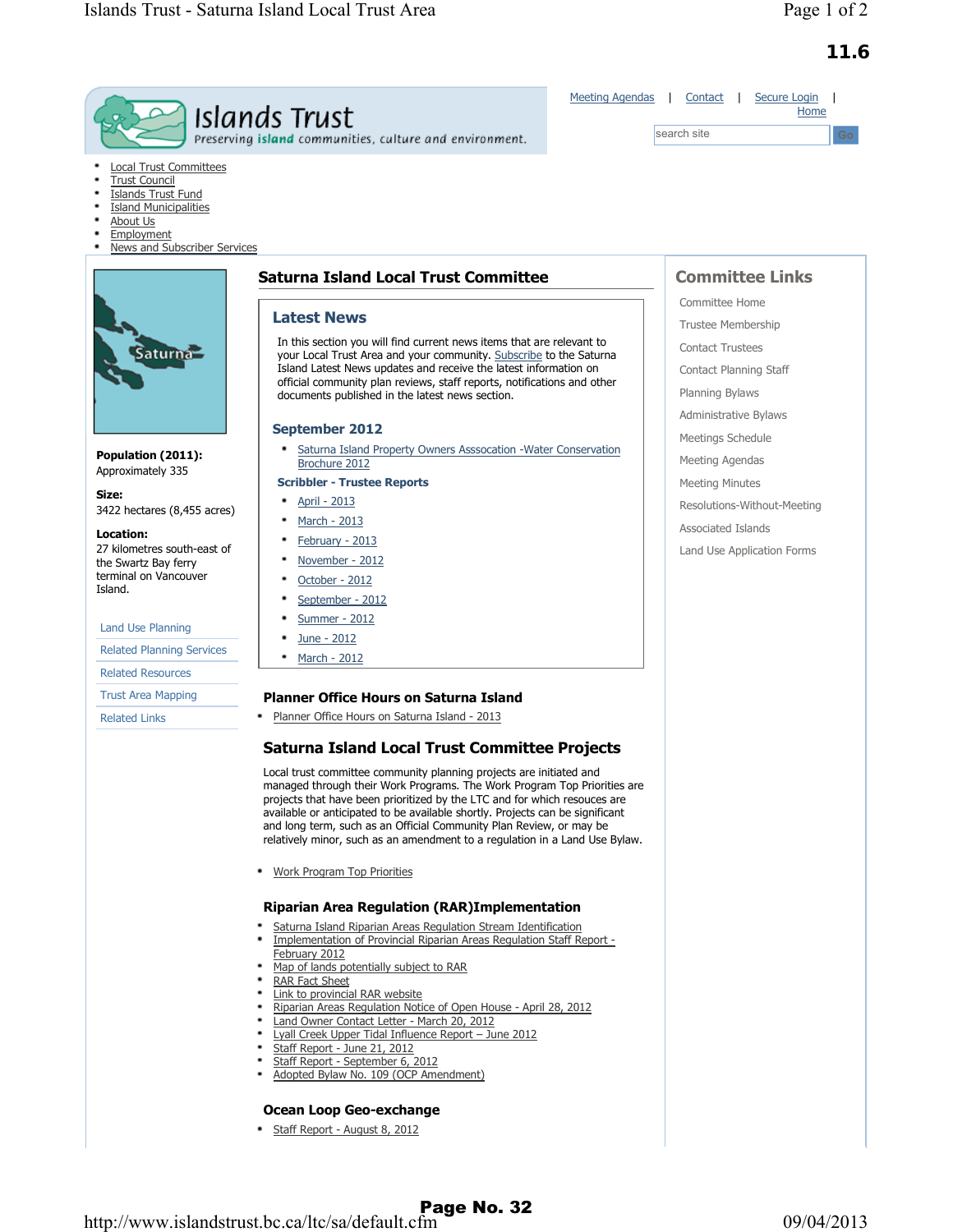| Staff Report - October 30, 2012<br>Proposed Bylaw No. 110<br>٠                                                                                                                                                                                                                                              |
|-------------------------------------------------------------------------------------------------------------------------------------------------------------------------------------------------------------------------------------------------------------------------------------------------------------|
| General                                                                                                                                                                                                                                                                                                     |
| Budget Reguest 2013 - 2014<br>Policies and Standing Resolutions Chart<br>٠<br>"A Guide to Environmentally Friendly Building and Renovating in the<br>٠<br>Southern Gulf Islands" booklet<br>A "Choosing a Building Site on your Lot" fact sheet<br>٠<br>A "Making Changes to your Lot Line" fact sheet<br>٠ |
| An "Applying for a Variance" fact sheet<br>٠                                                                                                                                                                                                                                                                |
| <b>Ecosystem Mapping Webpage</b>                                                                                                                                                                                                                                                                            |
| <b>Applications</b>                                                                                                                                                                                                                                                                                         |
| <b>SA-RZ-2012.1 (Yardley)</b>                                                                                                                                                                                                                                                                               |
| Staff Report - March 30, 2012<br>٠<br>Staff Report - August 29, 2012<br>٠                                                                                                                                                                                                                                   |
| $\wedge$ top                                                                                                                                                                                                                                                                                                |
| <b>Privacy Policy</b><br><b>Terms &amp; Conditions</b><br>Accessibility<br>Copyright<br>Search<br>Webmail<br>Contact<br>Home                                                                                                                                                                                |
| Copyright © 2008 Islands Trust. All rights reserved.                                                                                                                                                                                                                                                        |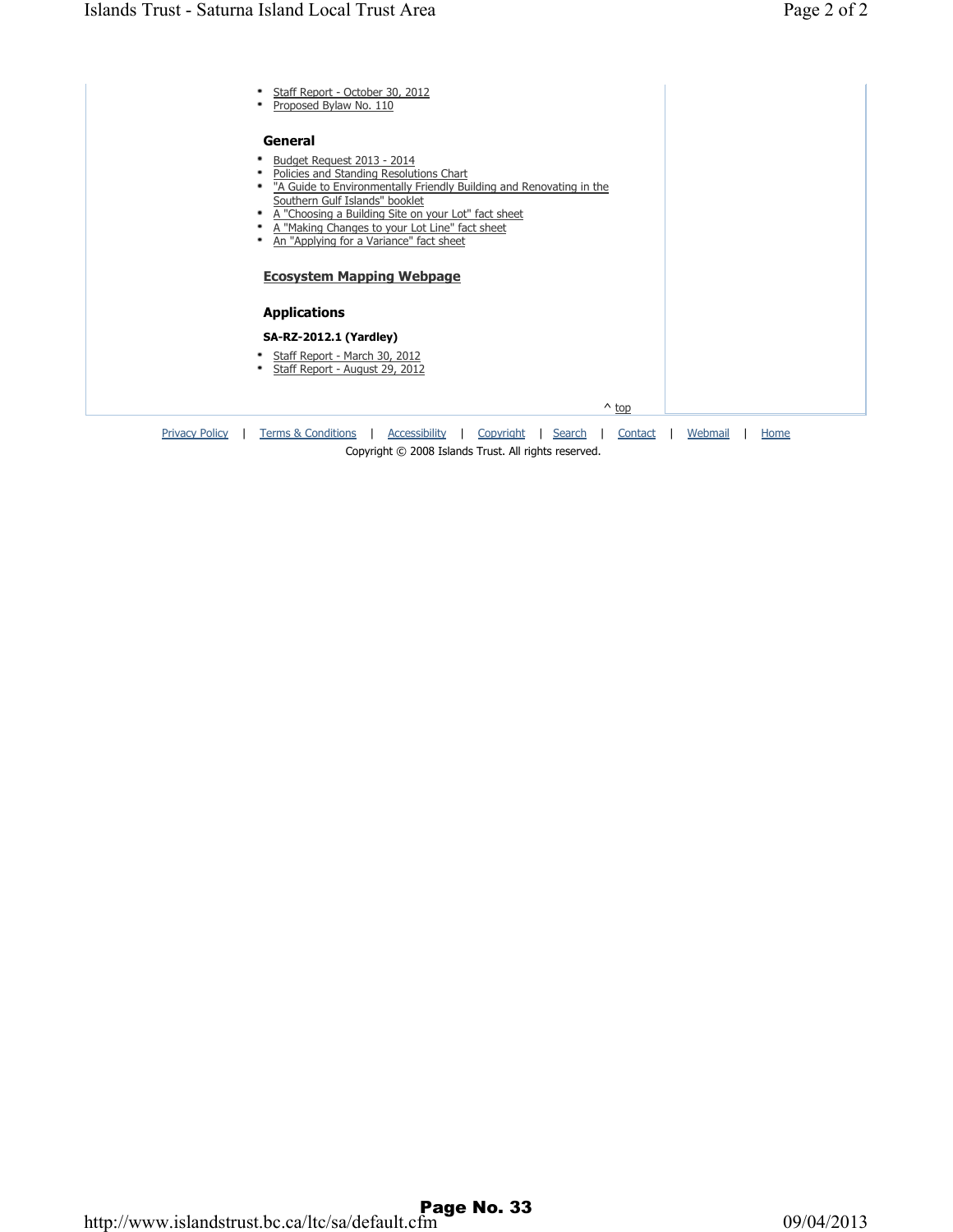### Saturna Island Local Trust Committee

The Saturna Island Local Trust Committee (LTC) held five regular business meetings, one special meeting and three public hearings during this period. The LTC received development applications and referrals, including an ALR referral, two development variance permits, three subdivision referrals, and a temporary use permit. A number of building permit referrals were also received.

The LTC completed a number of projects during the year. The LTC adopted amendments to its OCP and Land Use Bylaw to designate and zone community parks. The OCP was amended to adopt a revised development permit area that brought the bylaw into compliance with the provincial Riparian Areas Regulation. The LTC also adopted an amendment to its LUB to permit ocean loop geo‐exchange systems in the marine zones. Finally, the LTC initiated two new projects: to undertake a targeted review and update of its LUB and to review the policies pertaining to the Community Amenity Density Reserve.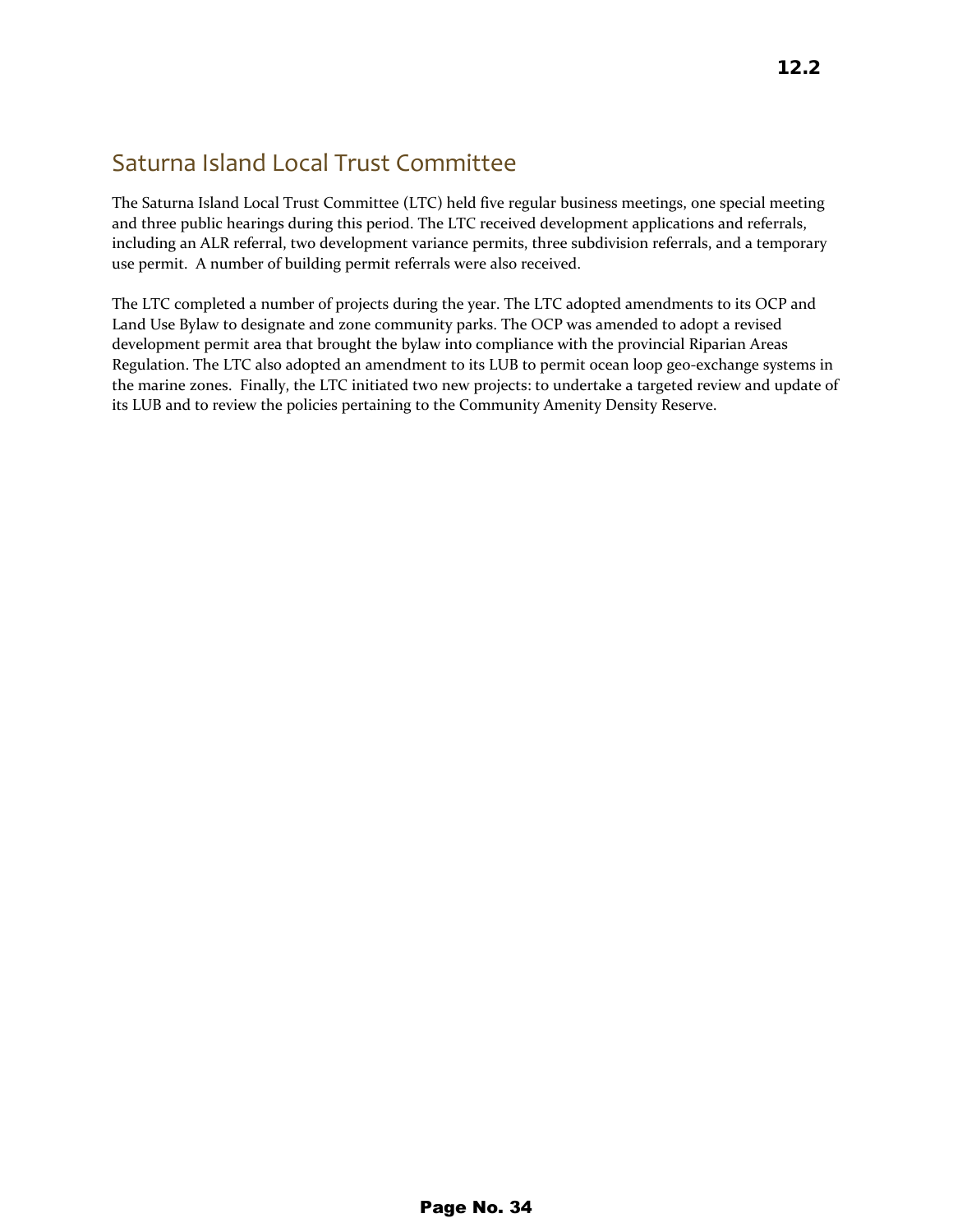| <b>Date</b> | <b>February 25, 2013</b>                                                           | <b>File Number FILE</b> |  |
|-------------|------------------------------------------------------------------------------------|-------------------------|--|
| To          | <b>Local Trust Committees</b>                                                      |                         |  |
| <b>From</b> | <b>Local Planning Committee</b>                                                    |                         |  |
| Re          | Renewable Energy Technologies in the Trust Area – Ocean Based Geo-Exchange Systems |                         |  |

At its meeting on February 7, 2012, the Local Planning Committee passed a resolution requesting that the attached report be circulated to all Local Trust Committees for information.

The report outlines the ocean loop geo-exchange technology and how it is being permitted currently within the Trust Area. It includes background information on ocean loop geo-exchange systems, the possible impacts and benefits of their use and briefly outlines what is currently being done or proposed on some of the Islands (i.e. North Pender, Saturna, Executive Islands, Galiano, Mayne, Salt Spring, South Pender and Thetis) in accommodating ocean loop geo-exchange systems.

Attachment: Renewable Energy Technologies in the Trust Area – Ocean Loop Geo-Exchange Systems Report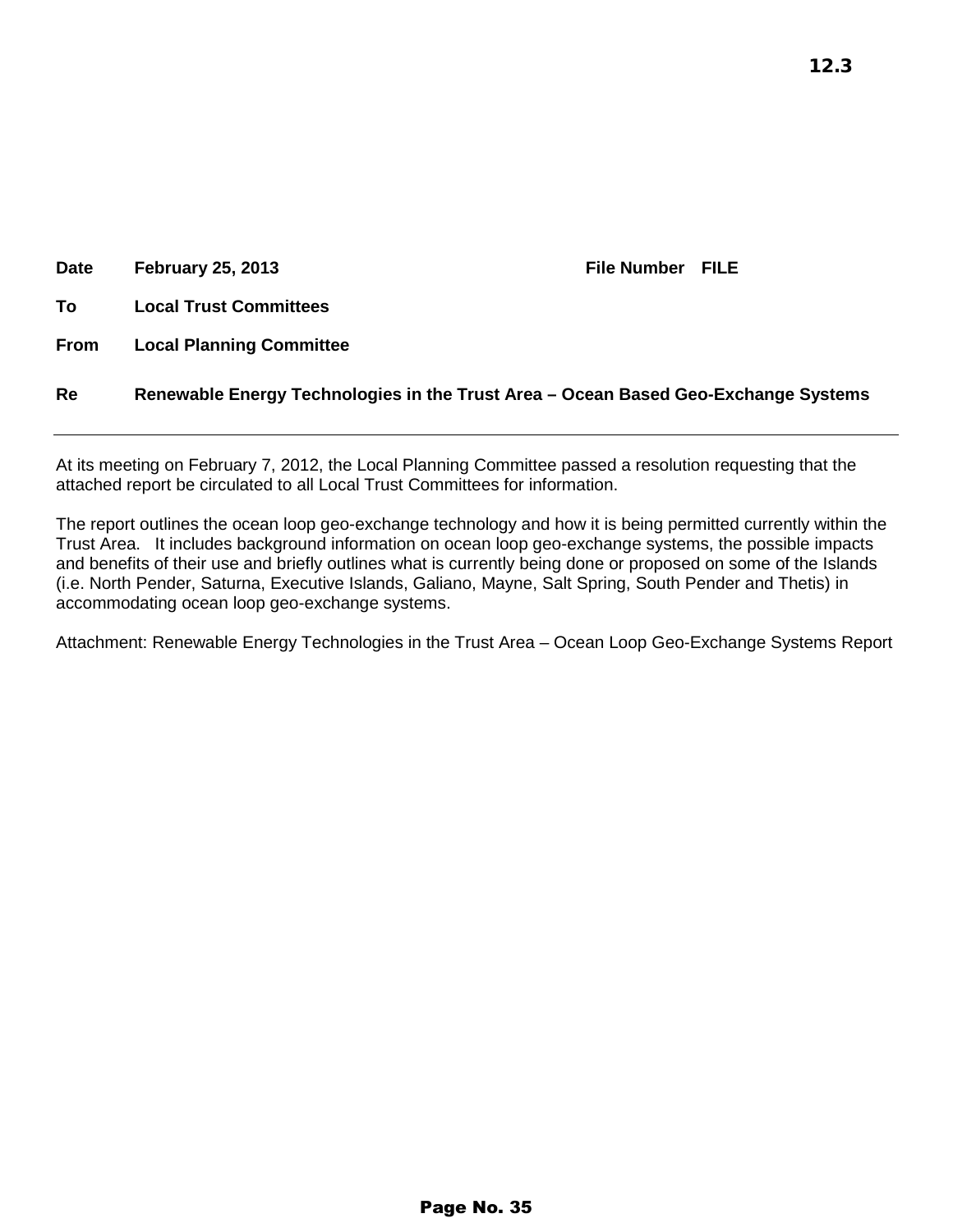

**To:** Local Planning Committee **For the Meeting of::** February 7, 2013

**From:** Kris Nichols, Island Planner **Date:** January 31, 2013

#### **SUBJECT: RENEWABLE ENERGY TECHNOLOGIES IN THE TRUST AREA - OCEAN LOOP GEO-EXCHANGE SYSTEMS**

#### **RECOMMENDATION:**

**That the Local Planning Committee circulate this report,** *Renewable Energy Technologies in the Trust Area - Ocean Loop Geo-Exchange Systems,* **dated January 31, 2013, to all Local Trust Committees and planning staff so that they are aware of the implementation options for ocean loop geo-exchange systems and their status in other Local Trust Areas.**

**CHIEF ADMINISTRATIVE OFFICER COMMENTS**: N/A

#### **IMPLICATIONS OF RECOMMENDATION**

**ORGANIZATIONAL**: Adoption of bylaws to accommodate the utilization of geo-exchange systems will enable owners to implement heating and cooling technology that reduces Greenhouse Gas Emissions and is therefore environmentally responsible.

**FINANCIAL**: Staff time would be required to develop and implement bylaws or amend existing bylaws to accommodate ocean loop geo-exchange systems.

**POLICY**: There are six (6) Trust Policy statements to be considered with the accommodation of ocean loop geo-exchange systems into Local Trust Area (LTA) bylaws. All LTA OCPs should contain targets, policies and actions to reduce greenhouse gas emissions (GHG) as a result of changes to the *Local Government Act* and the implementation of bylaws to permit ocean loop geo-exchange supports this.

**IMPLEMENTATION/COMMUNICATIONS**: The LTC and staff would work with clients to educate them on the options available to accommodate the use of geo-exchange systems within their Local Trust Area.

#### **BACKGROUND**

#### **Description of Issue**:

At the last Committee meeting a briefing report was reviewed outlining the ocean loop geoexchange technology and how it is being permitted within the Trust Area currently. The Committee requested some further clarification on the use the ocean loop geo-exchange systems presenting a critical overview of the ocean based geo-exchange approaches being used.

This report will expand on the previous report considered at the November 7, 2012 meeting, presenting background information on ocean loop geo-exchange systems, the possible impacts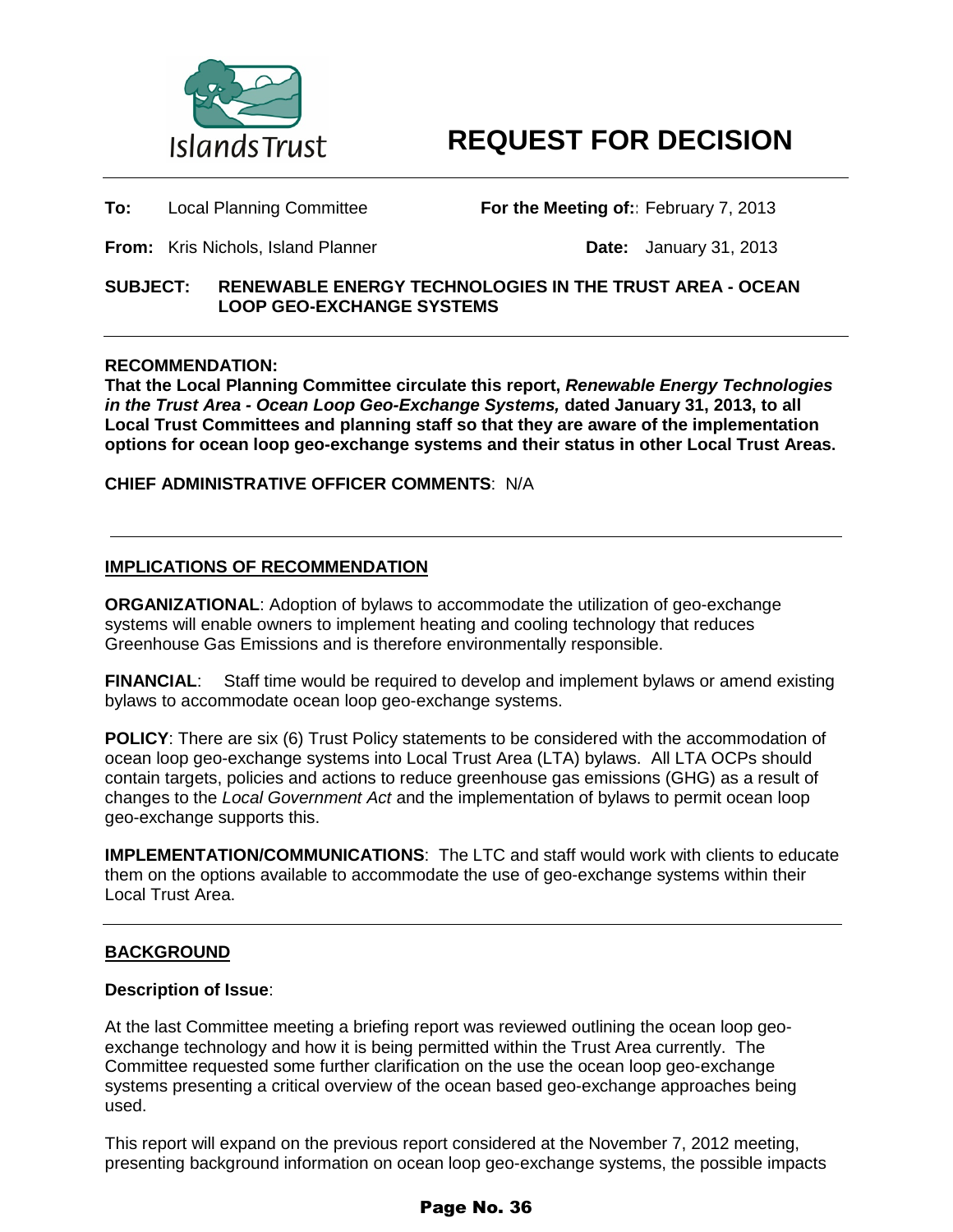and benefits of their use and briefly outlining what is currently being done or proposed on some of the Islands (i.e. North Pender, Saturna, Executive Islands, Galiano, Mayne, Salt Spring, South Pender and Thetis) in accommodating ocean loop geo-exchange systems.

The report is not to be interpreted as an endorsement of this type of system versus the more conventional forms of heating and cooling that are being used based on climate change or any other environmental efficiency or cost saving. The fact is that these systems are becoming more frequent and will likely continue to be so in the future and Local Trust Committees will have to find a way to consider accommodating these new technologies within the current land use regulations. Many of the islands are already accommodating them as the systems are introduced or as bylaws are being updated.

#### **REPORT**:

Local Planning Committee has on its Work Program List: "1. Encouraging Green Technologies" with the intent that LPS staff will develop model policy and regulatory wording to address ocean based geo-exchange and draft an RFD for the LPC.

Changes to technology and an increasing demand for the use of this technology has resulted in an increase in proposals within the Islands Trust Area to install ocean based geo-exchange systems, typically for new construction. An ocean based geo-exchange system uses temperature gradients in the ocean to provide heating and cooling. The infrastructure typically consists of pipes containing a heat transfer fluid that are anchored to the seabed and connected to a structure (typically a house, but commercial properties may look at this as well) on the upland property.

Although geo-exchange heating, using latent heat from the ground, and heat pumps using heat from the air, is not new, these systems are typically located on the same lot as the building and thus have not been an issue with respect to zoning. These systems are infrastructure accessory to building (the principal use) and are permitted outright in all zones on the same lot as the principal use (in the same way a septic field would be accessory). Ocean-based loops, however, differ in that the foreshore is generally in a different zone and therefore, that portion of the system is not located on the same lot as the building and thus would not meet the definition of an accessory use. Being partially located on the ocean floor also requires a Crown lease as any dock would.

#### Technology

The terminology preferred by the industry for this type of installation is a geo-exchange system. The term 'geothermal' is now reserved for larger, higher temperature systems (e.g. neighbourhood heating). These systems are similar to air source heat pumps but geo-exchange systems extract heat from the ground or water and transfer it to the air within a building.

Types of systems include:

- Closed loop vs. open loop:
	- $\circ$  Open loop uses a conventional well to extract water, which after the heat is extracted the water is then returned to a pond, stream or other well. o Closed loops circulate a heat transfer fluid.
- Vertical vs. horizontal
	- o Horizontal systems typically bury pipes 1.8 to 2.4 metres either below ground or below the winter ice level in a water body or the low tide mark in the ocean
	- $\circ$  Vertical systems use boreholes 45 to 60 metres. Boreholes for geothermal wells are regulated by the BC *Water Act* and must be constructed by a qualified well driller

Accreditation and Certification of the Technology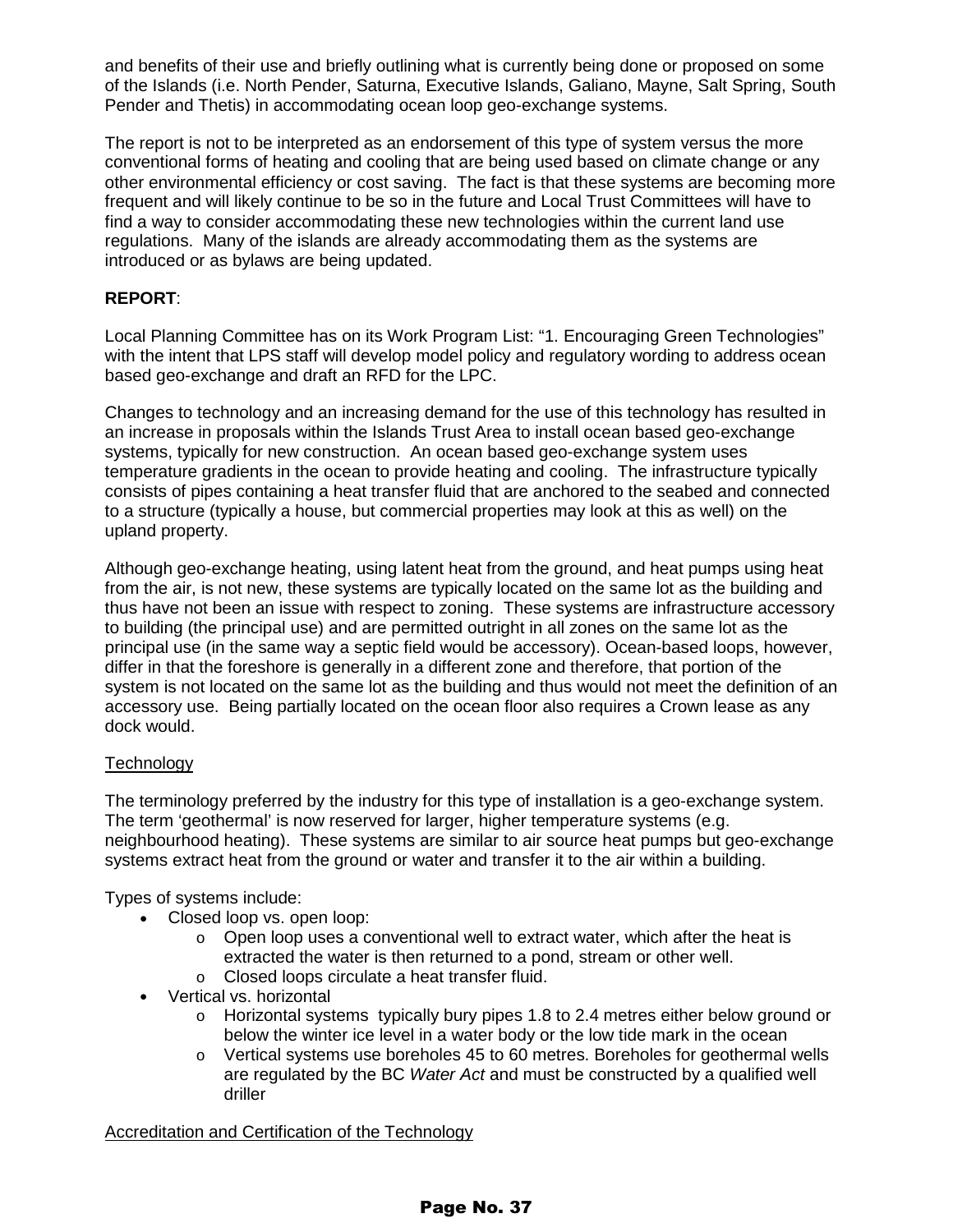The Canadian Geo-exchange Coalition has an accreditation and certification program called the "CGC Global Quality Geo-exchange Program". CGC ranges from training, to accreditation of an individual, company qualification, and certification of systems. To be accredited there is both the required training and have positive field experience confirmed by customers and manufacturers/distributors recommendations.

'Certification of systems' means the system has been designed by an accredited designer, installed by an accredited installer, and any borehole work has involved an accredited vertical loop installer. The system must also meet CSA standard C-448-02, use ISO/CSA approved equipment, and engage such best practices as providing 'as-builts', and proper labelling of all pipes and valves.

By meeting the standards established the installation would include meeting Department of Fisheries and Oceans (DFO) guidelines. DFO, typically, does not play a direct role in the approvals of these systems.

The Industry Training Authority (ITA) also provides a Domestic/Residential Certified Geothermal Technician program, which takes approximately 2 years to complete. The International Ground Source Heat Pump Association (IGSHPA) based in the US also provides training to be a 'Certified Geo-exchange Designer' (CGD). In addition to taking the required courses and passing an exam, to be eligible for certification one must be:

- An engineer or architect with 3 years of experience in commercial geothermal heat pump, or heating, ventilation and air conditioning (HVAC) experience
- Have a four year non-technical degree with 5 years of experience
- Have a two –vear technical degree with 8 years of experience
- Have 10 or more years of experience

#### **KEY ISSUES**:

#### **Potential Impacts**

This technology is relatively new, but is becoming more popular as residents and businesses look for alternative heating and cooling systems that are less reliant on conventional methods with a desire to be more environmentally responsible.

There are a number of considerations in contemplating changes to regulations to permit ocean loop geo-exchange systems on the foreshore:

- 1. Use of geo-exchange systems results in reduced Greenhouse Gas (GHG) emissions, particularly as the ocean-based systems are often installed in conjunction with new construction of larger waterfront homes which would otherwise have significant conventional heating and/or cooling requirements. In addition, as passive systems they provide greater local resilience in the sense that owners are not dependant on off-island fuel sources (e.g. propane, oil). From the homeowners' perspective, they can also provide cost savings over the long term, although usually require additional upfront costs.
- 2. Although the amount of work on the foreshore is usually minimal, disturbance of sensitive areas such as eelgrass beds or other habitat may be a concern. The Islands Trust has been improving its mapping of the foreshore areas and therefore disturbances become less likely. Guidelines established by DFO also have to be followed. Some islands have DPAs along the foreshore offering another level of protection.
- 3. Similarly, work required to bury lines immediately upland or in the intertidal area could also result in alteration of existing shorelines or use of materials such as concrete.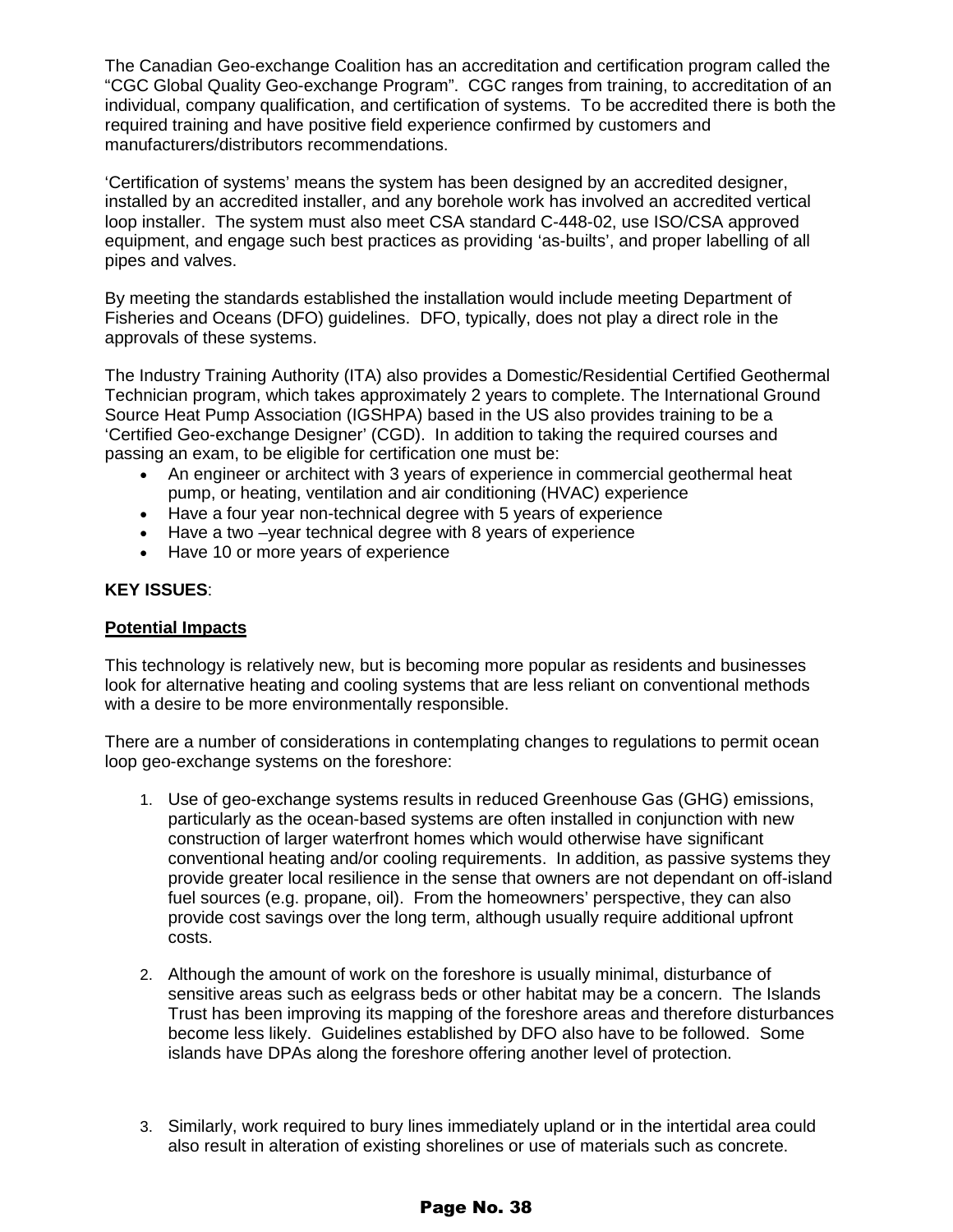Installing systems in conjunction with existing or proposed docks would minimize these impacts.

- 4. On-going maintenance and concerns over leaks is an issue: the systems are complex and require regular inspection and maintenance by qualified professionals. The type of heat transfer fluid used is also sometimes raised as a concern. Some new systems use water only, as in the system recently approved on North Pender, or use an anti-freeze within the closed loop. The propylene glycol type of fluid sometimes used in these systems is the same as that used as moisturizer in medicines, cosmetics, food, toothpaste and mouthwash and has low toxicity, is highly soluble in water, and readily metabolized by microbes and marine life<sup>1</sup>. Higher levels of toxicity have been found from propylene-based Airplane De-icing Fluids (ADF) as a result of additives used in those applications only.
- 5. Concerns over damage to systems by wave or tides. This is a concern. Proper instalment by a certified installer following established guidelines and procedures. There may be some areas (e.g. narrow channels) where it is impractical to lay a system on the ocean floor due to the flow and tide action.

#### **Potential Benefits:**

There is a great deal of research literature that explains the many benefits (e.g. cost, GHG reductions, flexibility, air quality, availability of grants, efficiency, environmentally responsible, etc.) of utilizing these types of systems instead of the conventional methods. If more buildings utilized this type of heating/cooling system the island's electrical system/supply could service a greater number of buildings without requiring costly upgrades. Also, there would be less propane, oil and wood deliveries required, which would reduce wear-and-tear on the road infrastructure. Fewer fuel delivery trucks also reduce transportation GHG emissions, noise and traffic. Two of the most common benefits are listed here:

1. Increased Efficiency and Cost Savings: It is stated through several sources (e.g. [www.geoexchange.com](http://www.geoexchange.com/) , [www.earthpointenery.com](http://www.earthpointenery.com/) , [www.geo-exchange.ca](http://www.geo-exchange.ca/) ) that with these systems two thirds of the energy supplied is from the solar energy stored in the earth/water and 1/3 of the energy is used for servicing the system generally the circulating pump. A large cost of energy supplied to residences is the expense of getting it there – electrical transmission lines, gas lines, oil pipelines, trucks, ferries. These have both direct and indirect costs associated with them. These costs are significantly reduced if not eliminated when using a geo-exchange system. This results in a 25%- 50% lower utility bills than conventional systems.

The geo-exchange system used in the North Pender house is a type of water-source heat pump system. It was pointed out in the North Pender example by the engineer (Weir Design and Engineering) the efficiency of these systems as follows:

#### **Heating Efficiency:**

The efficiency of a heating system can be defined as the ratio of heat output to energy input. There are many types of heating systems that utilize different equipment with different energy sources. The following is a list of heating systems commonly used in residential applications and their estimated efficiency:

Wood fireplace - 30 to 50% Oil furnace or boiler - 65 to 85% Natural gas furnace or boiler - 80 to 95%

<span id="page-38-0"></span><sup>&</sup>lt;sup>1</sup> Canadian Council of Ministers of the Environment, 2007. Canadian Soil Quality Guidelines for Propylene Glycol: Environmental and Human Health. [www.ccme.ca/assets/pdf/1394\\_pg\\_rationale\\_e.pdf](http://www.ccme.ca/assets/pdf/1394_pg_rationale_e.pdf) US Environmental Protection Agency Office of Pesticide Programs. Reregistration Eligibility Decision for Polypropylene Glycol[. www.epa.gov/oppsrrd1/REDs/](http://www.epa.gov/oppsrrd1/REDs/propylene_glycol_red.pdf)**propylene**\_**glycol**\_red.pdf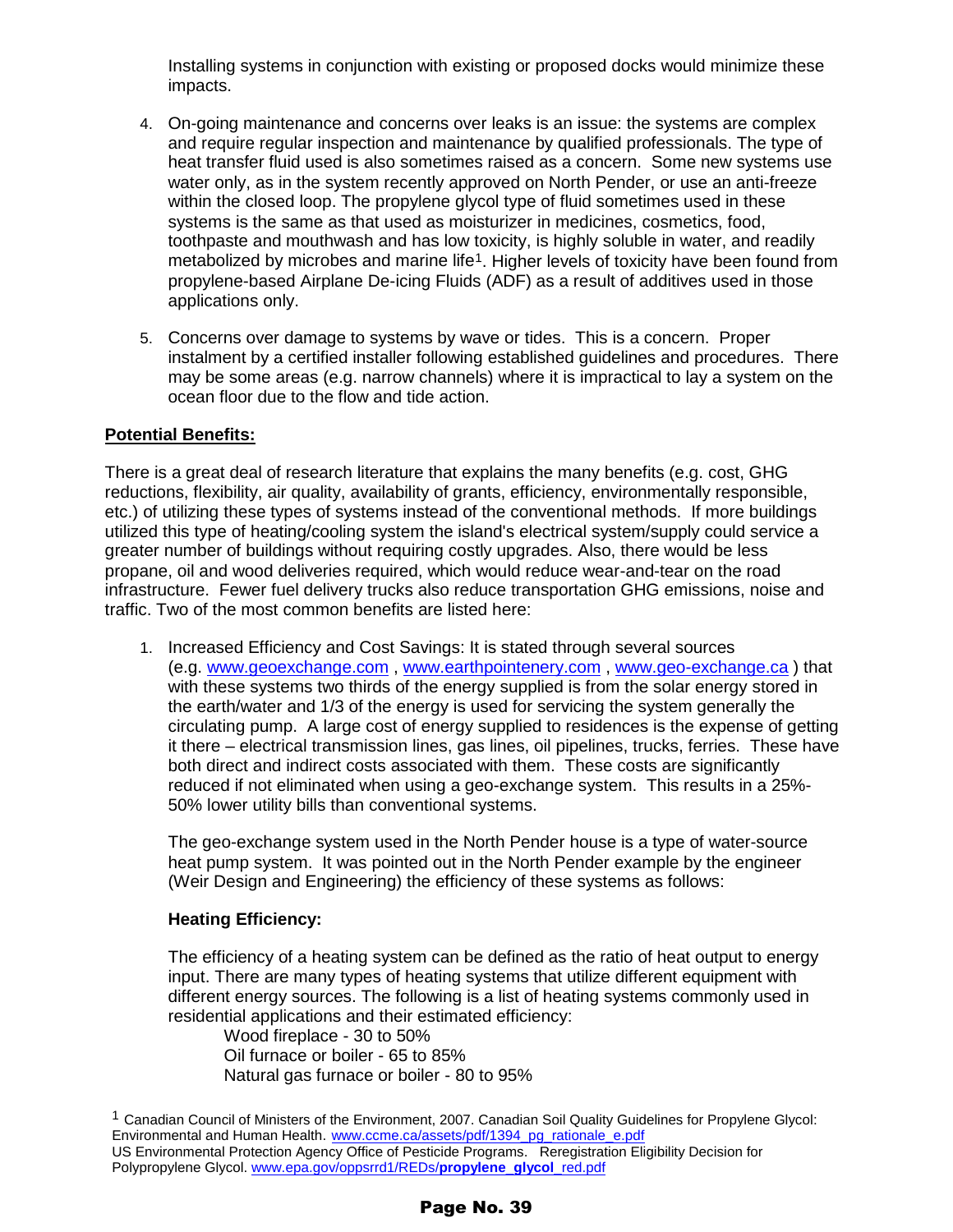Propane furnace or boiler - 80 to 95% Electric heaters or furnace - 100% Air-source heat pump - 200 to 300% *Water-source heat pump - 300 to 400%*

#### **Cooling Efficiency:**

This geo-exchange system (used in North Pender) has been designed with "free cooling" where by all cooling will be provided without the use of the heat pumps (the heat pumps only operate when heating is required). This is possible due to the temperature of the ocean during the summer, which sufficiently cools the heat transfer fluid without the use of heat pumps.

Similar to above, the efficiency of a cooling system (air conditioning system) can be defined as the ratio of cooling output to energy input. Cooling efficiency is typically not expressed as a percentage but rather in the form of an Energy Efficiency Ratio (EER). However, for the purpose of comparison within the context of this discussion, the estimated EER for some common residential cooling systems have been converted to percentage:

Air-source heat pump / air conditioner - 300 to 400% Water-source heat pump (without free cooling) - 400 to 500% *Water-source heat pump (with free cooling) - 3000% or greater*

2. Reduced CO2 Emissions: According to data supplied by the Natural resources Canada, a typical residential geo-exchange system produces an average of about one pound less CO2 per hour of use than a conventional system. To put it into perspective if just 100,000 homes converted to geo-exchange, Canada would reduce its CO2 emissions by 880,000,000 pounds.

Another example is for every 2.5 hours of use, a geo-exchange system produces one kilogram less CO2 than a conventional HVAC (heating, ventilation, and air conditioning) system.

#### **RELEVANT POLICY**:

Trust Policy Statement: Relevant Directive policies include:

- 3.1.3 the identification and protection of the environmentally sensitive areas and significant natural sites, features and landforms in their planning area
- 3.1.5 address the regulation of land use and development to restrict emissions to land, air and water to levels not harmful to humans or other species
- 3.4.4 the protection of sensitive coastal areas
- 3.4.5 the planning for and regulation of development in coastal regions to protect natural coastal processes
- 4.5.10 the location of buildings and structures so as to protect public access to, from and along the marine shoreline and minimize impacts on sensitive coastal environments
- 5.1.3 the protection of views, scenic areas and distinctive features contributing to the overall visual quality and scenic values of the Trust Area

OCP Policy: policies within the OCPs could be updated as part of the basis of the GHG reduction policies if not already accommodated through general wording in these sections. In addition some OCPs specifically mention using a DPA to manage energy conservation in commercial development. Designation of a DPA to regulate installation of the system could be considered both on the grounds of protection of the natural environment and energy conservation and therefore could be made applicable in a shoreline or foreshore DPA. By requiring a DP it would ensure safe and appropriate installation. As an example, the North Pender OCP contains a requirement that an environmental report be submitted to indicate that there is no impact to the foreshore.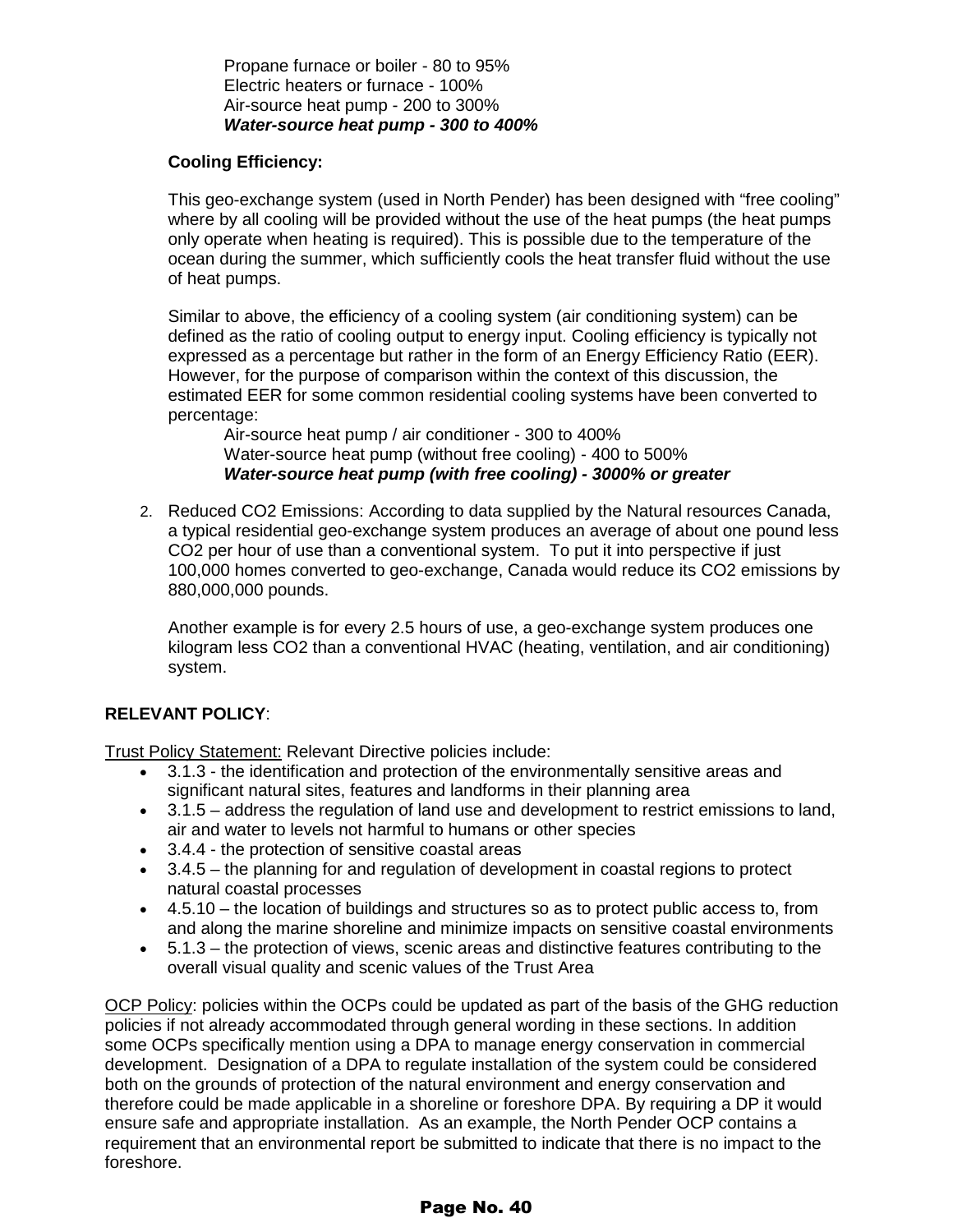Local Government (Green Communities) Statutes Amendment Act (Bill 27, 2008), which amended the Local Government Act, introduced changes that enable local governments to address climate action in their communities. Among the changes is a requirement for local governments to have targets, policies and actions to reduce GHG emissions. Therefore all OCPs must contain these targets and policies for GHG emission reduction. The Bill 27 also allows for development permit areas that promote energy and water conservation, and reduce greenhouse gases at the single family dwelling level.

Zoning options: amending zoning bylaws to permit ocean loop geo-exchange systems as a permitted use in one or more of the current marine zones or as some islands have permitted in all zones would be required. This would vary depending on the zoning. A recent amendment to the zoning on a site-specific basis in the North Pender LUB provided for both the use and a definition. This use and definition, with relevant modifications, would provide a good basis for a suitable amendment to a zoning bylaw. Currently, zoning is the main tool for regulating use.

Building Inspection: for those islands that have building inspection, ocean loop geo-exchange systems are not subject to building inspection. However, building inspection does currently require that an engineer certify the HVAC system where an ocean loop geo-exchange system provides heating and cooling.

Crown tenure: ocean loop geo-exchange systems are required to obtain approval from the province for tenure over the foreshore. The applications are referred to the Islands Trust for review of zoning compliance.

Climate Change Adaptation and Mitigation: use of renewable or other energy sources that are an alternative to fossil fuels is a recognized mitigation strategy. Ocean loop geo-exchange systems could, depending upon the type of conventional heating and size of the dwelling, provide significant emission reductions. See the previous discussion on potential benefits and CO2 reductions.

#### **CURRENT LOCAL TRUST AREA IMPLEMENTATION**

#### **Island Updates**

Eight of the 13 Islands Trust Islands have begun or completed implementing changes to their land use bylaws to accommodate the use of ocean loop geo-exchange systems.

Mayne Island: Supports ocean loop geo-exchange through its OCP Policy dealing with Climate Change (4.7.9) which states: *"The LTC should consider amending zoning regulations to permit or*  facilitate small scale renewable energy production, such as solar collectors, wind turbines and *geothermal heating."* The LUB permits ocean loop geothermal in all zones except the W1 zone.

North Pender Island: Has permitted a site specific rezoning for a water based ocean loop geoexchange.

South Pender Island: Is considering permitting ocean loop geo-exchange in all zones. They are holding a CIM to discuss this and other land use bylaw amendments in February.

Saturna Island: The LTC has given reading to a bylaw that would amend the Land Use Bylaw to include a definition of ocean loop geo-exchange systems and to add ocean loop geo-exchange systems as a permitted use in the marine zones. It is scheduled for a public hearing in February.

Galiano Island: Staff have been directed to draft an OCP amendment to alter the existing DPA (Shoreline and Marine DPA) to provide for guidelines for ocean loop geo-exchange. As a complement staff have also been requested to review the zoning bylaw to permit the ocean loop geo-exchange structures within the Marine zones and the setback to the sea for private residential use.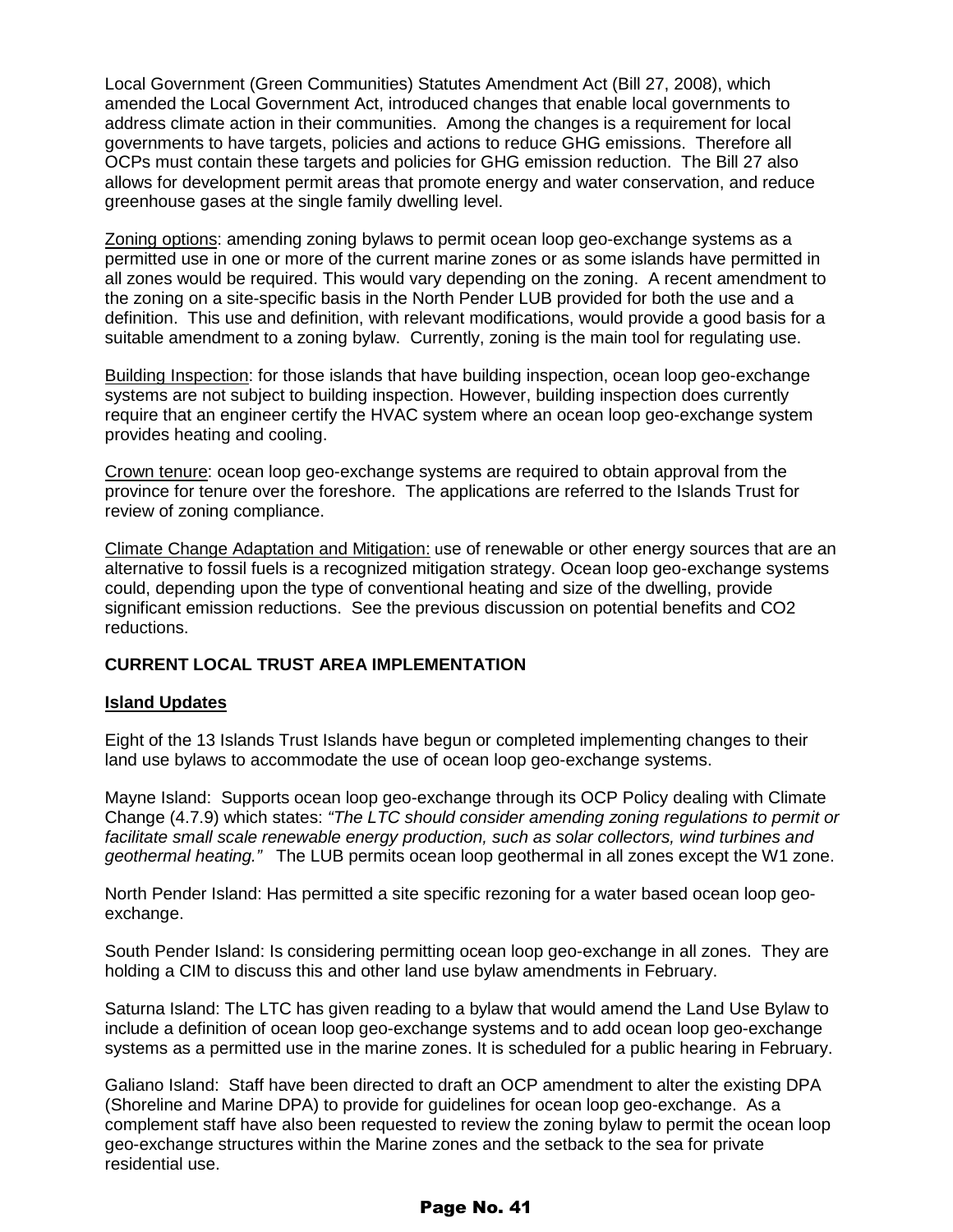Thetis Island: In June 2012, the APC was directed to consider a couple of options to add to the work program a review of OCP policies and LUB regulations and in the meantime that any requests for ocean loop geo-exchange be dealt with as a rezoning. Subsequently, the Thetis LTC has dropped this issue and is appears it may have been application driven and no application has been made.

Ballenas-Winchelseas: The draft OCP contains the wording to permit the use of geo-exchange for individual dwellings. Within the proposed Shoreline Development Permit Area there are guidelines for the installation of ocean loop geo-exchange systems:

Ocean-loop geo-exchange systems will only be considered if they are closed-loop systems using only freshwater as the circulating heat transfer fluid; if they meet or exceed the Canadian CSA design standards CAN/CSA-448-02; and if they are designed and installed by a Registered System Designer.

The draft LUB permits an ocean loop geo-exchange within the Residential zone and the Marine General zones and contains the definition:

"Ocean-loop geo-exchange" means a renewable geothermal heat exchange system that utilizes the naturally occurring temperature of the ocean for heating and cooling that: a. is a closed-loop system using only freshwater as the circulating heat transfer fluid, b. meets or exceeds the Canadian CSA design standards CAN/CSA-448-02, as amended from time to time, and

c. is designed and installed by a Registered System Designer accredited by the Canadian Geo-exchange Coalition, or the International Ground Source Heat Pump Association.

Salt Spring Island: In the LUB's Shoreline Zones geothermal heating equipment is permitted in tidal water only.

#### **SUMMARY**

Currently, eight (8) of the 13 Local Trust Committees either have regulations and policies or have them proposed to permit ocean loop geo-exchange systems. The proposals by the LTCs to accommodate geo-exchange loops are considered for the main islands and not for their associated islands currently. The approach enacted or proposed is varied and tailored to meet the needs for the Island or as a result of a specific application or the desire of the LTC to be proactive in anticipating the need. Most contain policies that permit the geo-exchange systems either in general in the OCP (GHG policies) or through specific DPA guidelines. Complementary to that would be changes to the LUB to permit the use within specific zones and to define the use.

In addressing their implementation, the two primary concerns are to ensure that the systems are installed professionally by a certified installer and that any impacts on sensitive shoreline or foreshore ecosystems are addressed.

Building Inspection has the authority to establish standards for installation of the systems and to carry out inspections or obtain certifications, but most have not included these systems in the scope of their building bylaws. This could change, as some jurisdictions are becoming involved in permitting and inspecting land based systems. Conventionally, Fisheries and Oceans Canada has reviewed all foreshore applications for impacts on habitat however, changes to staffing and to the legislation seem to be reducing that agency's role and ability to respond to referrals. They have established guidelines which all installers are to follow.

The use of a clear and specific definition for the use can address some of the concerns that the systems meet specified standards for example using fresh water within the closed loop system as is stated in the North Pender bylaw. Impacts on habitat could be addressed through the designation of a DPA; however, it would have to be general in many areas as there is not